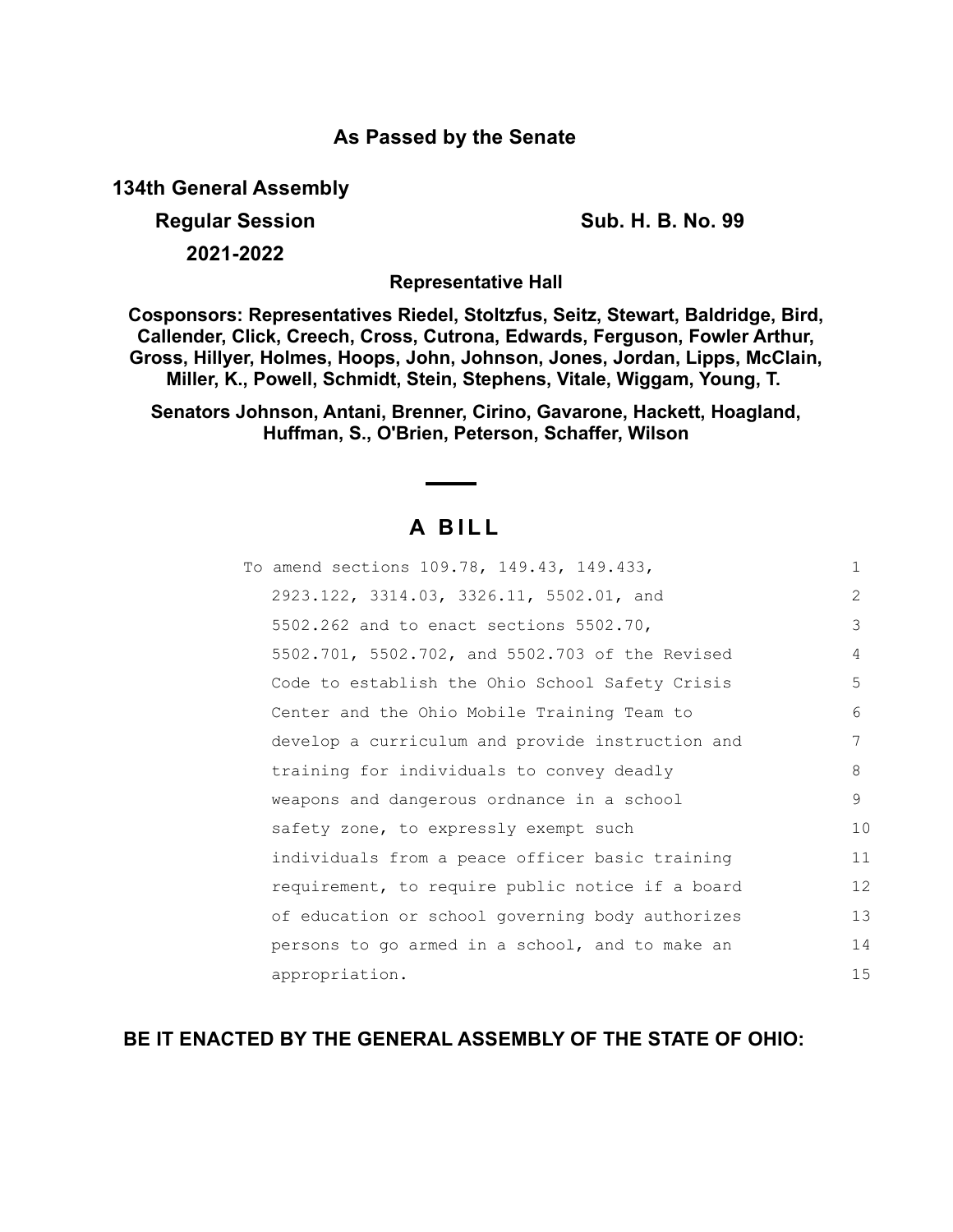## **Sub. H. B. No. 99 Page 2 As Passed by the Senate**

| Section 1. That sections 109.78, 149.43, 149.433,                | 16 |
|------------------------------------------------------------------|----|
| 2923.122, 3314.03, 3326.11, 5502.01, and 5502.262 be amended and | 17 |
| sections 5502.70, 5502.701, 5502.702, and 5502.703 of the        | 18 |
| Revised Code be enacted to read as follows:                      | 19 |
| Sec. 109.78. (A) The executive director of the Ohio peace        | 20 |
| officer training commission, on behalf of the commission and in  | 21 |
| accordance with rules promulgated by the attorney general, shall | 22 |
| certify persons who have satisfactorily completed approved       | 23 |
| training programs designed to qualify persons for positions as   | 24 |
| special police, security guards, or persons otherwise privately  | 25 |
| employed in a police capacity and issue appropriate certificates | 26 |
| to such persons. Application for approval of a training program  | 27 |
| designed to qualify persons for such positions shall be made to  | 28 |
| the commission. An application for approval shall be submitted   | 29 |
| to the commission with a fee of one hundred twenty-five dollars, | 30 |
| which fee shall be refunded if the application is denied. Such   | 31 |
| programs shall cover only duties and jurisdiction of such        | 32 |
| security guards and special police privately employed in a       | 33 |
| police capacity when such officers do not qualify for training   | 34 |
| under section 109.71 of the Revised Code. A person attending an  | 35 |
| approved basic training program administered by the state shall  | 36 |
| pay to the agency administering the program the cost of the      | 37 |
| person's participation in the program as determined by the       | 38 |
| agency. A person attending an approved basic training program    | 39 |
| administered by a county or municipal corporation shall pay the  | 40 |
| cost of the person's participation in the program, as determined | 41 |
| by the administering subdivision, to the county or the municipal | 42 |
| corporation. A person who is issued a certificate for            | 43 |
| satisfactory completion of an approved basic training program    | 44 |
| shall pay to the commission a fee of fifteen dollars. A          | 45 |
| duplicate of a lost, spoliated, or destroyed certificate may be  | 46 |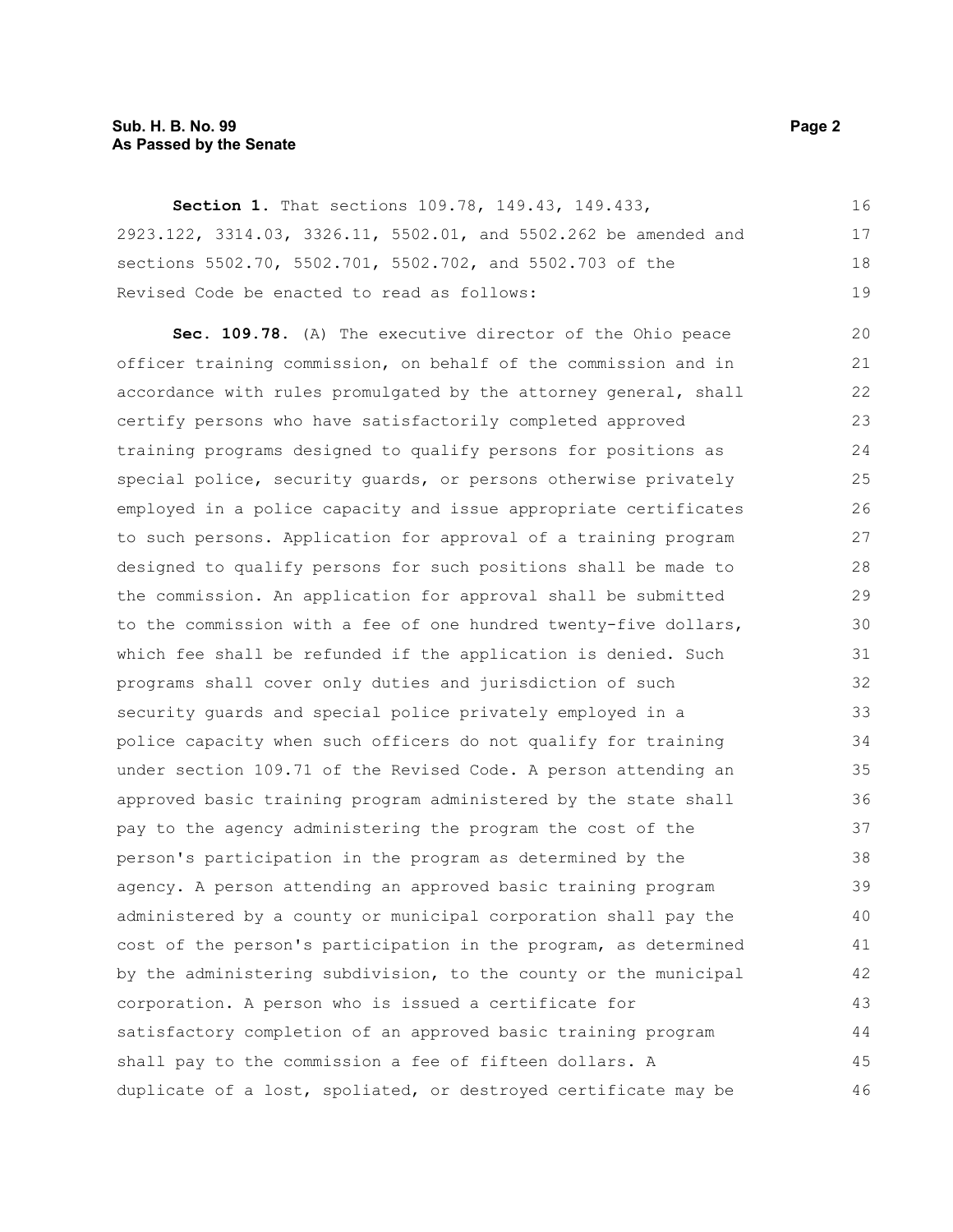#### **Sub. H. B. No. 99 Page 3 As Passed by the Senate**

issued upon application and payment of a fee of fifteen dollars. Such certificate or the completion of twenty years of active duty as a peace officer shall satisfy the educational requirements for appointment or commission as a special police officer or special deputy of a political subdivision of this state. 47 48 49 50 51 52

(B)(1) The executive director of the Ohio peace officer training commission, on behalf of the commission and in accordance with rules promulgated by the attorney general, shall certify basic firearms training programs, and shall issue certificates to class A, B, or C licensees or prospective class A, B, or C licensees under Chapter 4749. of the Revised Code and to registered or prospective employees of such class A, B, or C licensees who have satisfactorily completed a basic firearms training program of the type described in division (A)(1) of section 4749.10 of the Revised Code. 53 54 55 56 57 58 59 60 61 62

Application for approval of a basic firearms training program shall be made to the commission. An application shall be submitted to the commission with a fee of one hundred dollars, which fee shall be refunded if the application is denied.

A person who is issued a certificate for satisfactory completion of an approved basic firearms training program shall pay a fee of ten dollars to the commission. A duplicate of a lost, spoliated, or destroyed certificate may be issued upon application and payment of a fee of five dollars. 67 68 69 70 71

(2) The executive director, on behalf of the commission and in accordance with rules promulgated by the attorney general, also shall certify firearms requalification training programs and instructors for the annual requalification of class A, B, or C licensees under Chapter 4749. of the Revised Code and 72 73 74 75 76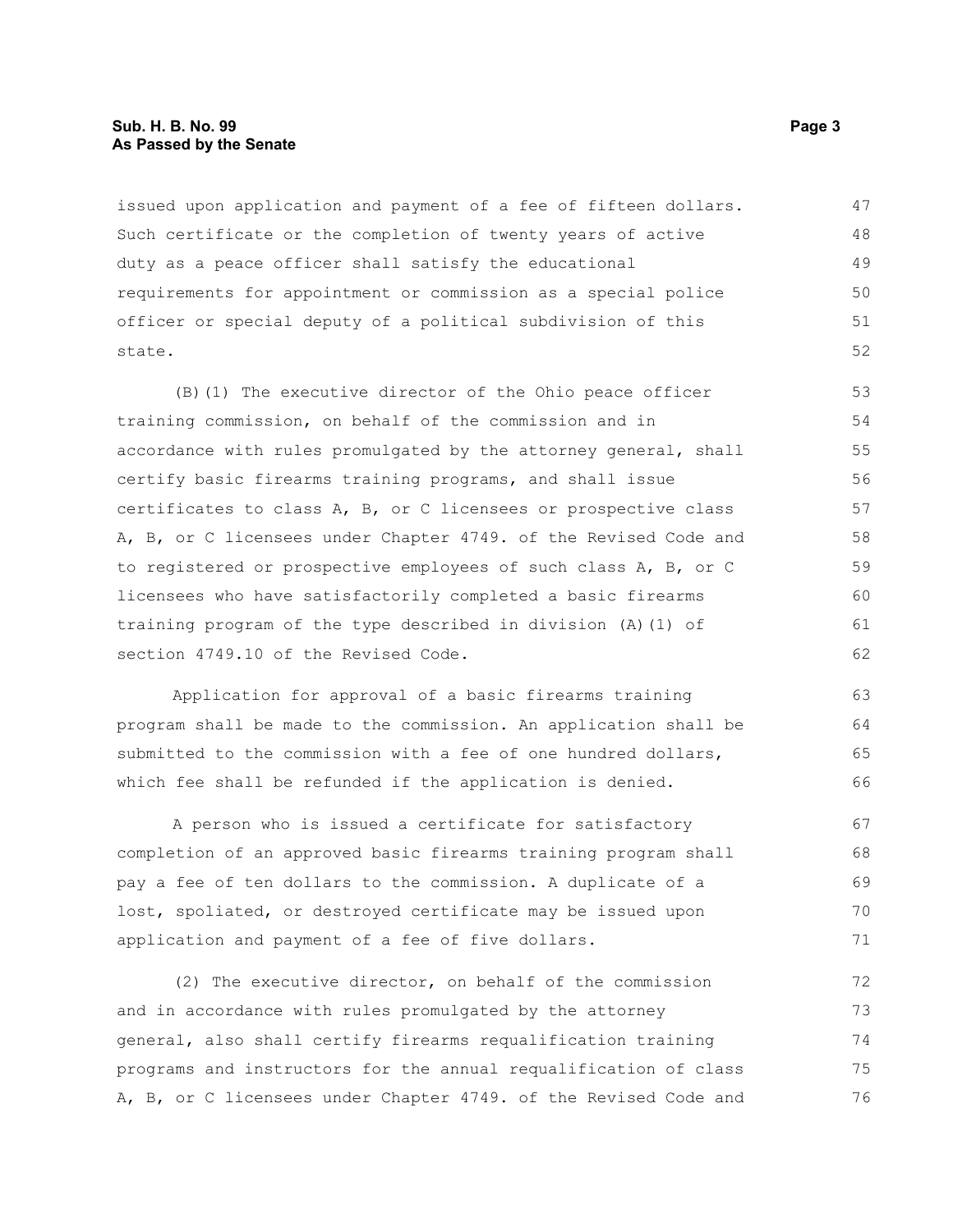#### **Sub. H. B. No. 99 Page 4 As Passed by the Senate**

registered or prospective employees of such class A, B, or C licensees who are authorized to carry a firearm under section 4749.10 of the Revised Code. Application for approval of a training program or instructor for such purpose shall be made to the commission. Such an application shall be submitted to the commission with a fee of fifty dollars, which fee shall be refunded if the application is denied. 77 78 79 80 81 82 83

(3) The executive director, upon request, also shall review firearms training received within three years prior to November 23, 1985, by any class A, B, or C licensee or prospective class A, B, or C licensee, or by any registered or prospective employee of any class A, B, or C licensee under Chapter 4749. of the Revised Code to determine if the training received is equivalent to a basic firearms training program that includes twenty hours of handgun training and five hours of training in the use of other firearms, if any other firearm is to be used. If the executive director determines the training was received within the three-year period and that it is equivalent to such a program, the executive director shall issue written evidence of approval of the equivalency training to the licensee or employee. 84 85 86 87 88 89 90 91 92 93 94 95 96 97

(C) There is hereby established in the state treasury the peace officer private security fund, which shall be used by the Ohio peace officer training commission to administer the training program to qualify persons for positions as special police, security guards, or other private employment in a police capacity, as described in division (A) of this section, and the training program in basic firearms and the training program for firearms requalification, both as described in division (B) of this section. All fees paid to the commission by applicants for approval of a training program designed to qualify persons for 98 99 100 101 102 103 104 105 106 107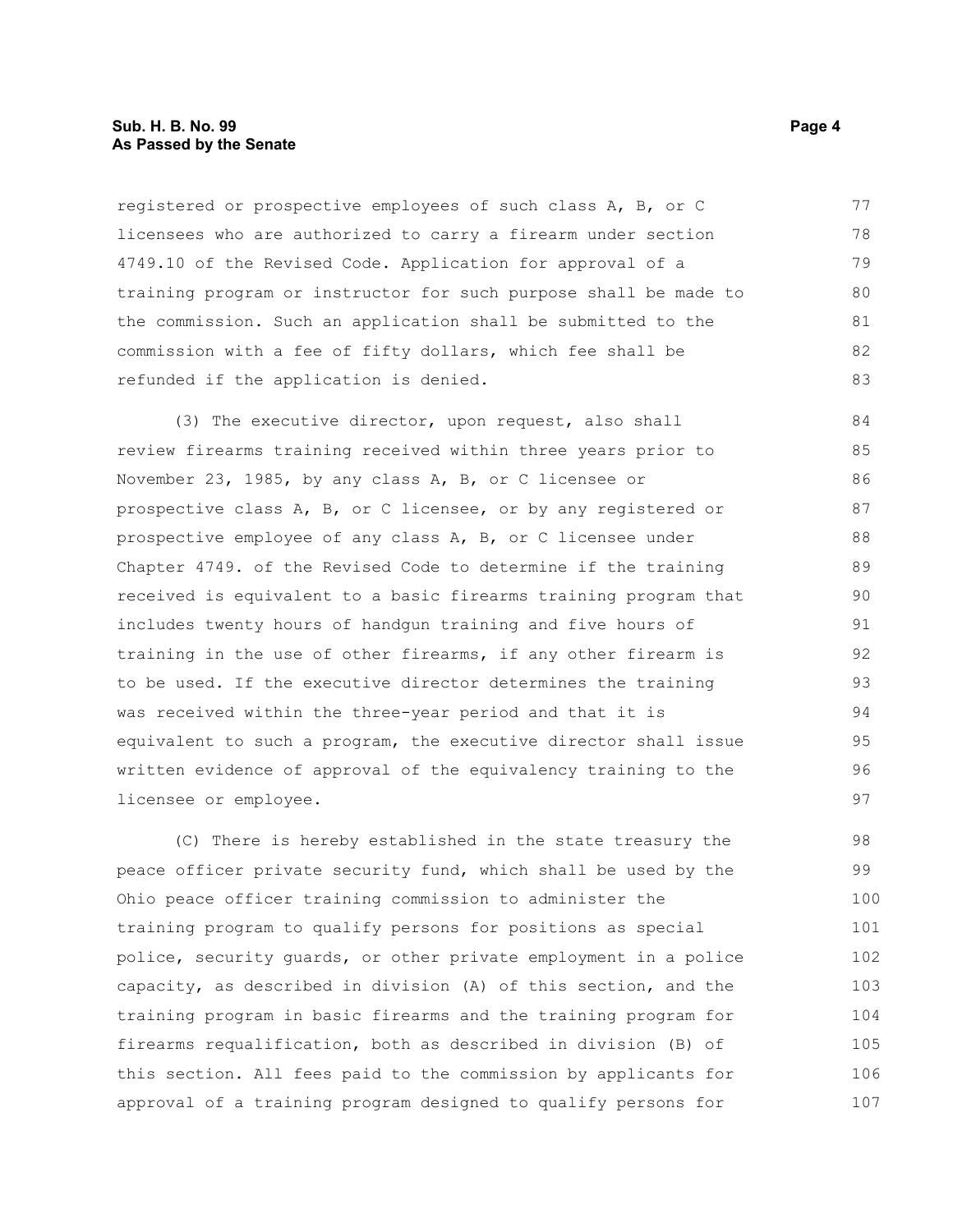such private police positions, basic firearms training program, or a firearms requalification training program or instructor, as required by division (A) or (B) of this section, by persons who satisfactorily complete a private police training program or a basic firearms training program, as required by division (A) or (B) of this section, or by persons who satisfactorily requalify in firearms use, as required by division (B)(2) of section 4749.10 of the Revised Code, shall be transmitted to the treasurer of state for deposit in the fund. The fund shall be used only for the purpose set forth in this division. 108 109 110 111 112 113 114 115 116 117

(D) No (D)(1) Subject to division (D)(2) of this section, no public or private educational institution or superintendent of the state highway patrol shall employ a person as a special police officer, as a security guard, or other for a similar law enforcement or security position-in which such person goes armedwhile on duty, who has not received a certificate of having satisfactorily completed an approved basic peace officer training program, unless the person has completed twenty years of active duty as a peace officer.

(2) Division (D)(1) of this section does not apply to a person who is employed by a school district board of education or governing body of a community school established under Chapter 3314. of the Revised Code, STEM school established under Chapter 3326. of the Revised Code, or chartered nonpublic school and who has been authorized by a board or governing body to voluntarily go armed within a school safety zone within which the board or governing body has authority, if both of the following apply with respect to the employment and person: 127 128 129 130 131 132 133 134 135

(a) The person is within the category of persons authorized to go armed within a school safety zone specified 136 137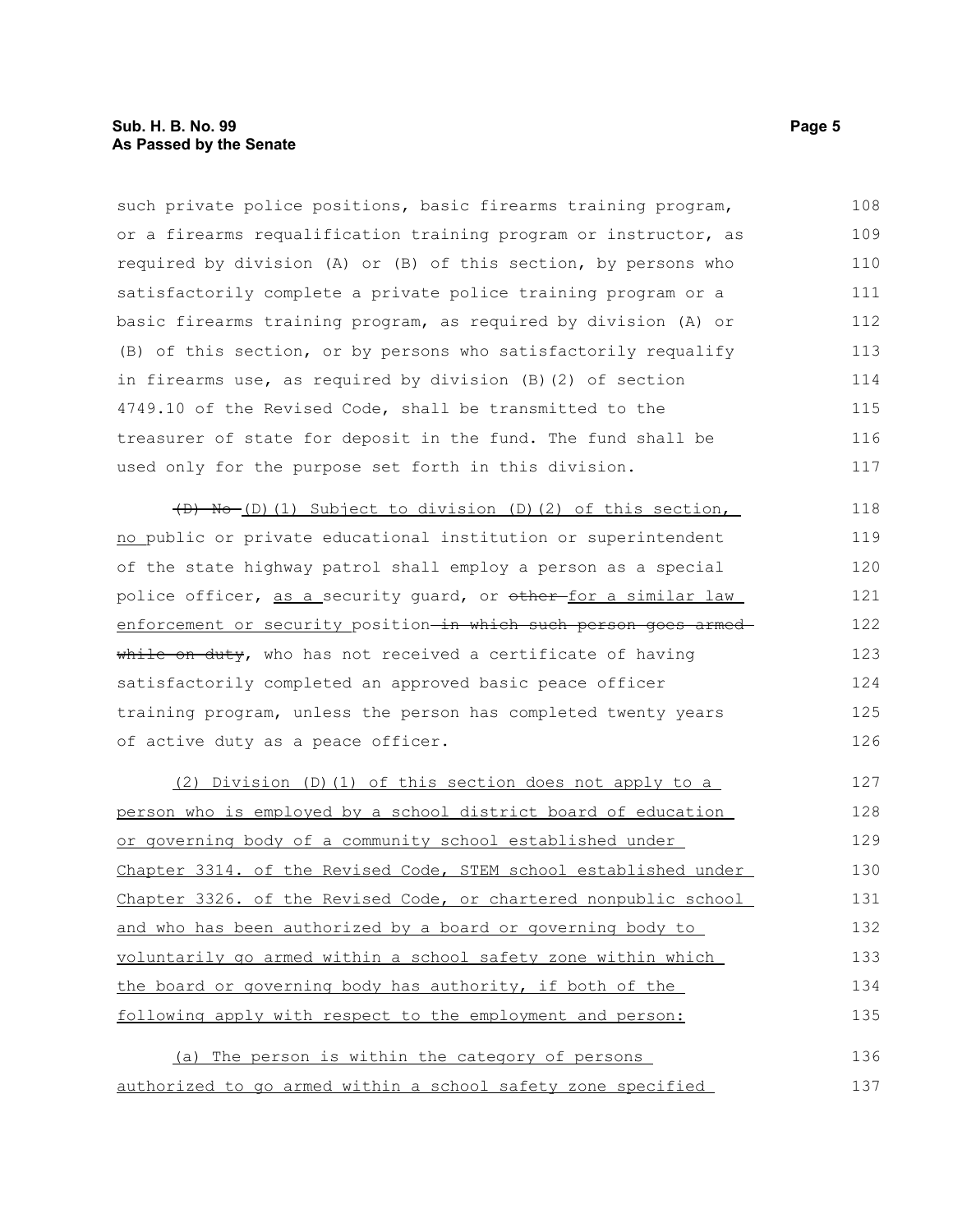| under division (D)(1)(d) of section 2923.122 of the Revised      | 138 |
|------------------------------------------------------------------|-----|
| Code.                                                            | 139 |
| (b) The person is not being employed as a special police         | 140 |
| officer or security officer.                                     | 141 |
| (E) The general assembly, in amending division (D) of this       | 142 |
| section pursuant to H.B. 99 of the 134th general assembly,       | 143 |
| hereby declares that the purpose of those amendments is to       | 144 |
| expressly overrule the decision of the Ohio Supreme Court in the | 145 |
| case Gabbard v. Madison Local School Dist. Bd. of Edn., Slip     | 146 |
| <u>Opinion No. 2021-Ohio-2067.</u>                               | 147 |
| Sec. 149.43. (A) As used in this section:                        | 148 |
| (1) "Public record" means records kept by any public             | 149 |
| office, including, but not limited to, state, county, city,      | 150 |
| village, township, and school district units, and records        | 151 |
| pertaining to the delivery of educational services by an         | 152 |
| alternative school in this state kept by the nonprofit or for-   | 153 |
| profit entity operating the alternative school pursuant to       | 154 |
| section 3313.533 of the Revised Code. "Public record" does not   | 155 |
| mean any of the following:                                       | 156 |
| (a) Medical records;                                             | 157 |
| (b) Records pertaining to probation and parole                   | 158 |
| proceedings, to proceedings related to the imposition of         | 159 |
| community control sanctions and post-release control sanctions,  | 160 |
| or to proceedings related to determinations under section        | 161 |
| 2967.271 of the Revised Code regarding the release or maintained | 162 |
| incarceration of an offender to whom that section applies;       | 163 |
| (c) Records pertaining to actions under section 2151.85          | 164 |
| and division (C) of section 2919.121 of the Revised Code and to  | 165 |
| appeals of actions arising under those sections;                 | 166 |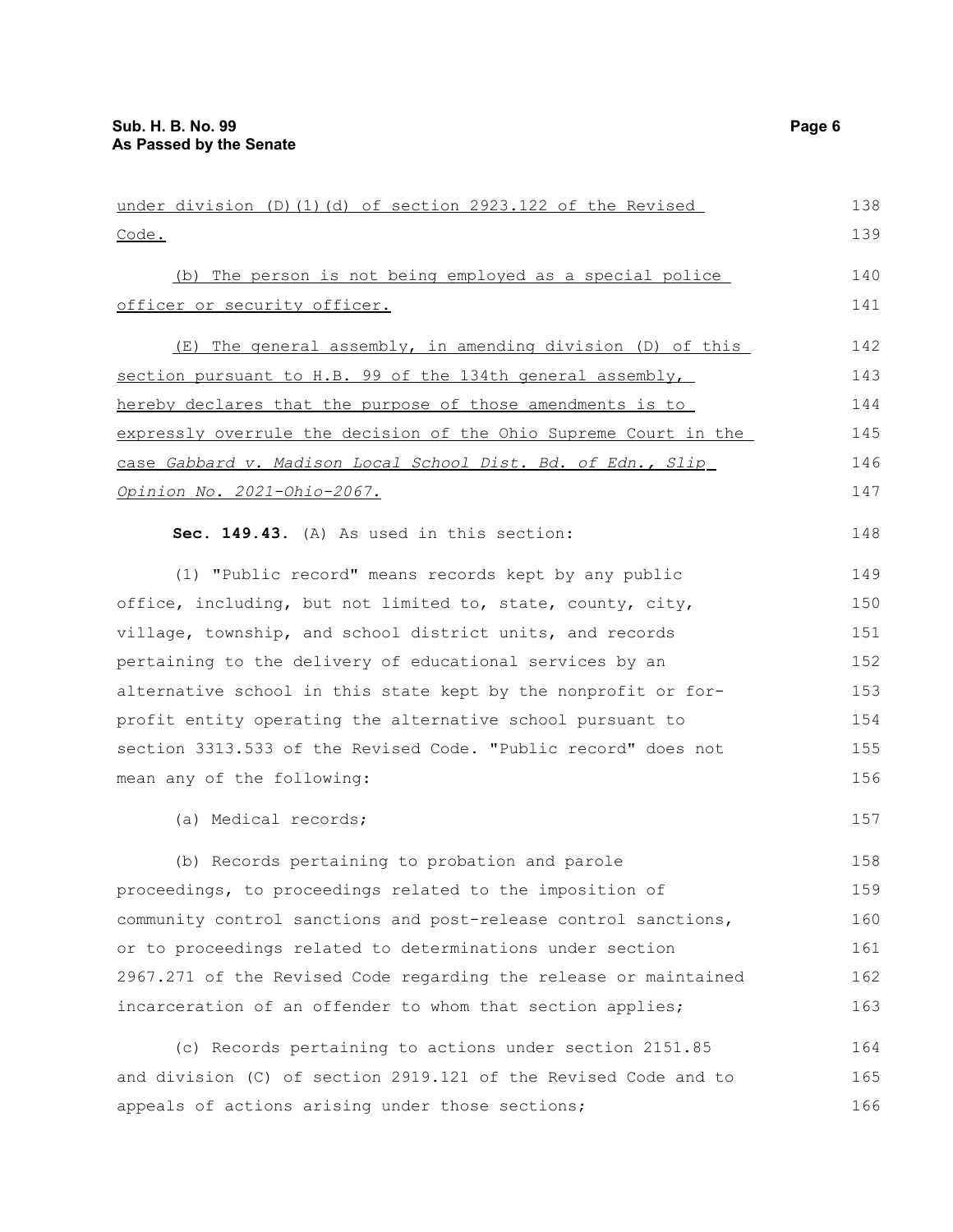### **Sub. H. B. No. 99 Page 7 As Passed by the Senate**

| (d) Records pertaining to adoption proceedings, including                                                                                                                    | 167 |
|------------------------------------------------------------------------------------------------------------------------------------------------------------------------------|-----|
| the contents of an adoption file maintained by the department of                                                                                                             | 168 |
| health under sections 3705.12 to 3705.124 of the Revised Code;                                                                                                               | 169 |
| (e) Information in a record contained in the putative                                                                                                                        | 170 |
| father registry established by section 3107.062 of the Revised                                                                                                               | 171 |
| Code, regardless of whether the information is held by the                                                                                                                   | 172 |
| department of job and family services or, pursuant to section                                                                                                                | 173 |
| 3111.69 of the Revised Code, the office of child support in the                                                                                                              | 174 |
| department or a child support enforcement agency;                                                                                                                            | 175 |
| (f) Records specified in division (A) of section 3107.52                                                                                                                     | 176 |
| of the Revised Code;<br>(g) Trial preparation records;<br>(h) Confidential law enforcement investigatory records;<br>(i) Records containing information that is confidential |     |
|                                                                                                                                                                              | 178 |
|                                                                                                                                                                              | 179 |
|                                                                                                                                                                              | 180 |
| under section 2710.03 or 4112.05 of the Revised Code;                                                                                                                        | 181 |
| (j) DNA records stored in the DNA database pursuant to                                                                                                                       | 182 |
| section 109.573 of the Revised Code;                                                                                                                                         | 183 |
| (k) Inmate records released by the department of                                                                                                                             | 184 |
| rehabilitation and correction to the department of youth                                                                                                                     | 185 |
| services or a court of record pursuant to division (E) of                                                                                                                    | 186 |
| section 5120.21 of the Revised Code;                                                                                                                                         | 187 |
| (1) Records maintained by the department of youth services                                                                                                                   | 188 |
| pertaining to children in its custody released by the department                                                                                                             | 189 |
| of youth services to the department of rehabilitation and                                                                                                                    | 190 |
| correction pursuant to section 5139.05 of the Revised Code;                                                                                                                  | 191 |
| (m) Intellectual property records;                                                                                                                                           | 192 |
| (n) Donor profile records;                                                                                                                                                   | 193 |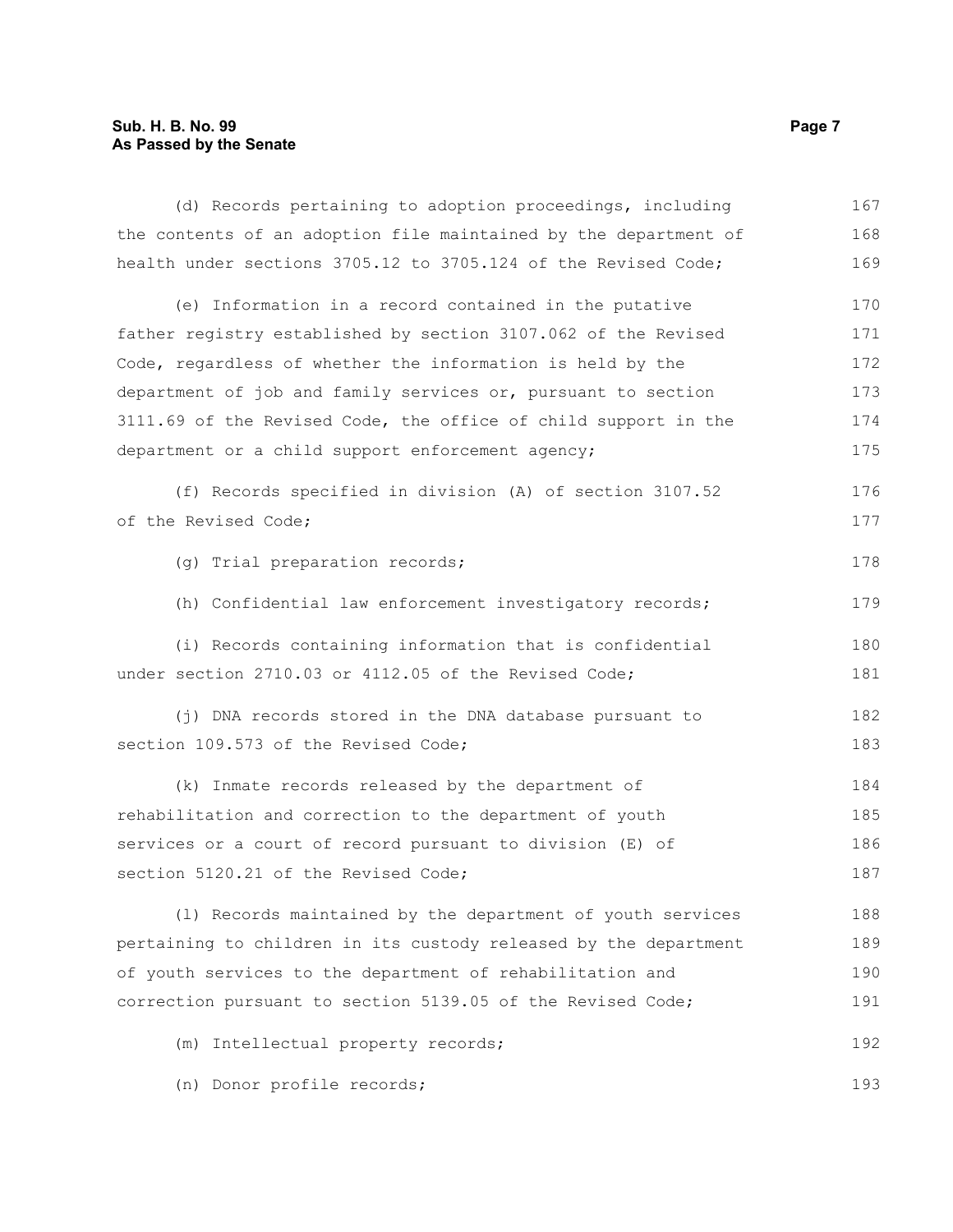section;

| (o) Records maintained by the department of job and family       | 194 |
|------------------------------------------------------------------|-----|
| services pursuant to section 3121.894 of the Revised Code;       | 195 |
| (p) Designated public service worker residential and             | 196 |
| familial information;                                            | 197 |
| (q) In the case of a county hospital operated pursuant to        | 198 |
| Chapter 339. of the Revised Code or a municipal hospital         | 199 |
| operated pursuant to Chapter 749. of the Revised Code,           | 200 |
| information that constitutes a trade secret, as defined in       | 201 |
| section 1333.61 of the Revised Code;                             | 202 |
| (r) Information pertaining to the recreational activities        | 203 |
| of a person under the age of eighteen;                           | 204 |
| (s) In the case of a child fatality review board acting          | 205 |
| under sections 307.621 to 307.629 of the Revised Code or a       | 206 |
| review conducted pursuant to guidelines established by the       | 207 |
| director of health under section 3701.70 of the Revised Code,    | 208 |
| records provided to the board or director, statements made by    | 209 |
| board members during meetings of the board or by persons         | 210 |
| participating in the director's review, and all work products of | 211 |
| the board or director, and in the case of a child fatality       | 212 |
| review board, child fatality review data submitted by the board  | 213 |
| to the department of health or a national child death review     | 214 |
| database, other than the report prepared pursuant to division    | 215 |
| (A) of section 307.626 of the Revised Code;                      | 216 |
| (t) Records provided to and statements made by the               | 217 |
| executive director of a public children services agency or a     | 218 |
| prosecuting attorney acting pursuant to section 5153.171 of the  | 219 |
| Revised Code other than the information released under that      | 220 |

(u) Test materials, examinations, or evaluation tools used

221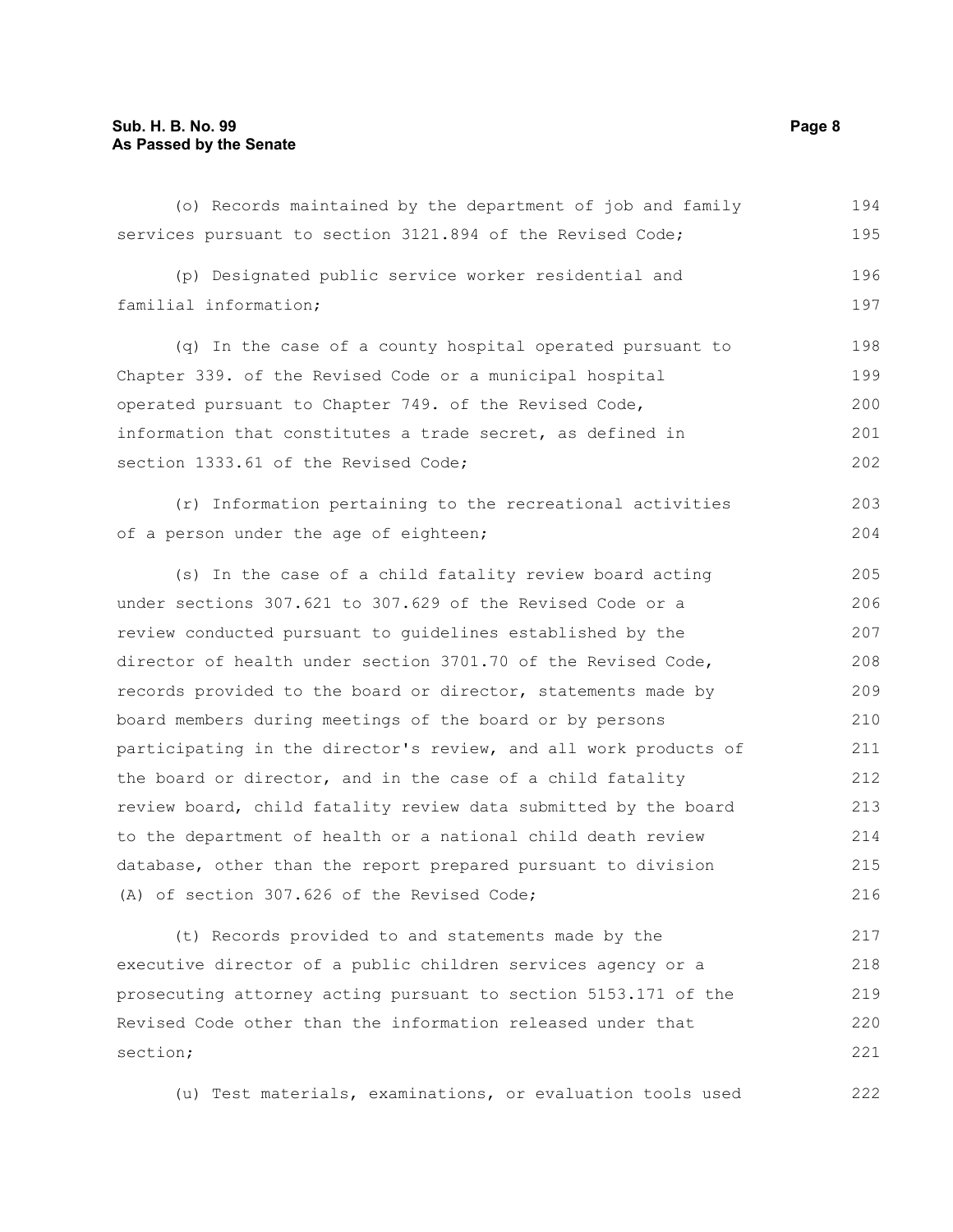#### **Sub. H. B. No. 99 Page 9 As Passed by the Senate**

in an examination for licensure as a nursing home administrator that the board of executives of long-term services and supports administers under section 4751.15 of the Revised Code or contracts under that section with a private or government entity to administer; 223 224 225 226 227

(v) Records the release of which is prohibited by state or federal law;

(w) Proprietary information of or relating to any person that is submitted to or compiled by the Ohio venture capital authority created under section 150.01 of the Revised Code; 230 231 232

(x) Financial statements and data any person submits for any purpose to the Ohio housing finance agency or the controlling board in connection with applying for, receiving, or accounting for financial assistance from the agency, and information that identifies any individual who benefits directly or indirectly from financial assistance from the agency; 233 234 235 236 237 238

(y) Records listed in section 5101.29 of the Revised Code; 239

(z) Discharges recorded with a county recorder under section 317.24 of the Revised Code, as specified in division (B) (2) of that section;

(aa) Usage information including names and addresses of specific residential and commercial customers of a municipally owned or operated public utility; 243 244 245

(bb) Records described in division (C) of section 187.04 of the Revised Code that are not designated to be made available to the public as provided in that division; 246 247 248

(cc) Information and records that are made confidential, privileged, and not subject to disclosure under divisions (B) 249 250

228 229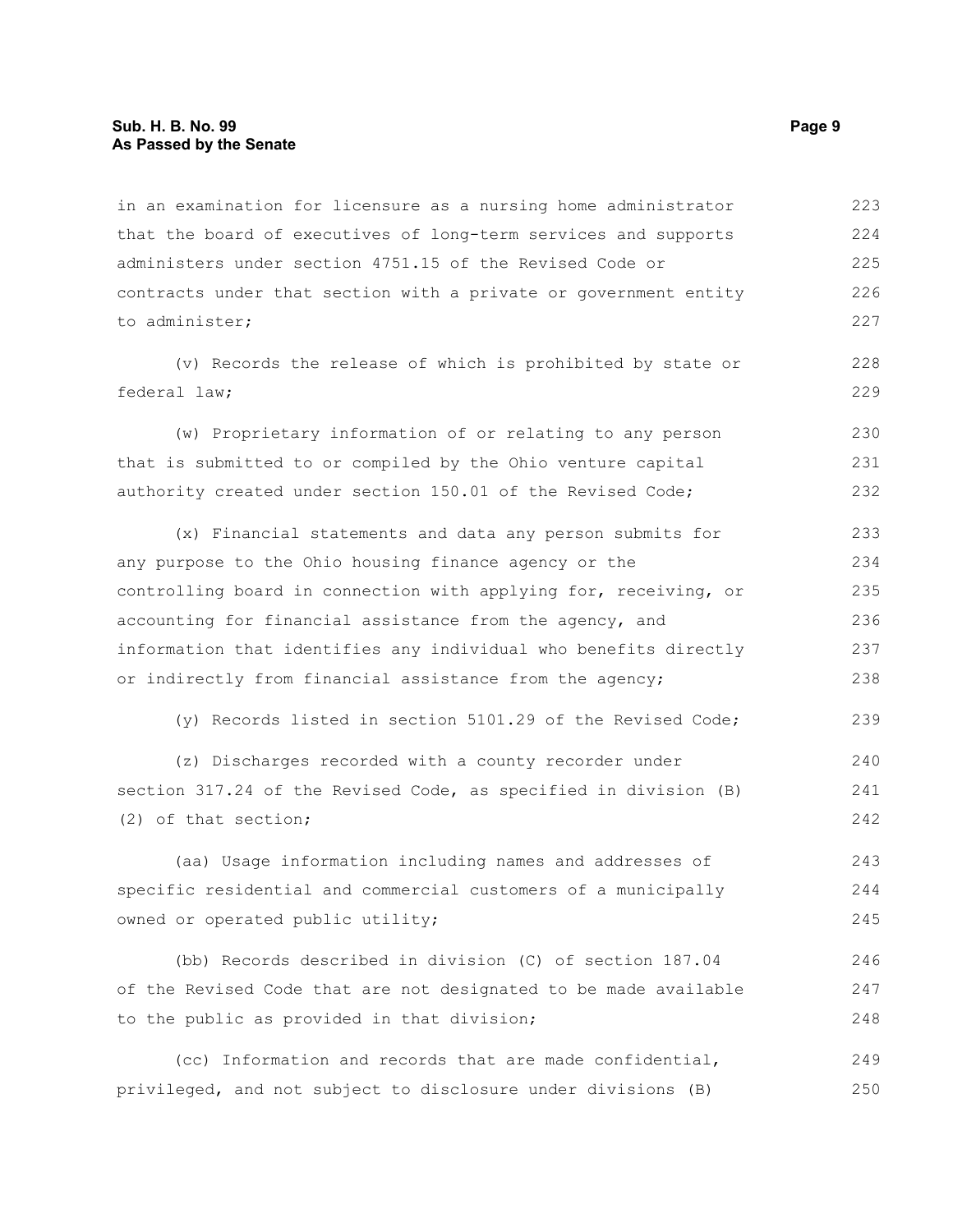| and (C) of section 2949.221 of the Revised Code;                 | 251 |
|------------------------------------------------------------------|-----|
| (dd) Personal information, as defined in section 149.45 of       | 252 |
| the Revised Code;                                                | 253 |
| (ee) The confidential name, address, and other personally        | 254 |
| identifiable information of a program participant in the address | 255 |
| confidentiality program established under sections 111.41 to     | 256 |
| 111.47 of the Revised Code, including the contents of any        | 257 |
| application for absent voter's ballots, absent voter's ballot    | 258 |
| identification envelope statement of voter, or provisional       | 259 |
| ballot affirmation completed by a program participant who has a  | 260 |
| confidential voter registration record; records or portions of   | 261 |
| records pertaining to that program that identify the number of   | 262 |
| program participants that reside within a precinct, ward,        | 263 |
| township, municipal corporation, county, or any other geographic | 264 |
| area smaller than the state; and any real property               | 265 |
| confidentiality notice filed under section 111.431 of the        | 266 |
| Revised Code and the information described in division (C) of    | 267 |
| that section. As used in this division, "confidential address"   | 268 |
| and "program participant" have the meaning defined in section    | 269 |
| 111.41 of the Revised Code.                                      | 270 |
|                                                                  |     |

(ff) Orders for active military service of an individual serving or with previous service in the armed forces of the United States, including a reserve component, or the Ohio organized militia, except that, such order becomes a public record on the day that is fifteen years after the published date or effective date of the call to order; 271 272 273 274 275 276

(gg) The name, address, contact information, or other personal information of an individual who is less than eighteen years of age that is included in any record related to a traffic accident involving a school vehicle in which the individual was 277 278 279 280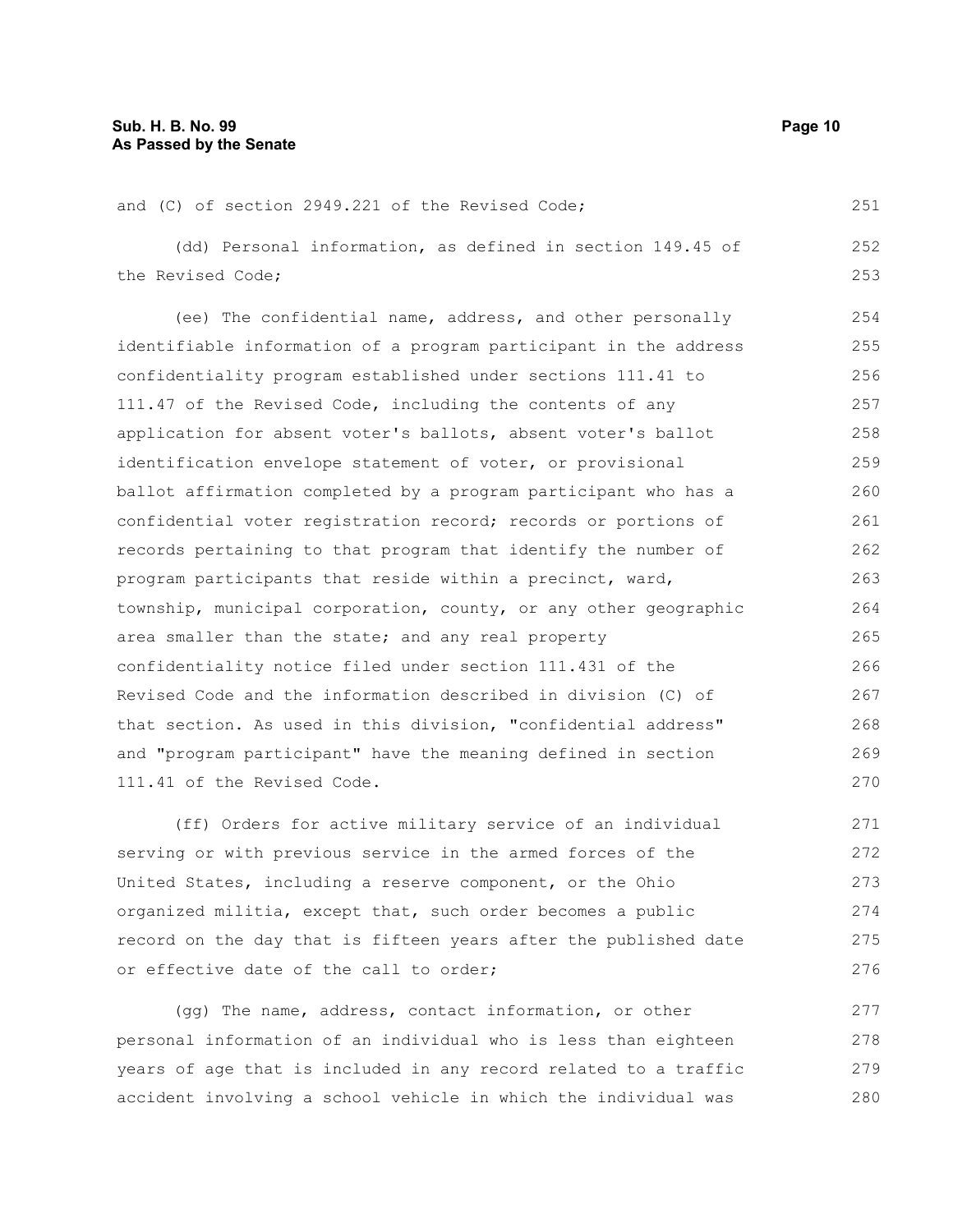an occupant at the time of the accident; (hh) Protected health information, as defined in 45 C.F.R. 160.103, that is in a claim for payment for a health care product, service, or procedure, as well as any other health claims data in another document that reveals the identity of an individual who is the subject of the data or could be used to reveal that individual's identity; (ii) Any depiction by photograph, film, videotape, or printed or digital image under either of the following circumstances: (i) The depiction is that of a victim of an offense the release of which would be, to a reasonable person of ordinary sensibilities, an offensive and objectionable intrusion into the victim's expectation of bodily privacy and integrity. (ii) The depiction captures or depicts the victim of a sexually oriented offense, as defined in section 2950.01 of the 281 282 283 284 285 286 287 288 289 290 291 292 293 294 295 296

(jj) Restricted portions of a body-worn camera or dashboard camera recording; 298 299

Revised Code, at the actual occurrence of that offense.

(kk) In the case of a fetal-infant mortality review board acting under sections 3707.70 to 3707.77 of the Revised Code, records, documents, reports, or other information presented to the board or a person abstracting such materials on the board's behalf, statements made by review board members during board meetings, all work products of the board, and data submitted by the board to the department of health or a national infant death review database, other than the report prepared pursuant to section 3707.77 of the Revised Code. 300 301 302 303 304 305 306 307 308

(ll) Records, documents, reports, or other information

297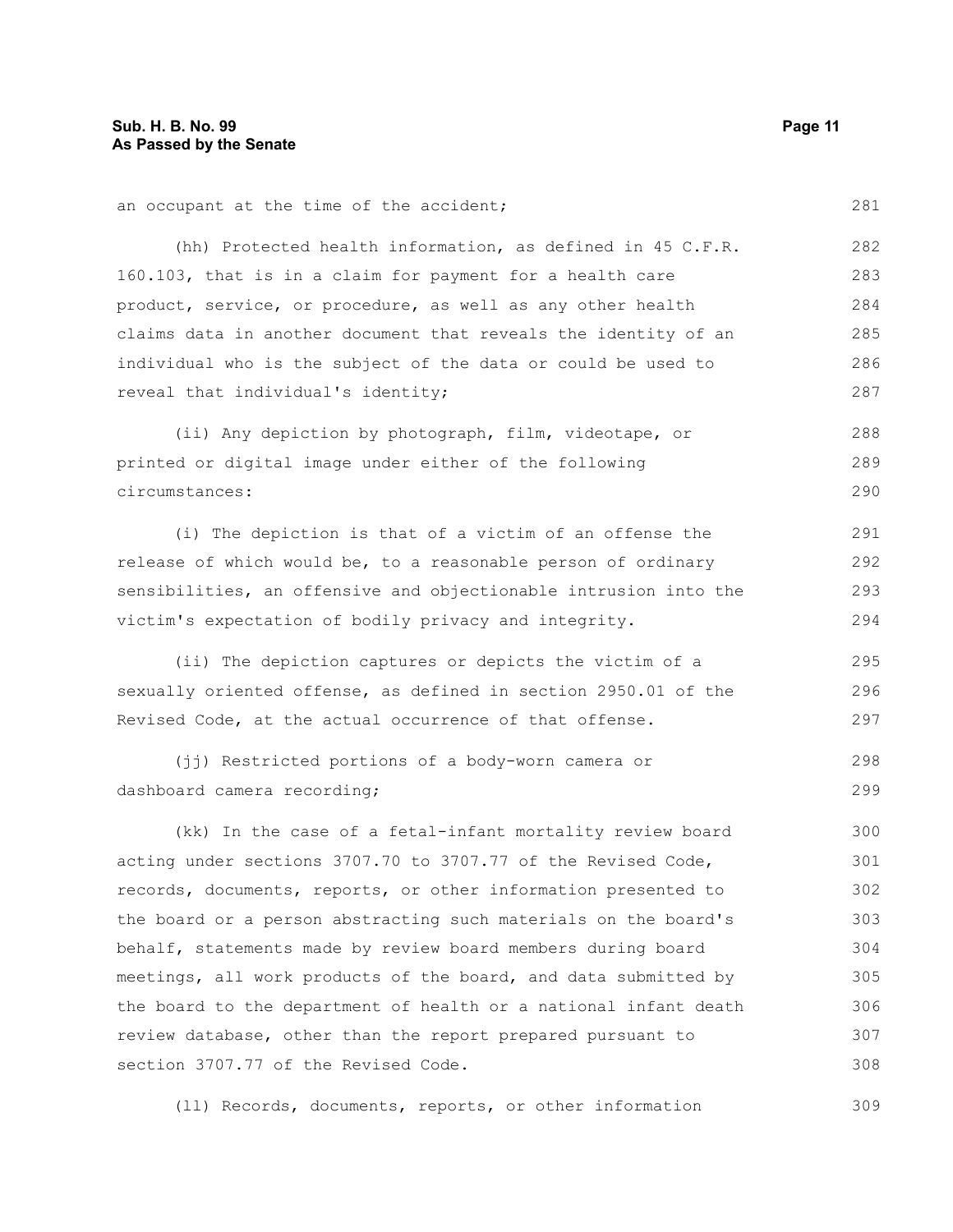#### **Sub. H. B. No. 99 Page 12 As Passed by the Senate**

presented to the pregnancy-associated mortality review board established under section 3738.01 of the Revised Code, statements made by board members during board meetings, all work products of the board, and data submitted by the board to the department of health, other than the biennial reports prepared under section 3738.08 of the Revised Code; 310 311 312 313 314 315

(mm) Except as otherwise provided in division (A)(1)(oo) of this section, telephone numbers for a victim, as defined in section 2930.01 of the Revised Code or a witness to a crime that are listed on any law enforcement record or report. 316 317 318 319

(nn) A preneed funeral contract, as defined in section 4717.01 of the Revised Code, and contract terms and personally identifying information of a preneed funeral contract, that is contained in a report submitted by or for a funeral home to the board of embalmers and funeral directors under division (C) of section 4717.13, division (J) of section 4717.31, or section 4717.41 of the Revised Code. 320 321 322 323 324 325 326

(oo) Telephone numbers for a party to a motor vehicle accident subject to the requirements of section 5502.11 of the Revised Code that are listed on any law enforcement record or report, except that the telephone numbers described in this division are not excluded from the definition of "public record" under this division on and after the thirtieth day after the occurrence of the motor vehicle accident.

(pp) Records pertaining to individuals who complete training under section 5502.703 of the Revised Code to be permitted by a school district board of education or governing body of a community school established under Chapter 3314. of the Revised Code, a STEM school established under Chapter 3326. of the Revised Code, or a chartered nonpublic school to convey 334 335 336 337 338 339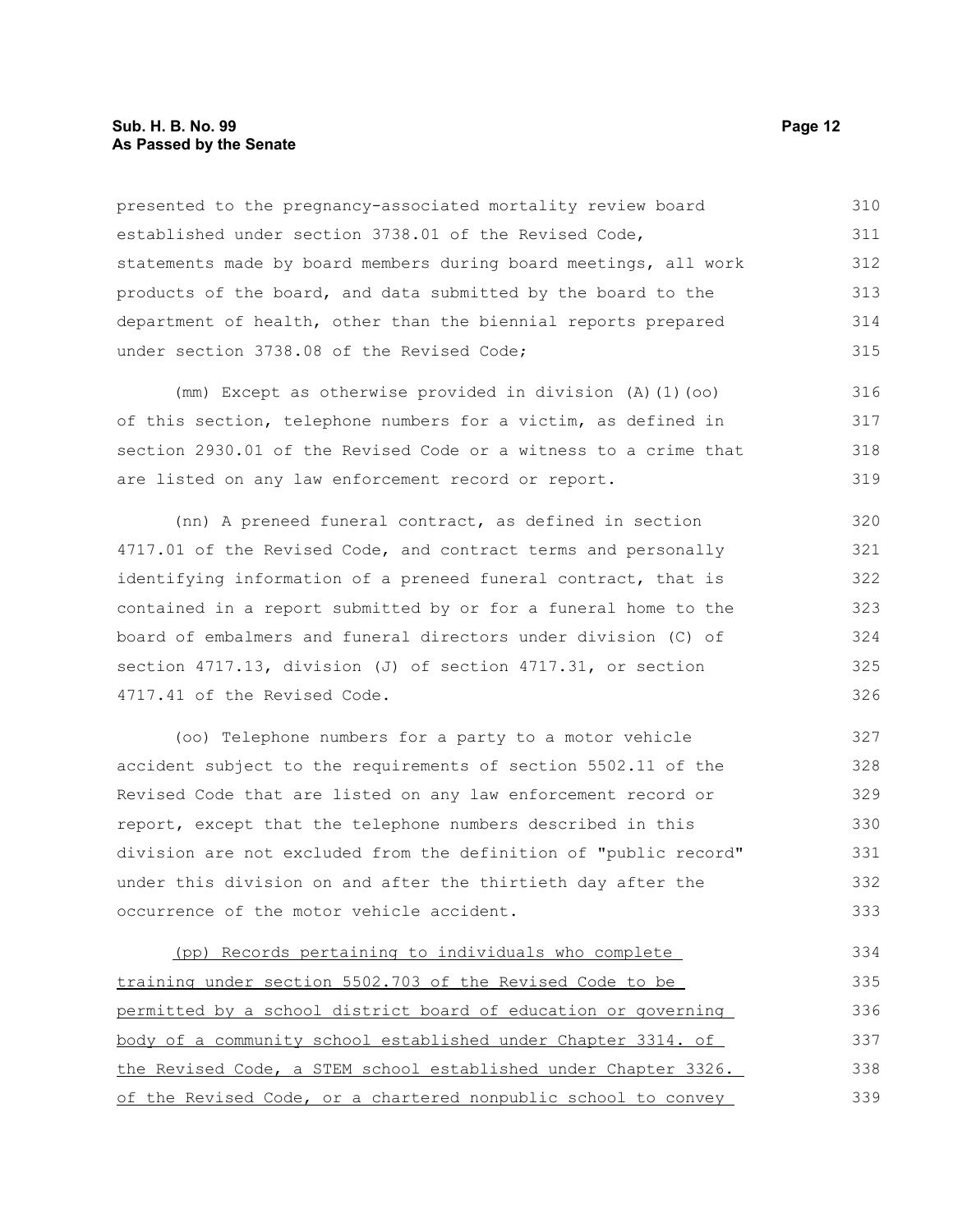deadly weapons or dangerous ordnance into a school safety zone. A record that is not a public record under division (A)(1) of this section and that, under law, is permanently retained becomes a public record on the day that is seventy-five years after the day on which the record was created, except for any record protected by the attorney-client privilege, a trial preparation record as defined in this section, a statement prohibiting the release of identifying information signed under section 3107.083 of the Revised Code, a denial of release form filed pursuant to section 3107.46 of the Revised Code, or any record that is exempt from release or disclosure under section 149.433 of the Revised Code. If the record is a birth certificate and a biological parent's name redaction request form has been accepted under section 3107.391 of the Revised Code, the name of that parent shall be redacted from the birth certificate before it is released under this paragraph. If any other section of the Revised Code establishes a time period for disclosure of a record that conflicts with the time period specified in this section, the time period in the other section prevails. 340 341 342 343 344 345 346 347 348 349 350 351 352 353 354 355 356 357 358 359

(2) "Confidential law enforcement investigatory record" means any record that pertains to a law enforcement matter of a criminal, quasi-criminal, civil, or administrative nature, but only to the extent that the release of the record would create a high probability of disclosure of any of the following: 360 361 362 363 364

(a) The identity of a suspect who has not been charged with the offense to which the record pertains, or of an information source or witness to whom confidentiality has been reasonably promised; 365 366 367 368

(b) Information provided by an information source or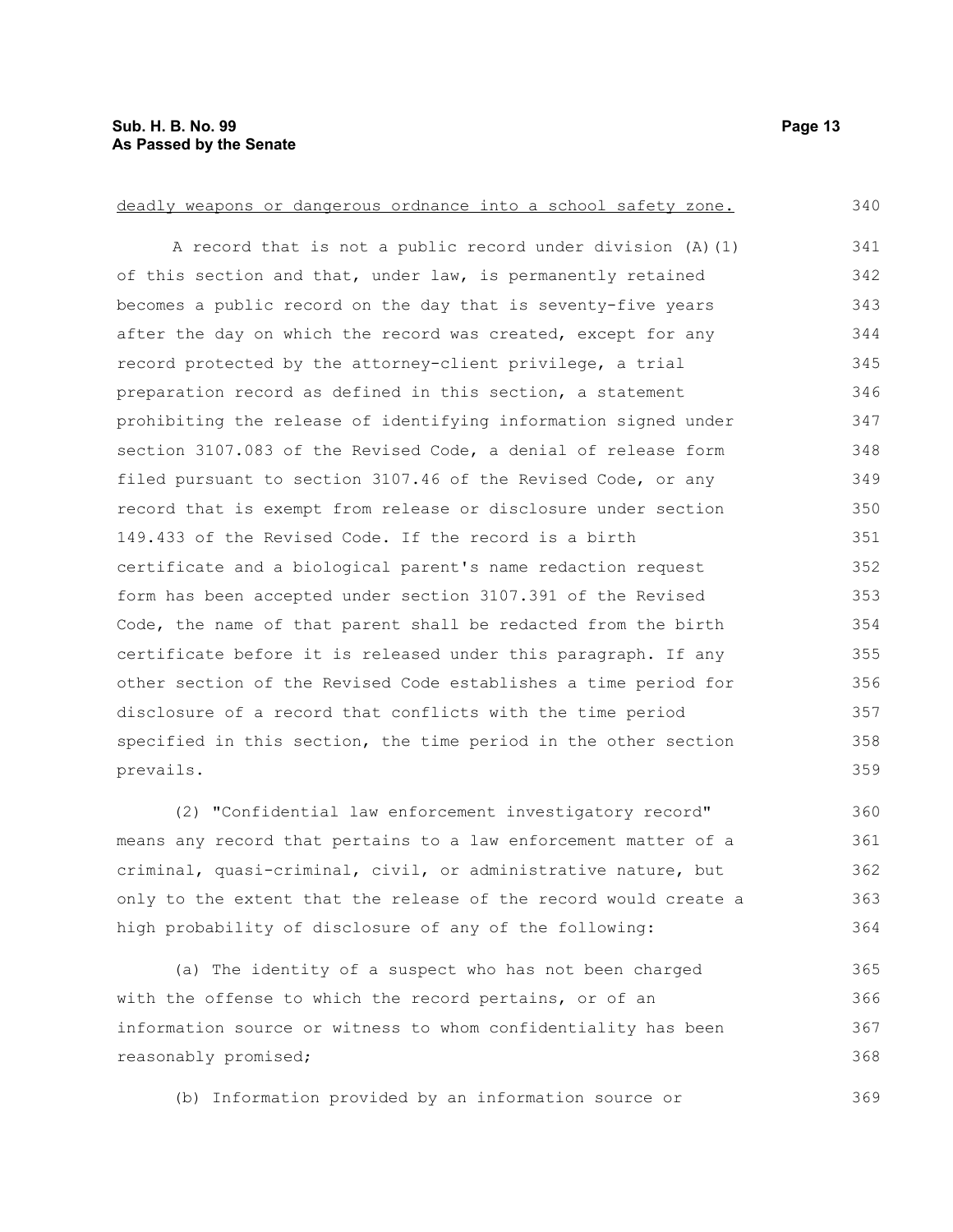witness to whom confidentiality has been reasonably promised, which information would reasonably tend to disclose the source's or witness's identity; 370 371 372

(c) Specific confidential investigatory techniques or procedures or specific investigatory work product; 373 374

(d) Information that would endanger the life or physical safety of law enforcement personnel, a crime victim, a witness, or a confidential information source. 375 376 377

(3) "Medical record" means any document or combination of documents, except births, deaths, and the fact of admission to or discharge from a hospital, that pertains to the medical history, diagnosis, prognosis, or medical condition of a patient and that is generated and maintained in the process of medical treatment. 378 379 380 381 382 383

(4) "Trial preparation record" means any record that contains information that is specifically compiled in reasonable anticipation of, or in defense of, a civil or criminal action or proceeding, including the independent thought processes and personal trial preparation of an attorney. 384 385 386

(5) "Intellectual property record" means a record, other than a financial or administrative record, that is produced or collected by or for faculty or staff of a state institution of higher learning in the conduct of or as a result of study or research on an educational, commercial, scientific, artistic, technical, or scholarly issue, regardless of whether the study or research was sponsored by the institution alone or in conjunction with a governmental body or private concern, and that has not been publicly released, published, or patented. 389 390 391 392 393 394 395 396 397

(6) "Donor profile record" means all records about donors 398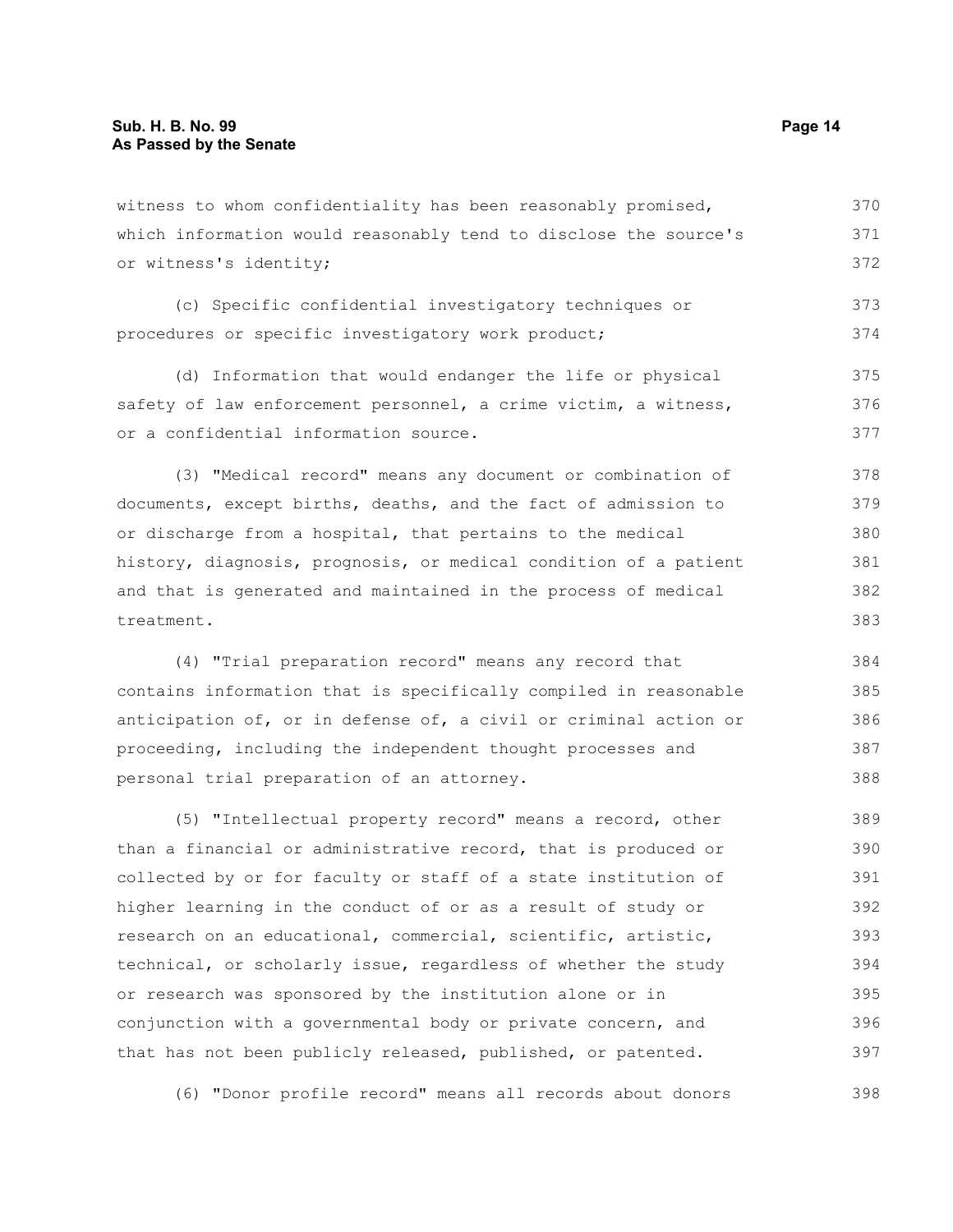or potential donors to a public institution of higher education except the names and reported addresses of the actual donors and the date, amount, and conditions of the actual donation. 399 400 401

(7) "Designated public service worker" means a peace officer, parole officer, probation officer, bailiff, prosecuting attorney, assistant prosecuting attorney, correctional employee, county or multicounty corrections officer, community-based correctional facility employee, designated Ohio national guard member, protective services worker, youth services employee, firefighter, EMT, medical director or member of a cooperating physician advisory board of an emergency medical service organization, state board of pharmacy employee, investigator of the bureau of criminal identification and investigation, emergency service telecommunicator, forensic mental health provider, mental health evaluation provider, regional psychiatric hospital employee, judge, magistrate, or federal law enforcement officer. 402 403 404 405 406 407 408 409 410 411 412 413 414 415

(8) "Designated public service worker residential and familial information" means any information that discloses any of the following about a designated public service worker: 416 417 418

(a) The address of the actual personal residence of a designated public service worker, except for the following information: 419 420 421

(i) The address of the actual personal residence of a prosecuting attorney or judge; and 422 423

(ii) The state or political subdivision in which a designated public service worker resides. 424 425

(b) Information compiled from referral to or participation in an employee assistance program; 426 427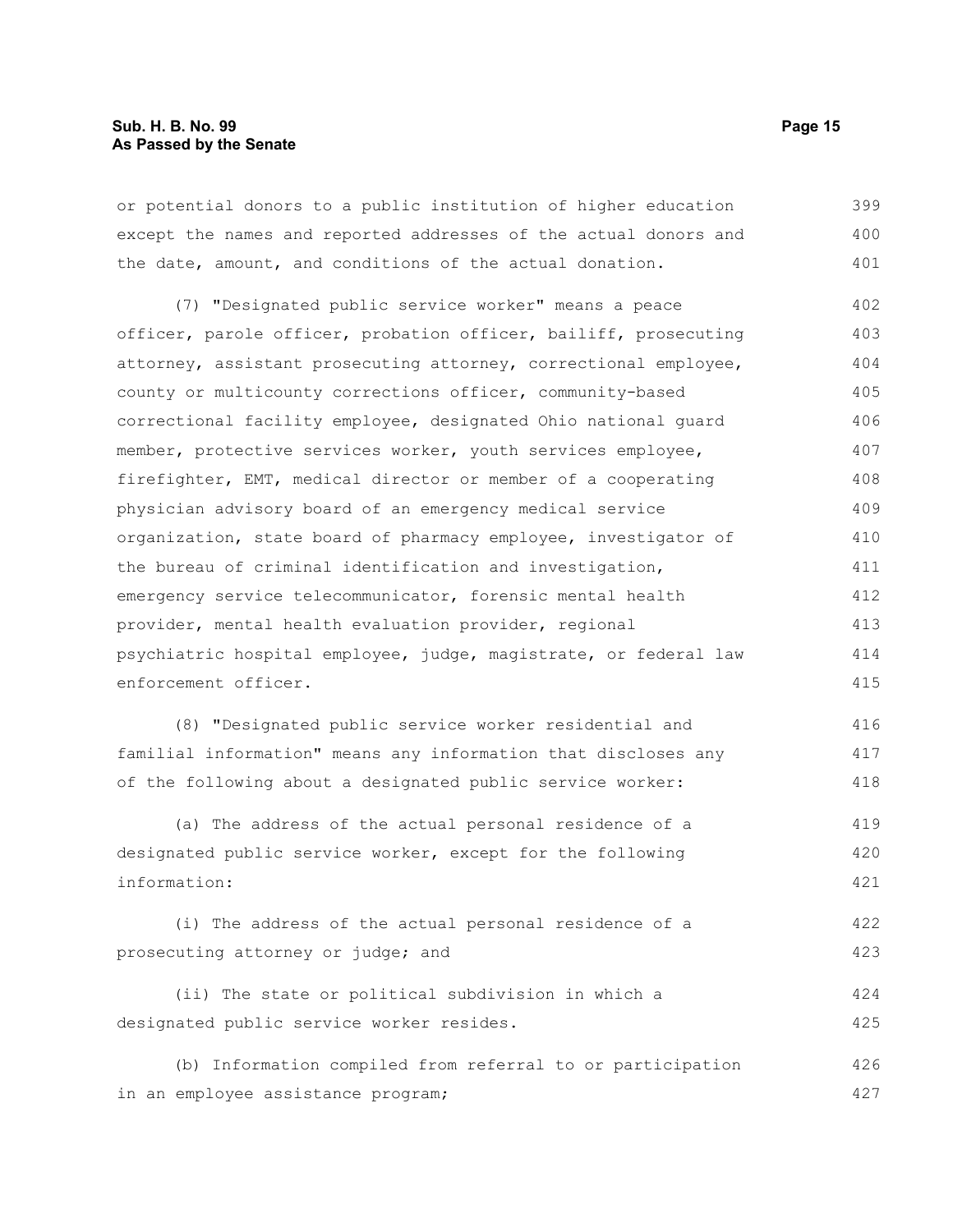#### **Sub. H. B. No. 99 Page 16 As Passed by the Senate**

(c) The social security number, the residential telephone number, any bank account, debit card, charge card, or credit card number, or the emergency telephone number of, or any medical information pertaining to, a designated public service worker; 428 429 430 431 432

(d) The name of any beneficiary of employment benefits, including, but not limited to, life insurance benefits, provided to a designated public service worker by the designated public service worker's employer; 433 434 435 436

(e) The identity and amount of any charitable or employment benefit deduction made by the designated public service worker's employer from the designated public service worker's compensation, unless the amount of the deduction is required by state or federal law; 437 438 439 440 441

(f) The name, the residential address, the name of the employer, the address of the employer, the social security number, the residential telephone number, any bank account, debit card, charge card, or credit card number, or the emergency telephone number of the spouse, a former spouse, or any child of a designated public service worker; 442 443 444 445 446 447

(g) A photograph of a peace officer who holds a position or has an assignment that may include undercover or plain clothes positions or assignments as determined by the peace officer's appointing authority. 448 449 450 451

(9) As used in divisions (A)(7) and (15) to (17) of this section: 452 453

"Peace officer" has the meaning defined in section 109.71 of the Revised Code and also includes the superintendent and troopers of the state highway patrol; it does not include the 454 455 456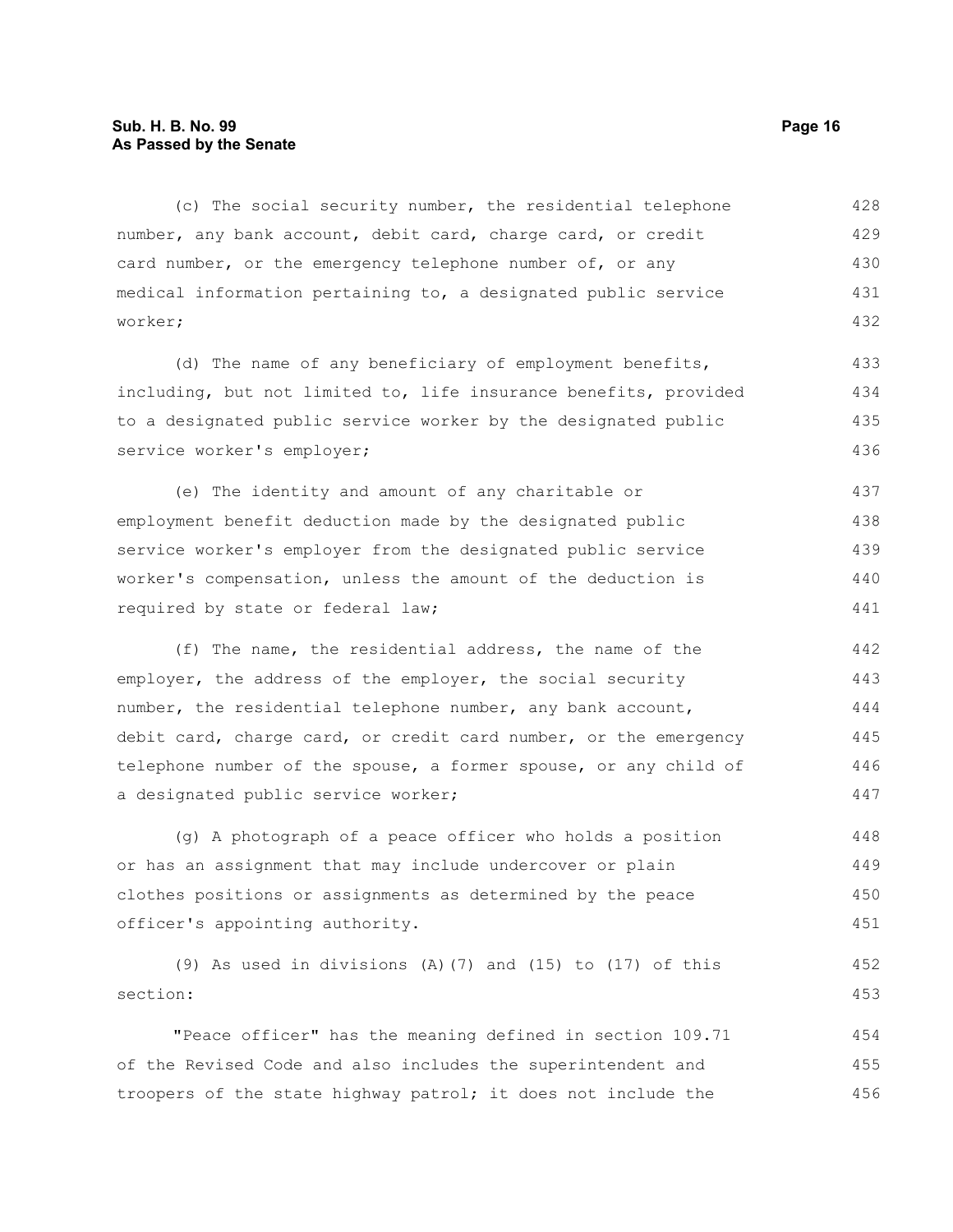sheriff of a county or a supervisory employee who, in the absence of the sheriff, is authorized to stand in for, exercise the authority of, and perform the duties of the sheriff. 457 458 459

"Correctional employee" means any employee of the department of rehabilitation and correction who in the course of performing the employee's job duties has or has had contact with inmates and persons under supervision. 460 461 462 463

"County or multicounty corrections officer" means any corrections officer employed by any county or multicounty correctional facility. 464 465 466

"Designated Ohio national guard member" means a member of the Ohio national guard who is participating in duties related to remotely piloted aircraft, including, but not limited to, pilots, sensor operators, and mission intelligence personnel, duties related to special forces operations, or duties related to cybersecurity, and is designated by the adjutant general as a designated public service worker for those purposes. 467 468 469 470 471 472 473

"Protective services worker" means any employee of a county agency who is responsible for child protective services, child support services, or adult protective services. 474 475 476

"Youth services employee" means any employee of the department of youth services who in the course of performing the employee's job duties has or has had contact with children committed to the custody of the department of youth services. 477 478 479 480

"Firefighter" means any regular, paid or volunteer, member of a lawfully constituted fire department of a municipal corporation, township, fire district, or village. 481 482 483

"EMT" means EMTs-basic, EMTs-I, and paramedics that provide emergency medical services for a public emergency 484 485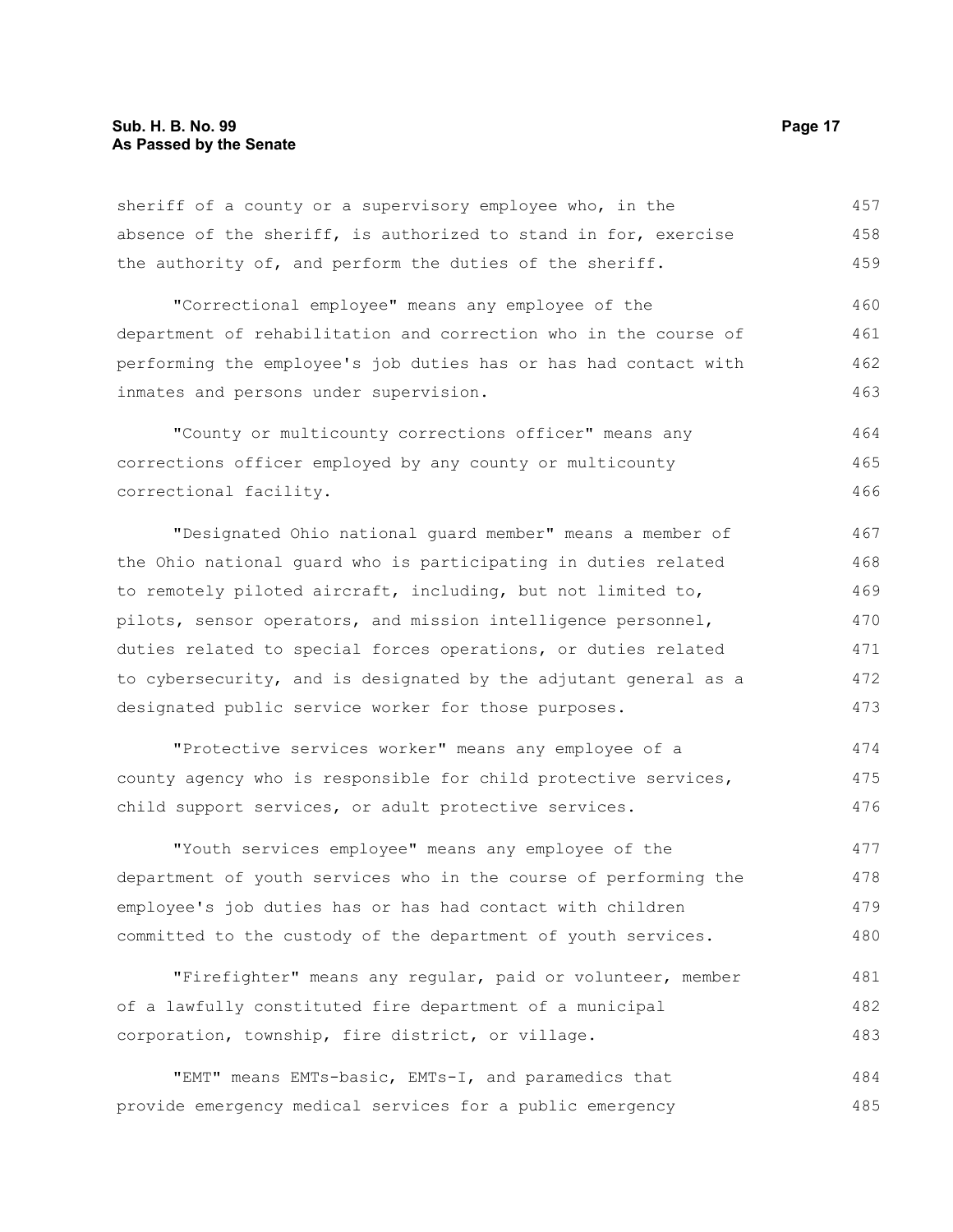medical service organization. "Emergency medical service organization," "EMT-basic," "EMT-I," and "paramedic" have the meanings defined in section 4765.01 of the Revised Code. 486 487 488

"Investigator of the bureau of criminal identification and investigation" has the meaning defined in section 2903.11 of the Revised Code. 489 490 491

"Emergency service telecommunicator" has the meaning defined in section 4742.01 of the Revised Code. 492 493

"Forensic mental health provider" means any employee of a community mental health service provider or local alcohol, drug addiction, and mental health services board who, in the course of the employee's duties, has contact with persons committed to a local alcohol, drug addiction, and mental health services board by a court order pursuant to section 2945.38, 2945.39, 2945.40, or 2945.402 of the Revised Code. 494 495 496 497 498 499 500

"Mental health evaluation provider" means an individual who, under Chapter 5122. of the Revised Code, examines a respondent who is alleged to be a mentally ill person subject to court order, as defined in section 5122.01 of the Revised Code, and reports to the probate court the respondent's mental condition. 501 502 503 504 505 506

"Regional psychiatric hospital employee" means any employee of the department of mental health and addiction services who, in the course of performing the employee's duties, has contact with patients committed to the department of mental health and addiction services by a court order pursuant to section 2945.38, 2945.39, 2945.40, or 2945.402 of the Revised Code. 507 508 509 510 511 512 513

"Federal law enforcement officer" has the meaning defined 514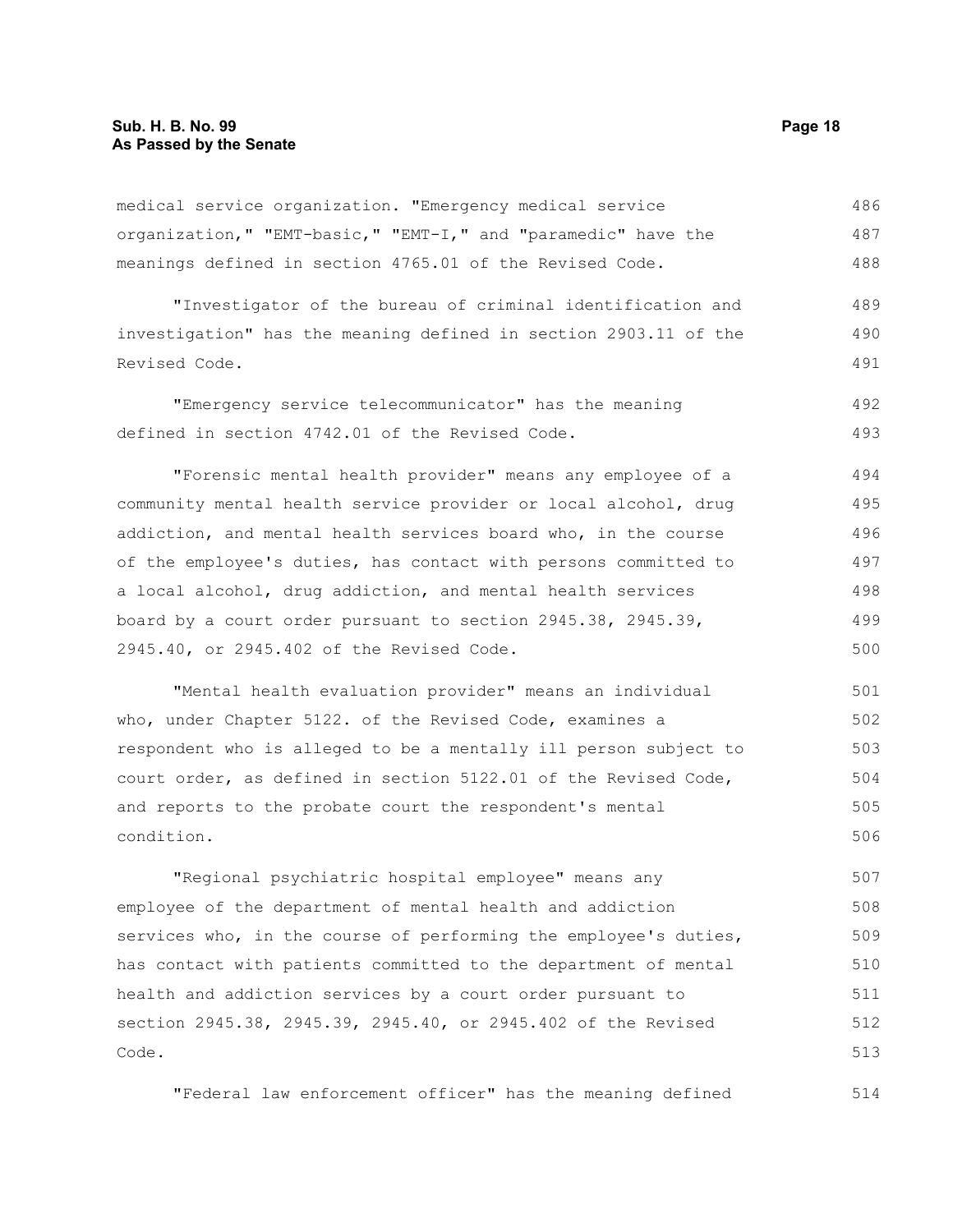in section 9.88 of the Revised Code.

(10) "Information pertaining to the recreational activities of a person under the age of eighteen" means information that is kept in the ordinary course of business by a public office, that pertains to the recreational activities of a person under the age of eighteen years, and that discloses any of the following: 516 517 518 519 520 521

(a) The address or telephone number of a person under the age of eighteen or the address or telephone number of that person's parent, guardian, custodian, or emergency contact person; 522 523 524 525

(b) The social security number, birth date, or photographic image of a person under the age of eighteen; 526 527

(c) Any medical record, history, or information pertaining to a person under the age of eighteen; 528 529

(d) Any additional information sought or required about a person under the age of eighteen for the purpose of allowing that person to participate in any recreational activity conducted or sponsored by a public office or to use or obtain admission privileges to any recreational facility owned or operated by a public office. 530 531 532 533 534 535

(11) "Community control sanction" has the meaning defined in section 2929.01 of the Revised Code. 536 537

(12) "Post-release control sanction" has the meaning defined in section 2967.01 of the Revised Code. 538 539

(13) "Redaction" means obscuring or deleting any information that is exempt from the duty to permit public inspection or copying from an item that otherwise meets the 540 541 542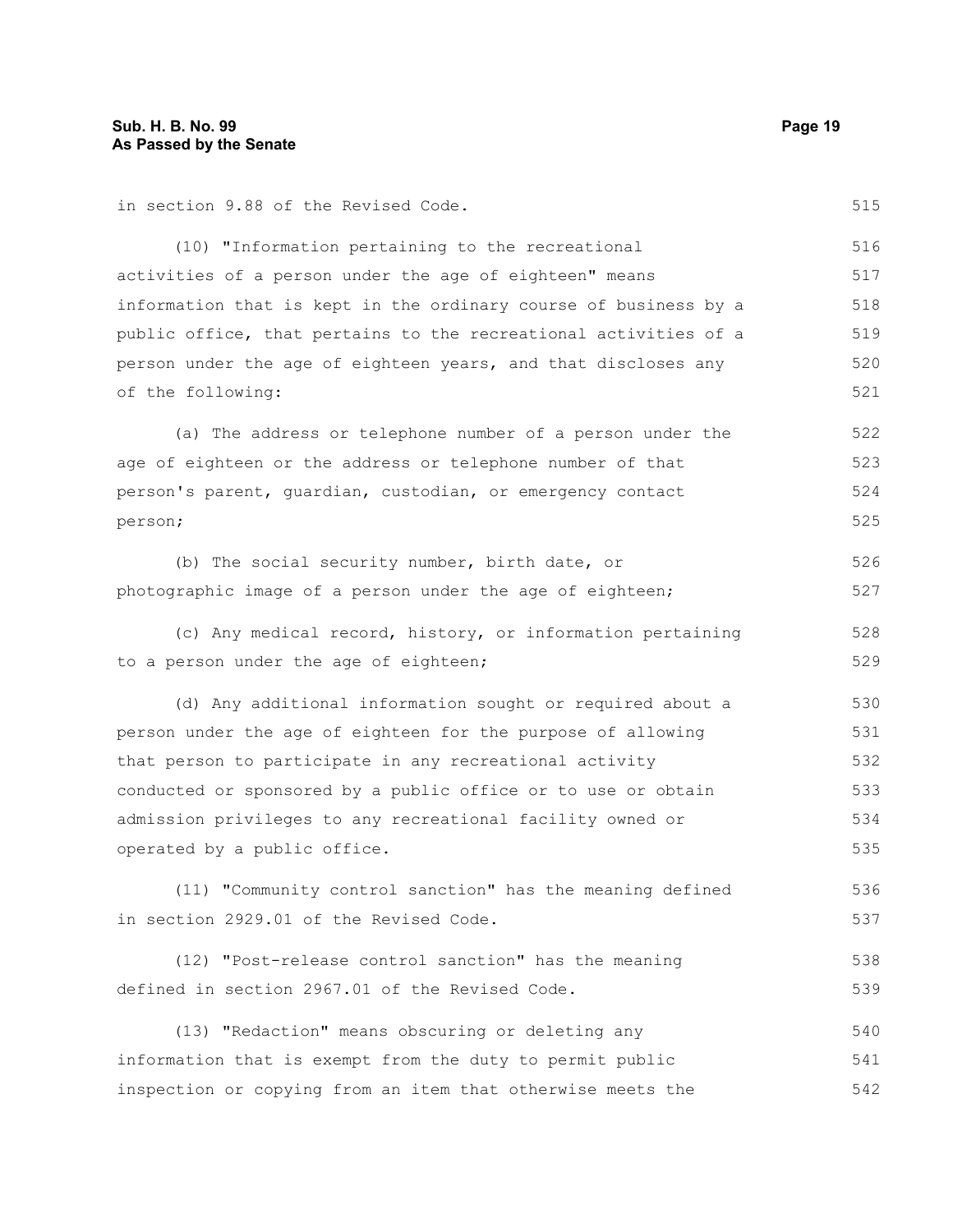| (14) "Designee," "elected official," and "future official"       | 544 |
|------------------------------------------------------------------|-----|
| have the meanings defined in section 109.43 of the Revised Code. | 545 |
| (15) "Body-worn camera" means a visual and audio recording       | 546 |
| device worn on the person of a peace officer while the peace     | 547 |
| officer is engaged in the performance of the peace officer's     | 548 |
| duties.                                                          | 549 |
| (16) "Dashboard camera" means a visual and audio recording       | 550 |
| device mounted on a peace officer's vehicle or vessel that is    | 551 |
| used while the peace officer is engaged in the performance of    | 552 |
| the peace officer's duties.                                      | 553 |
| (17) "Restricted portions of a body-worn camera or               | 554 |
| dashboard camera recording" means any visual or audio portion of | 555 |
| a body-worn camera or dashboard camera recording that shows,     | 556 |
| communicates, or discloses any of the following:                 | 557 |
| (a) The image or identity of a child or information that         | 558 |
| could lead to the identification of a child who is a primary     | 559 |
| subject of the recording when the law enforcement agency knows   | 560 |
| or has reason to know the person is a child based on the law     | 561 |
| enforcement agency's records or the content of the recording;    | 562 |
| (b) The death of a person or a deceased person's body,           | 563 |
| unless the death was caused by a peace officer or, subject to    | 564 |
| division (H)(1) of this section, the consent of the decedent's   | 565 |
| executor or administrator has been obtained;                     | 566 |
| (c) The death of a peace officer, firefighter, paramedic,        | 567 |
| or other first responder, occurring while the decedent was       | 568 |
| engaged in the performance of official duties, unless, subject   | 569 |
| to division (H) (1) of this section, the consent of the          | 570 |
| decedent's executor or administrator has been obtained;          | 571 |

definition of a "record" in section 149.011 of the Revised Code.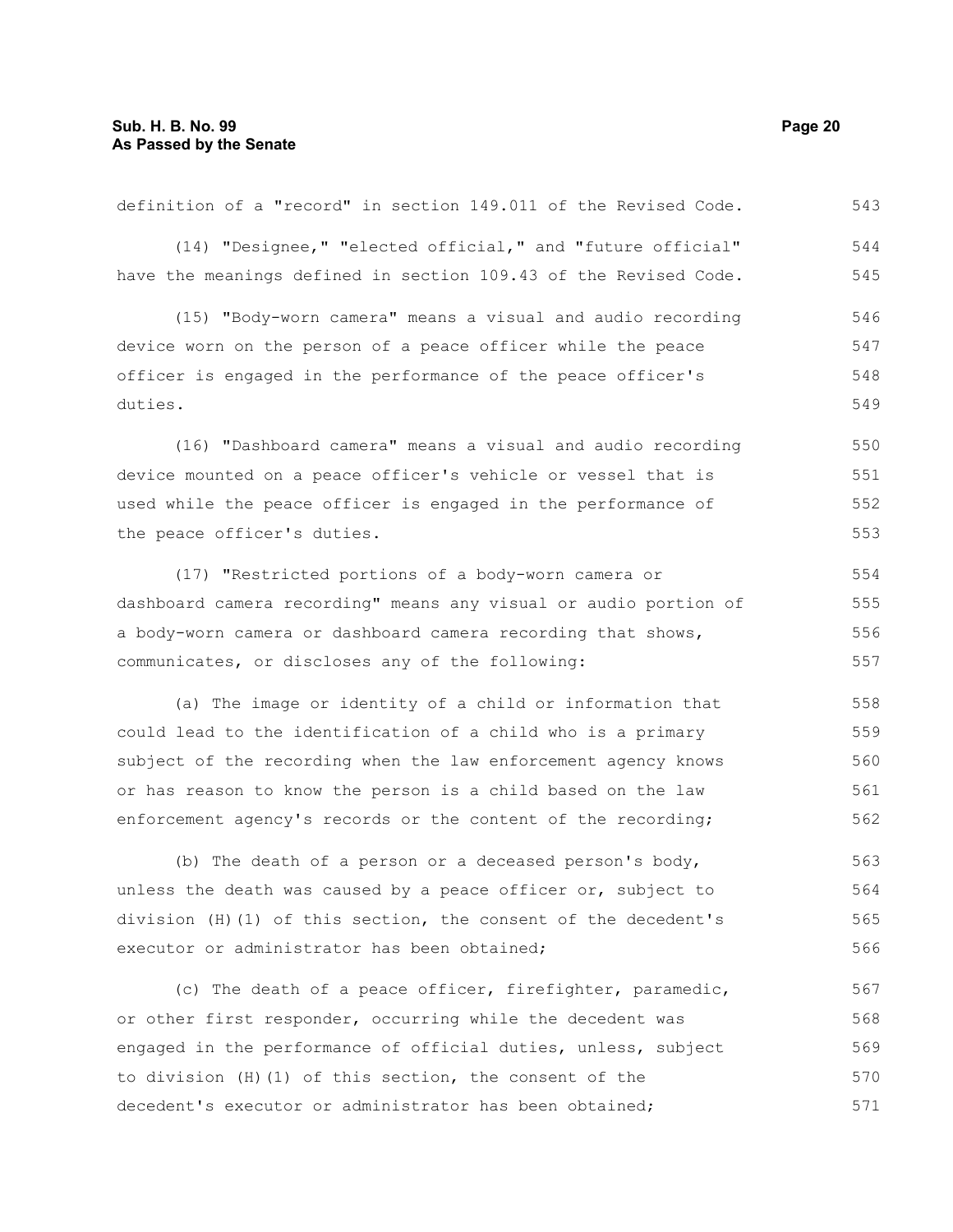#### **Sub. H. B. No. 99 Page 21 As Passed by the Senate**

(d) Grievous bodily harm, unless the injury was effected by a peace officer or, subject to division (H)(1) of this section, the consent of the injured person or the injured person's guardian has been obtained; (e) An act of severe violence against a person that results in serious physical harm to the person, unless the act and injury was effected by a peace officer or, subject to division (H)(1) of this section, the consent of the injured person or the injured person's guardian has been obtained; (f) Grievous bodily harm to a peace officer, firefighter, paramedic, or other first responder, occurring while the injured person was engaged in the performance of official duties, unless, subject to division (H)(1) of this section, the consent of the injured person or the injured person's guardian has been obtained; 572 573 574 575 576 577 578 579 580 581 582 583 584 585 586 587

(g) An act of severe violence resulting in serious physical harm against a peace officer, firefighter, paramedic, or other first responder, occurring while the injured person was engaged in the performance of official duties, unless, subject to division (H)(1) of this section, the consent of the injured person or the injured person's guardian has been obtained; 588 589 590 591 592

(h) A person's nude body, unless, subject to division (H) (1) of this section, the person's consent has been obtained; 593 594

(i) Protected health information, the identity of a person in a health care facility who is not the subject of a law enforcement encounter, or any other information in a health care facility that could identify a person who is not the subject of a law enforcement encounter; 595 596 597 598 599

(j) Information that could identify the alleged victim of 600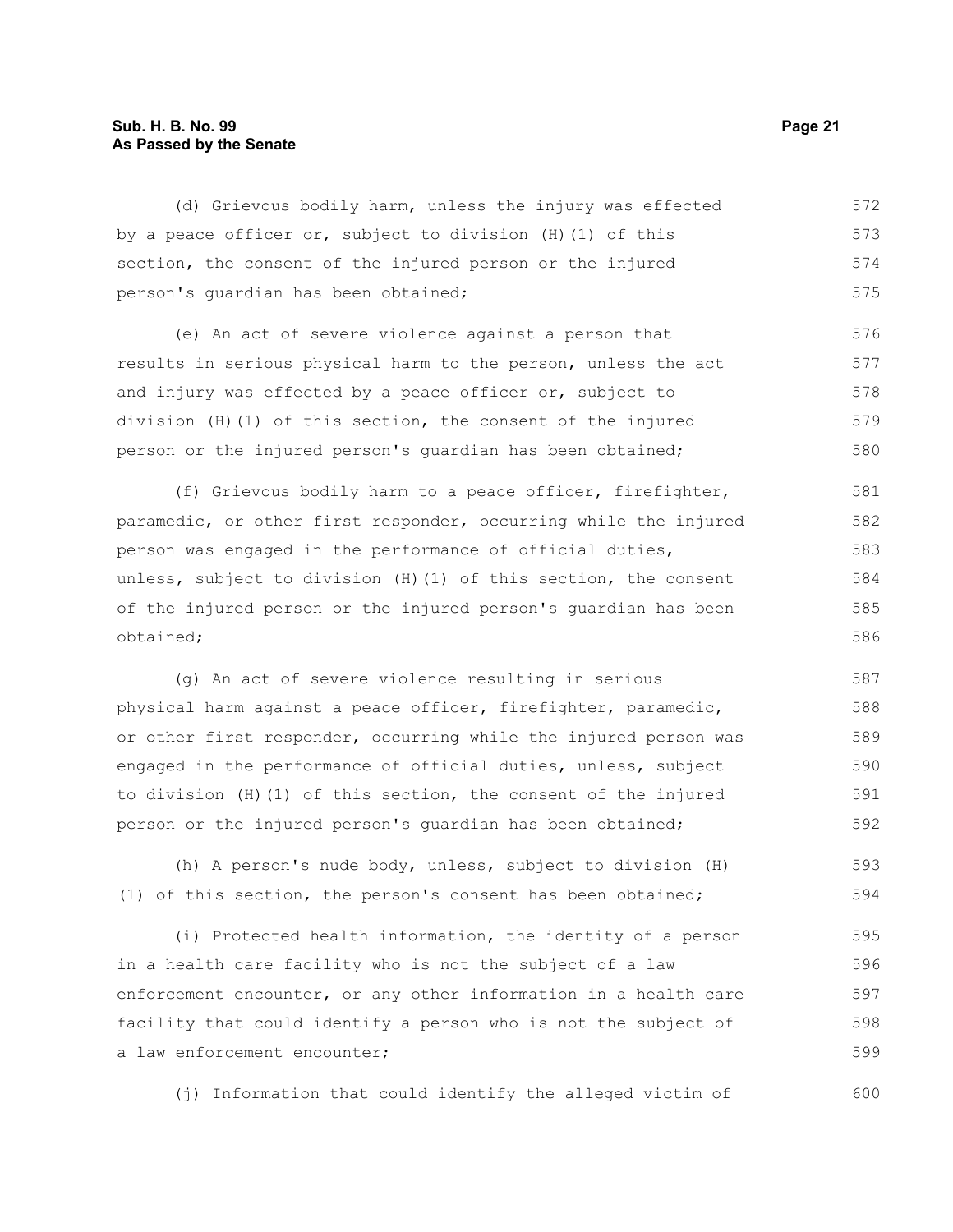5924.120 of the Revised Code.

a sex offense, menacing by stalking, or domestic violence; (k) Information, that does not constitute a confidential law enforcement investigatory record, that could identify a person who provides sensitive or confidential information to a law enforcement agency when the disclosure of the person's identity or the information provided could reasonably be expected to threaten or endanger the safety or property of the person or another person; (l) Personal information of a person who is not arrested, cited, charged, or issued a written warning by a peace officer; (m) Proprietary police contingency plans or tactics that are intended to prevent crime and maintain public order and safety; (n) A personal conversation unrelated to work between peace officers or between a peace officer and an employee of a law enforcement agency; (o) A conversation between a peace officer and a member of the public that does not concern law enforcement activities; (p) The interior of a residence, unless the interior of a residence is the location of an adversarial encounter with, or a use of force by, a peace officer; (q) Any portion of the interior of a private business that is not open to the public, unless an adversarial encounter with, or a use of force by, a peace officer occurs in that location. As used in division (A)(17) of this section: "Grievous bodily harm" has the same meaning as in section 601 602 603 604 605 606 607 608 609 610 611 612 613 614 615 616 617 618 619 620 621 622 623 624 625 626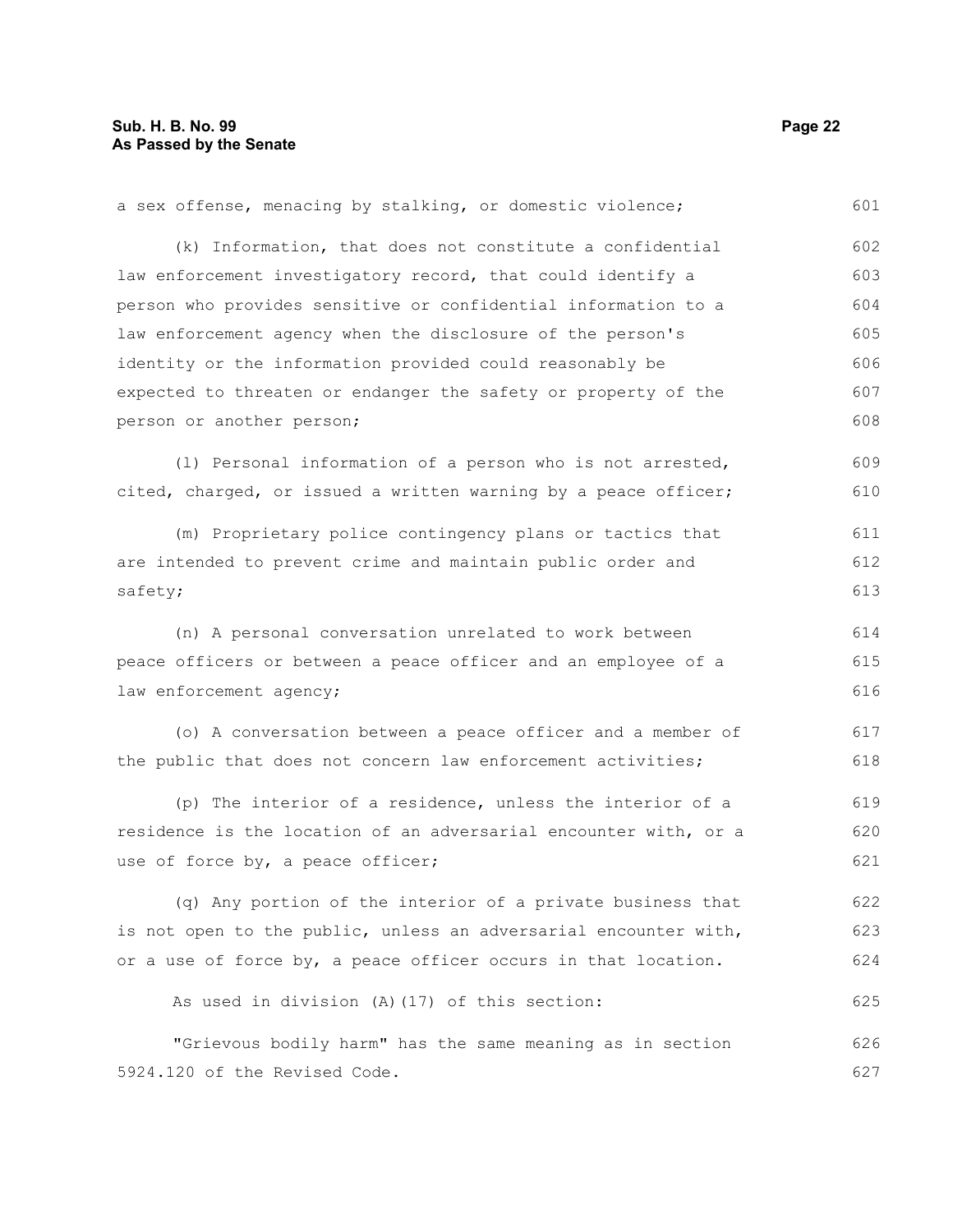| "Health care facility" has the same meaning as in section       | 628 |
|-----------------------------------------------------------------|-----|
| 1337.11 of the Revised Code.                                    | 629 |
| "Protected health information" has the same meaning as in       | 630 |
| 45 C.F.R. 160.103.                                              | 631 |
|                                                                 |     |
| "Law enforcement agency" has the same meaning as in             | 632 |
| section 2925.61 of the Revised Code.                            | 633 |
| "Personal information" means any government-issued              | 634 |
| identification number, date of birth, address, financial        | 635 |
| information, or criminal justice information from the law       | 636 |
| enforcement automated data system or similar databases.         | 637 |
| "Sex offense" has the same meaning as in section 2907.10        | 638 |
| of the Revised Code.                                            | 639 |
|                                                                 | 640 |
| "Firefighter," "paramedic," and "first responder" have the      |     |
| same meanings as in section 4765.01 of the Revised Code.        | 641 |
| (B) (1) Upon request by any person and subject to division      | 642 |
| (B) (8) of this section, all public records responsive to the   | 643 |
| request shall be promptly prepared and made available for       | 644 |
| inspection to the requester at all reasonable times during      | 645 |
| regular business hours. Subject to division (B) (8) of this     | 646 |
| section, upon request by any person, a public office or person  | 647 |
| responsible for public records shall make copies of the         | 648 |
| requested public record available to the requester at cost and  | 649 |
| within a reasonable period of time. If a public record contains | 650 |
| information that is exempt from the duty to permit public       | 651 |
| inspection or to copy the public record, the public office or   | 652 |
| the person responsible for the public record shall make         | 653 |
| available all of the information within the public record that  | 654 |
| is not exempt. When making that public record available for     | 655 |
| public inspection or copying that public record, the public     | 656 |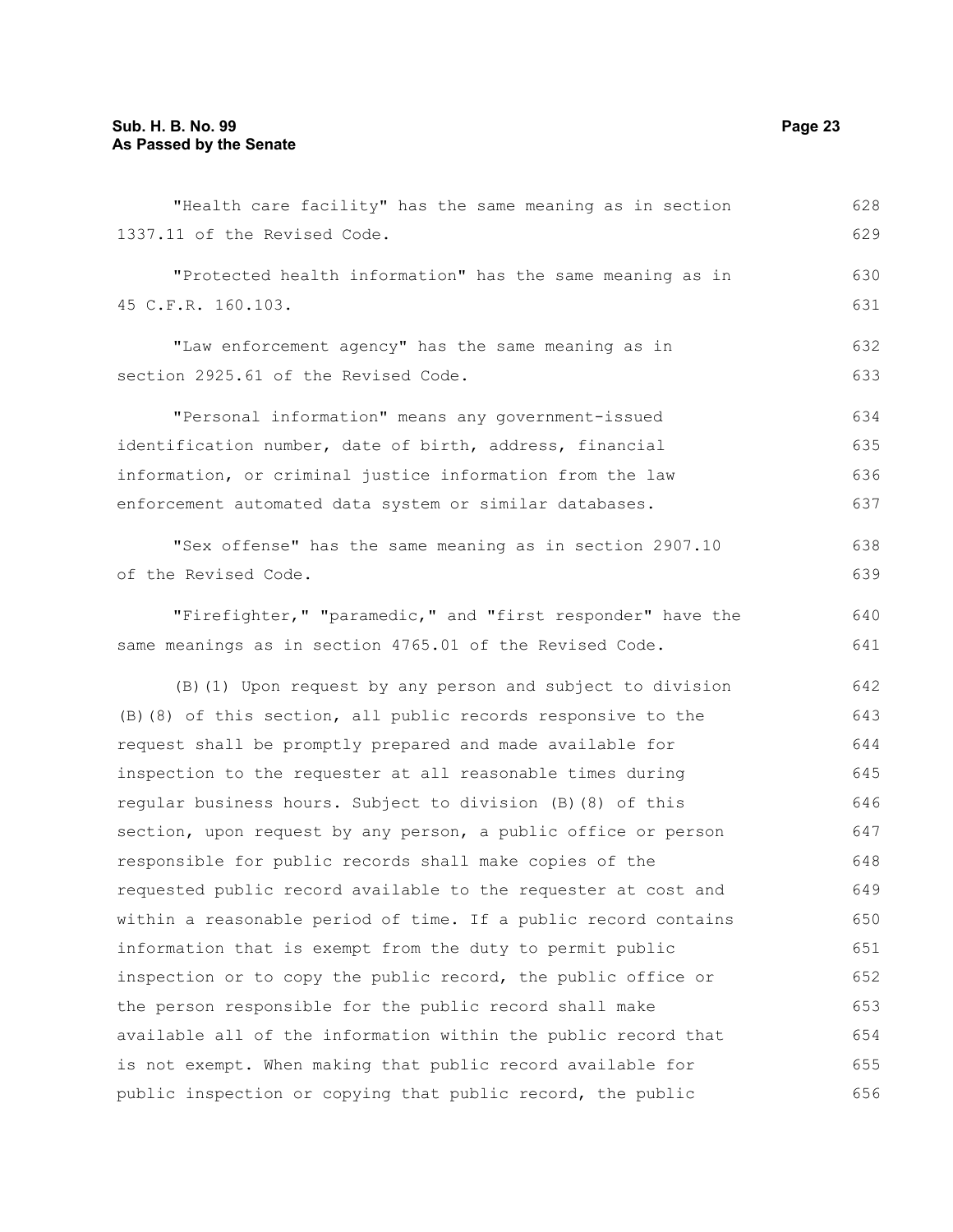#### **Sub. H. B. No. 99 Page 24 As Passed by the Senate**

office or the person responsible for the public record shall notify the requester of any redaction or make the redaction plainly visible. A redaction shall be deemed a denial of a request to inspect or copy the redacted information, except if federal or state law authorizes or requires a public office to make the redaction. 657 658 659 660 661 662

(2) To facilitate broader access to public records, a public office or the person responsible for public records shall organize and maintain public records in a manner that they can be made available for inspection or copying in accordance with division (B) of this section. A public office also shall have available a copy of its current records retention schedule at a location readily available to the public. If a requester makes an ambiguous or overly broad request or has difficulty in making a request for copies or inspection of public records under this section such that the public office or the person responsible for the requested public record cannot reasonably identify what public records are being requested, the public office or the person responsible for the requested public record may deny the request but shall provide the requester with an opportunity to revise the request by informing the requester of the manner in which records are maintained by the public office and accessed in the ordinary course of the public office's or person's duties. 663 664 665 666 667 668 669 670 671 672 673 674 675 676 677 678 679 680

(3) If a request is ultimately denied, in part or in whole, the public office or the person responsible for the requested public record shall provide the requester with an explanation, including legal authority, setting forth why the request was denied. If the initial request was provided in writing, the explanation also shall be provided to the requester in writing. The explanation shall not preclude the public office 681 682 683 684 685 686 687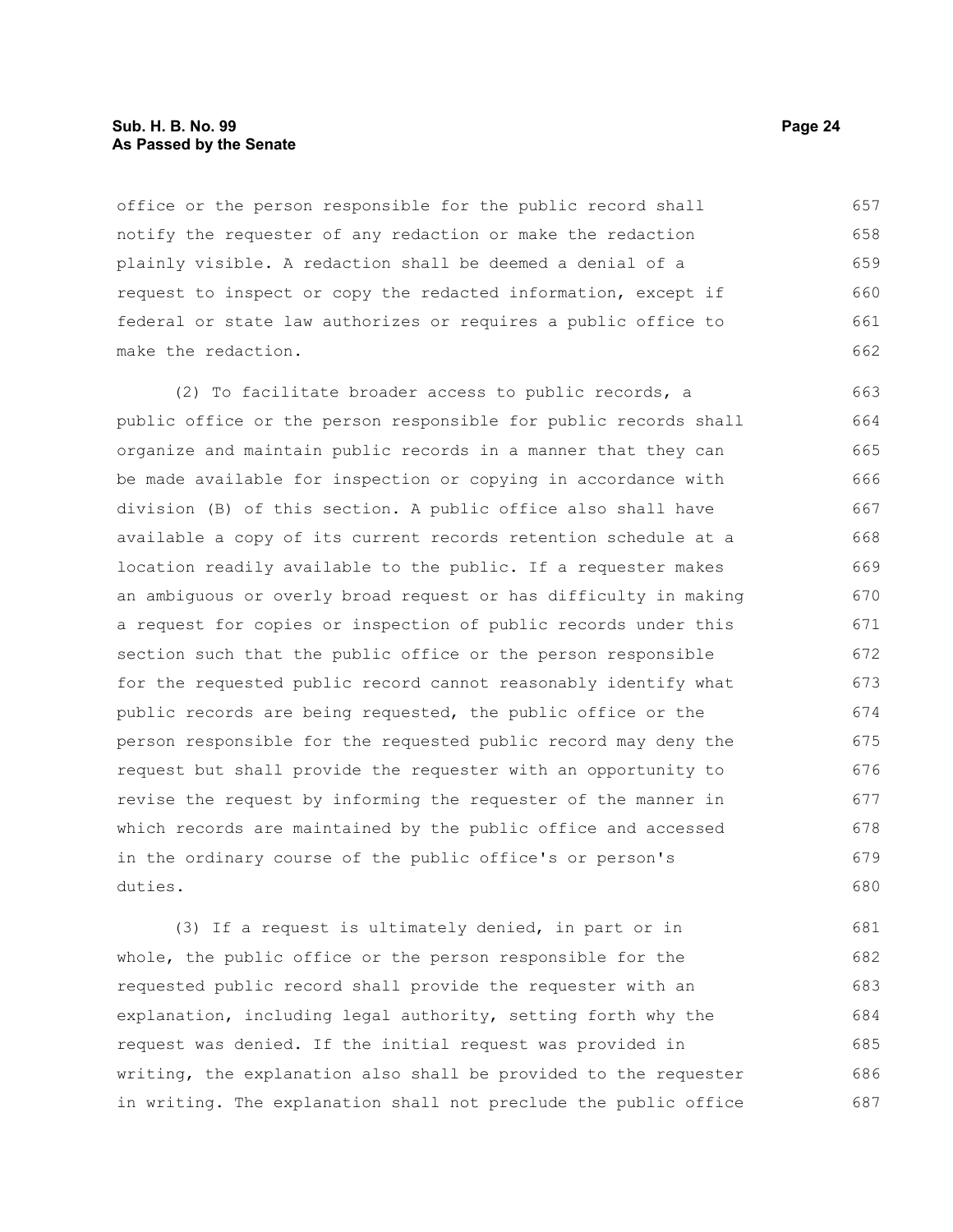or the person responsible for the requested public record from relying upon additional reasons or legal authority in defending an action commenced under division (C) of this section. 688 689 690

(4) Unless specifically required or authorized by state or federal law or in accordance with division (B) of this section, no public office or person responsible for public records may limit or condition the availability of public records by requiring disclosure of the requester's identity or the intended use of the requested public record. Any requirement that the requester disclose the requester's identity or the intended use of the requested public record constitutes a denial of the request. 691 692 693 694 695 696 697 698 699

(5) A public office or person responsible for public records may ask a requester to make the request in writing, may ask for the requester's identity, and may inquire about the intended use of the information requested, but may do so only after disclosing to the requester that a written request is not mandatory, that the requester may decline to reveal the requester's identity or the intended use, and when a written request or disclosure of the identity or intended use would benefit the requester by enhancing the ability of the public office or person responsible for public records to identify, locate, or deliver the public records sought by the requester. 700 701 702 703 704 705 706 707 708 709 710

(6) If any person requests a copy of a public record in accordance with division (B) of this section, the public office or person responsible for the public record may require the requester to pay in advance the cost involved in providing the copy of the public record in accordance with the choice made by the requester under this division. The public office or the person responsible for the public record shall permit the 711 712 713 714 715 716 717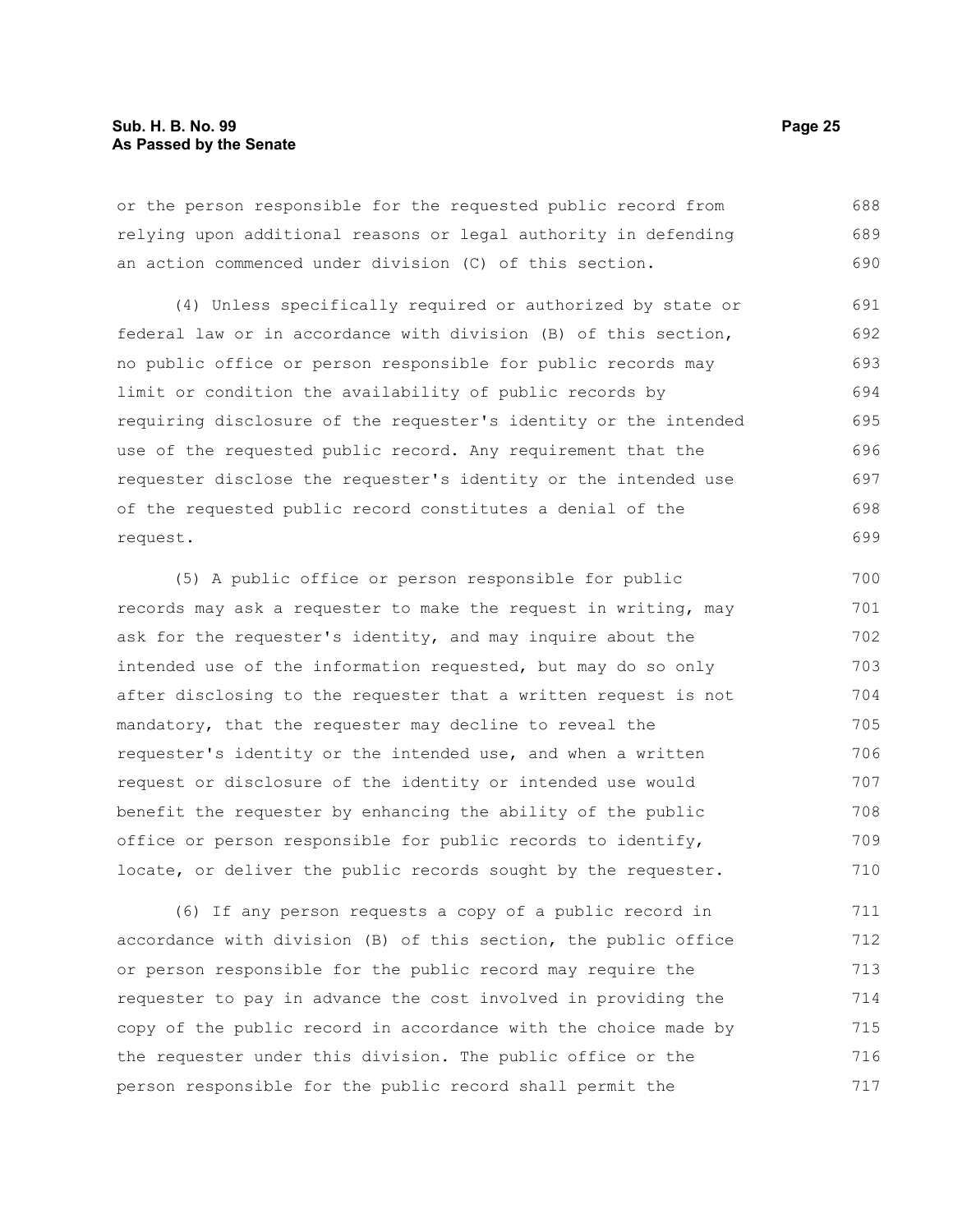#### **Sub. H. B. No. 99 Page 26 As Passed by the Senate**

requester to choose to have the public record duplicated upon paper, upon the same medium upon which the public office or person responsible for the public record keeps it, or upon any other medium upon which the public office or person responsible for the public record determines that it reasonably can be duplicated as an integral part of the normal operations of the public office or person responsible for the public record. When the requester makes a choice under this division, the public office or person responsible for the public record shall provide a copy of it in accordance with the choice made by the requester. Nothing in this section requires a public office or person responsible for the public record to allow the requester of a copy of the public record to make the copies of the public record. 718 719 720 721 722 723 724 725 726 727 728 729 730 731

(7)(a) Upon a request made in accordance with division (B) of this section and subject to division (B)(6) of this section, a public office or person responsible for public records shall transmit a copy of a public record to any person by United States mail or by any other means of delivery or transmission within a reasonable period of time after receiving the request for the copy. The public office or person responsible for the public record may require the person making the request to pay in advance the cost of postage if the copy is transmitted by United States mail or the cost of delivery if the copy is transmitted other than by United States mail, and to pay in advance the costs incurred for other supplies used in the mailing, delivery, or transmission. 732 733 734 735 736 737 738 739 740 741 742 743 744

(b) Any public office may adopt a policy and procedures that it will follow in transmitting, within a reasonable period of time after receiving a request, copies of public records by United States mail or by any other means of delivery or 745 746 747 748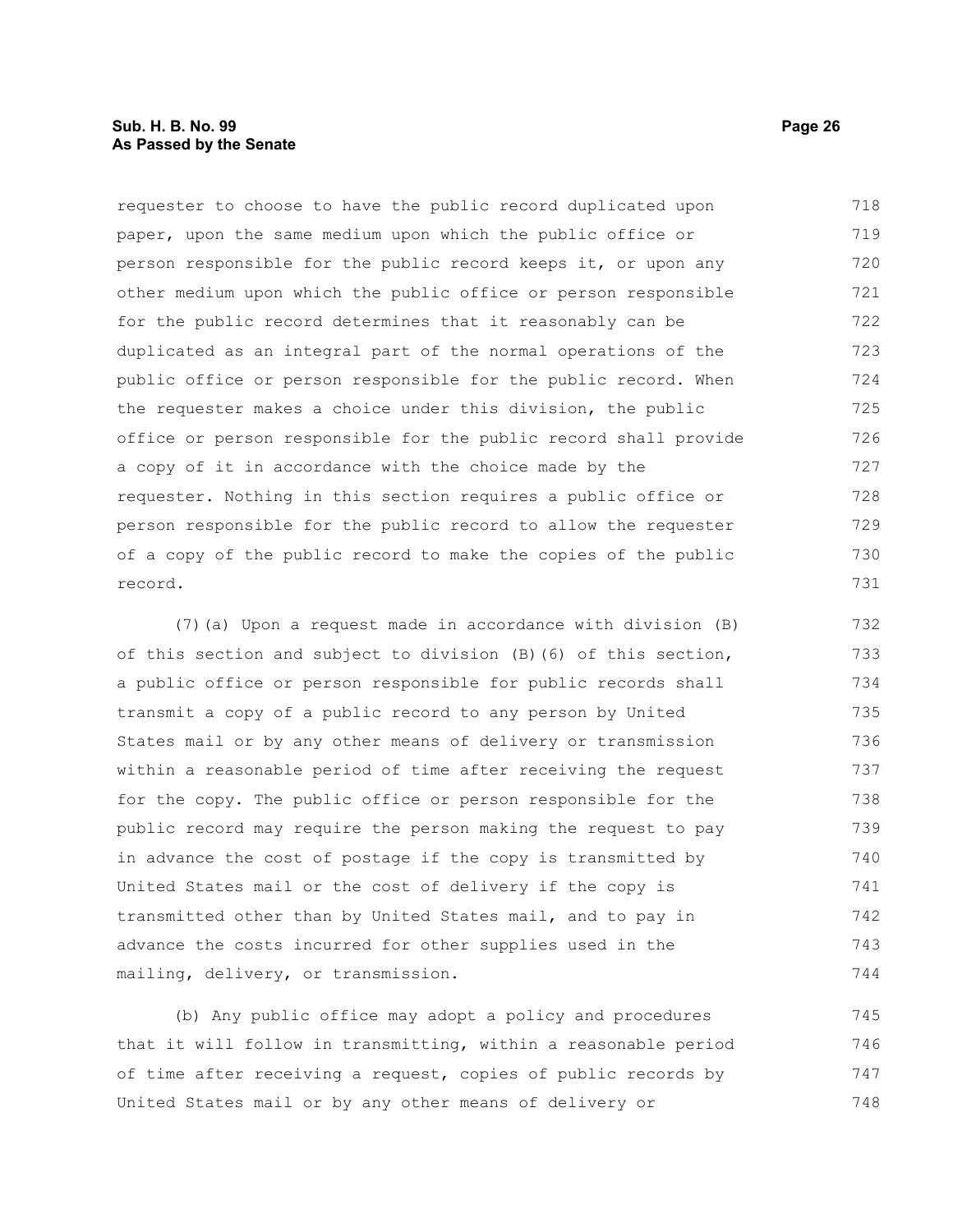transmission pursuant to division (B)(7) of this section. A public office that adopts a policy and procedures under division (B)(7) of this section shall comply with them in performing its duties under that division. 749 750 751 752

(c) In any policy and procedures adopted under division (B)(7) of this section:

(i) A public office may limit the number of records requested by a person that the office will physically deliver by United States mail or by another delivery service to ten per month, unless the person certifies to the office in writing that the person does not intend to use or forward the requested records, or the information contained in them, for commercial purposes; 755 756 757 758 759 760 761

(ii) A public office that chooses to provide some or all of its public records on a web site that is fully accessible to and searchable by members of the public at all times, other than during acts of God outside the public office's control or maintenance, and that charges no fee to search, access, download, or otherwise receive records provided on the web site, may limit to ten per month the number of records requested by a person that the office will deliver in a digital format, unless the requested records are not provided on the web site and unless the person certifies to the office in writing that the person does not intend to use or forward the requested records, or the information contained in them, for commercial purposes. 762 763 764 765 766 767 768 769 770 771 772 773

(iii) For purposes of division (B)(7) of this section, "commercial" shall be narrowly construed and does not include reporting or gathering news, reporting or gathering information to assist citizen oversight or understanding of the operation or activities of government, or nonprofit educational research. 774 775 776 777 778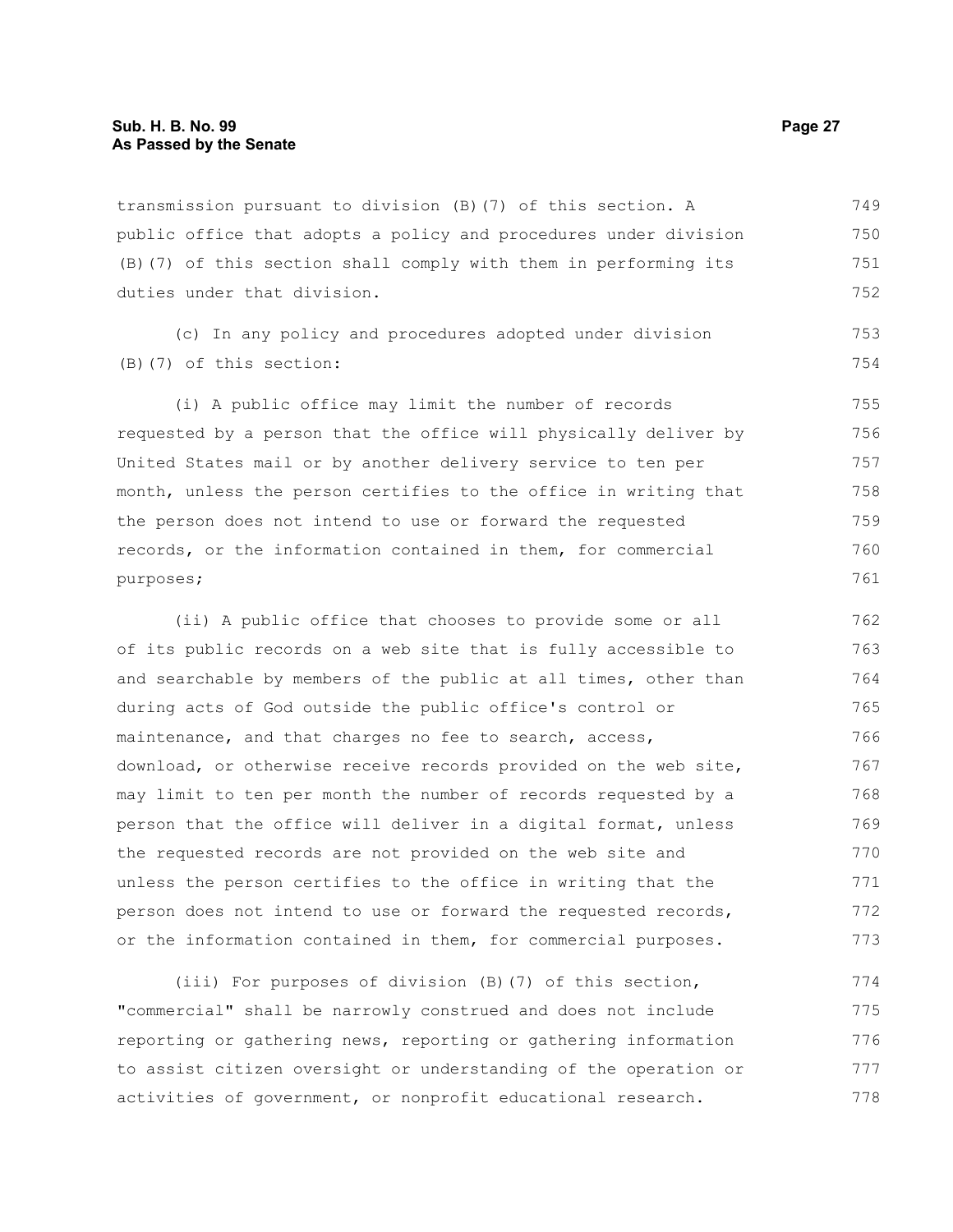#### **Sub. H. B. No. 99 Page 28 As Passed by the Senate**

(8) A public office or person responsible for public records is not required to permit a person who is incarcerated pursuant to a criminal conviction or a juvenile adjudication to inspect or to obtain a copy of any public record concerning a criminal investigation or prosecution or concerning what would be a criminal investigation or prosecution if the subject of the investigation or prosecution were an adult, unless the request to inspect or to obtain a copy of the record is for the purpose of acquiring information that is subject to release as a public record under this section and the judge who imposed the sentence or made the adjudication with respect to the person, or the judge's successor in office, finds that the information sought in the public record is necessary to support what appears to be a justiciable claim of the person. 779 780 781 782 783 784 785 786 787 788 789 790 791 792

(9)(a) Upon written request made and signed by a journalist, a public office, or person responsible for public records, having custody of the records of the agency employing a specified designated public service worker shall disclose to the journalist the address of the actual personal residence of the designated public service worker and, if the designated public service worker's spouse, former spouse, or child is employed by a public office, the name and address of the employer of the designated public service worker's spouse, former spouse, or child. The request shall include the journalist's name and title and the name and address of the journalist's employer and shall state that disclosure of the information sought would be in the public interest. 793 794 795 796 797 798 799 800 801 802 803 804 805

(b) Division (B)(9)(a) of this section also applies to journalist requests for: 806 807

(i) Customer information maintained by a municipally owned 808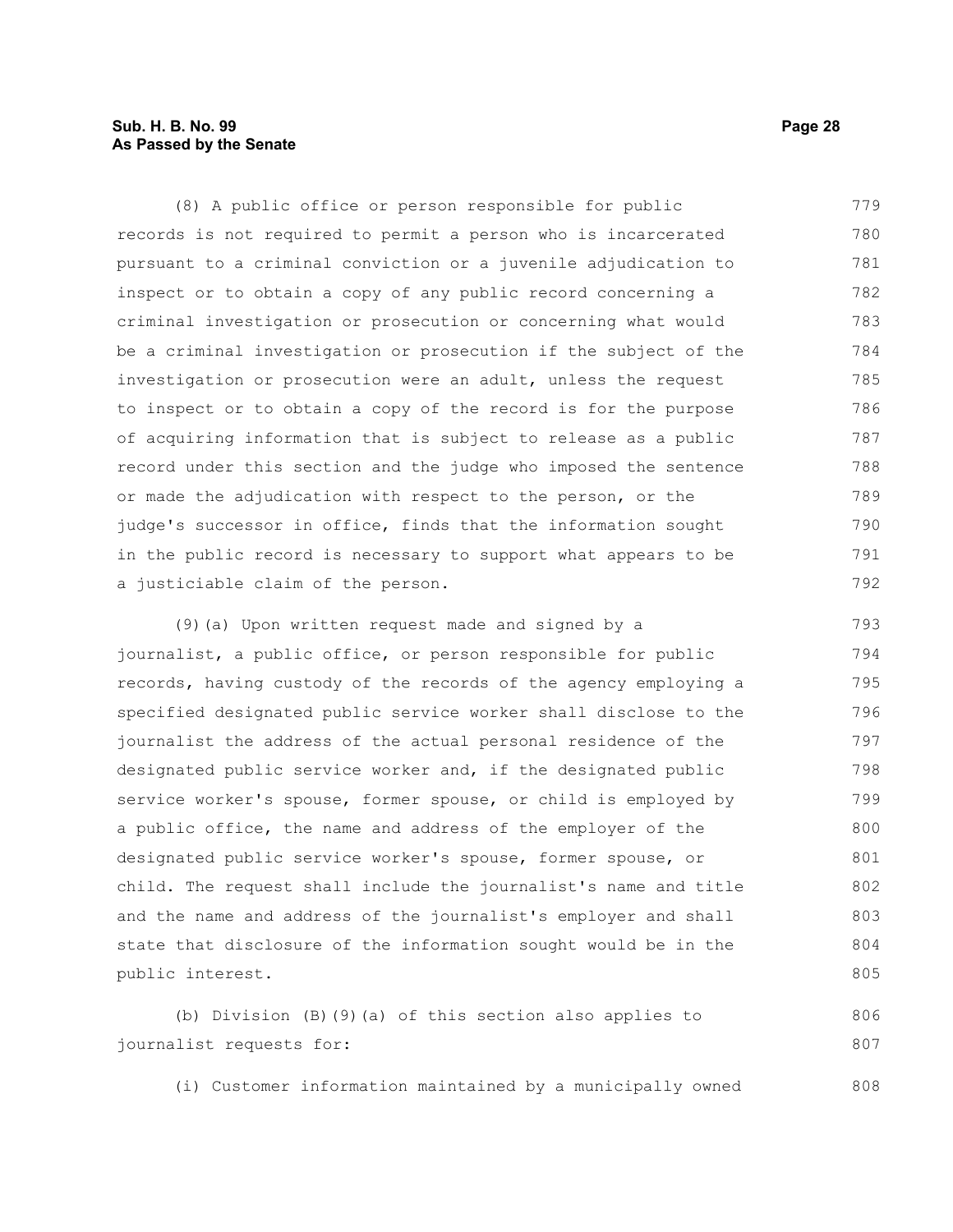or operated public utility, other than social security numbers and any private financial information such as credit reports, payment methods, credit card numbers, and bank account information; 809 810 811 812

(ii) Information about minors involved in a school vehicle accident as provided in division  $(A)$   $(1)$   $(qq)$  of this section, other than personal information as defined in section 149.45 of the Revised Code. 813 814 815 816

(c) As used in division (B)(9) of this section, "journalist" means a person engaged in, connected with, or employed by any news medium, including a newspaper, magazine, press association, news agency, or wire service, a radio or television station, or a similar medium, for the purpose of gathering, processing, transmitting, compiling, editing, or disseminating information for the general public. 817 818 819 820 821 822 823

(10) Upon a request made by a victim, victim's attorney, or victim's representative, as that term is used in section 2930.02 of the Revised Code, a public office or person responsible for public records shall transmit a copy of a depiction of the victim as described in division (A)(1)(ii) of this section to the victim, victim's attorney, or victim's representative. 824 825 826 827 828 829 830

(C)(1) If a person allegedly is aggrieved by the failure of a public office or the person responsible for public records to promptly prepare a public record and to make it available to the person for inspection in accordance with division (B) of this section or by any other failure of a public office or the person responsible for public records to comply with an obligation in accordance with division (B) of this section, the person allegedly aggrieved may do only one of the following, and 831 832 833 834 835 836 837 838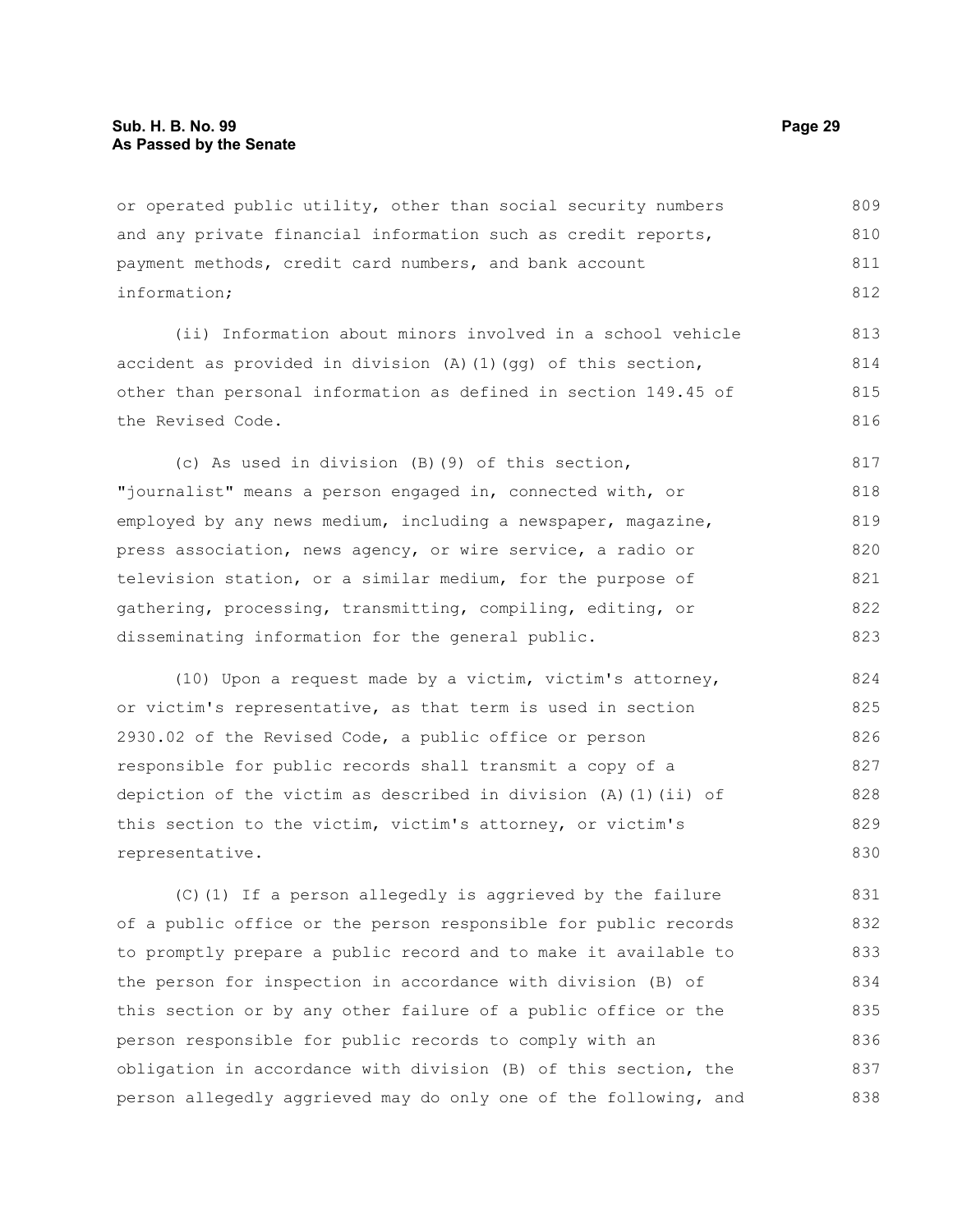not both:

(a) File a complaint with the clerk of the court of claims or the clerk of the court of common pleas under section 2743.75 of the Revised Code;

(b) Commence a mandamus action to obtain a judgment that orders the public office or the person responsible for the public record to comply with division (B) of this section, that awards court costs and reasonable attorney's fees to the person that instituted the mandamus action, and, if applicable, that includes an order fixing statutory damages under division (C)(2) of this section. The mandamus action may be commenced in the court of common pleas of the county in which division (B) of this section allegedly was not complied with, in the supreme court pursuant to its original jurisdiction under Section 2 of Article IV, Ohio Constitution, or in the court of appeals for the appellate district in which division (B) of this section allegedly was not complied with pursuant to its original jurisdiction under Section 3 of Article IV, Ohio Constitution. 843 844 845 846 847 848 849 850 851 852 853 854 855 856

(2) If a requester transmits a written request by hand delivery, electronic submission, or certified mail to inspect or receive copies of any public record in a manner that fairly describes the public record or class of public records to the public office or person responsible for the requested public records, except as otherwise provided in this section, the requester shall be entitled to recover the amount of statutory damages set forth in this division if a court determines that the public office or the person responsible for public records failed to comply with an obligation in accordance with division (B) of this section. 857 858 859 860 861 862 863 864 865 866 867

The amount of statutory damages shall be fixed at one

868

839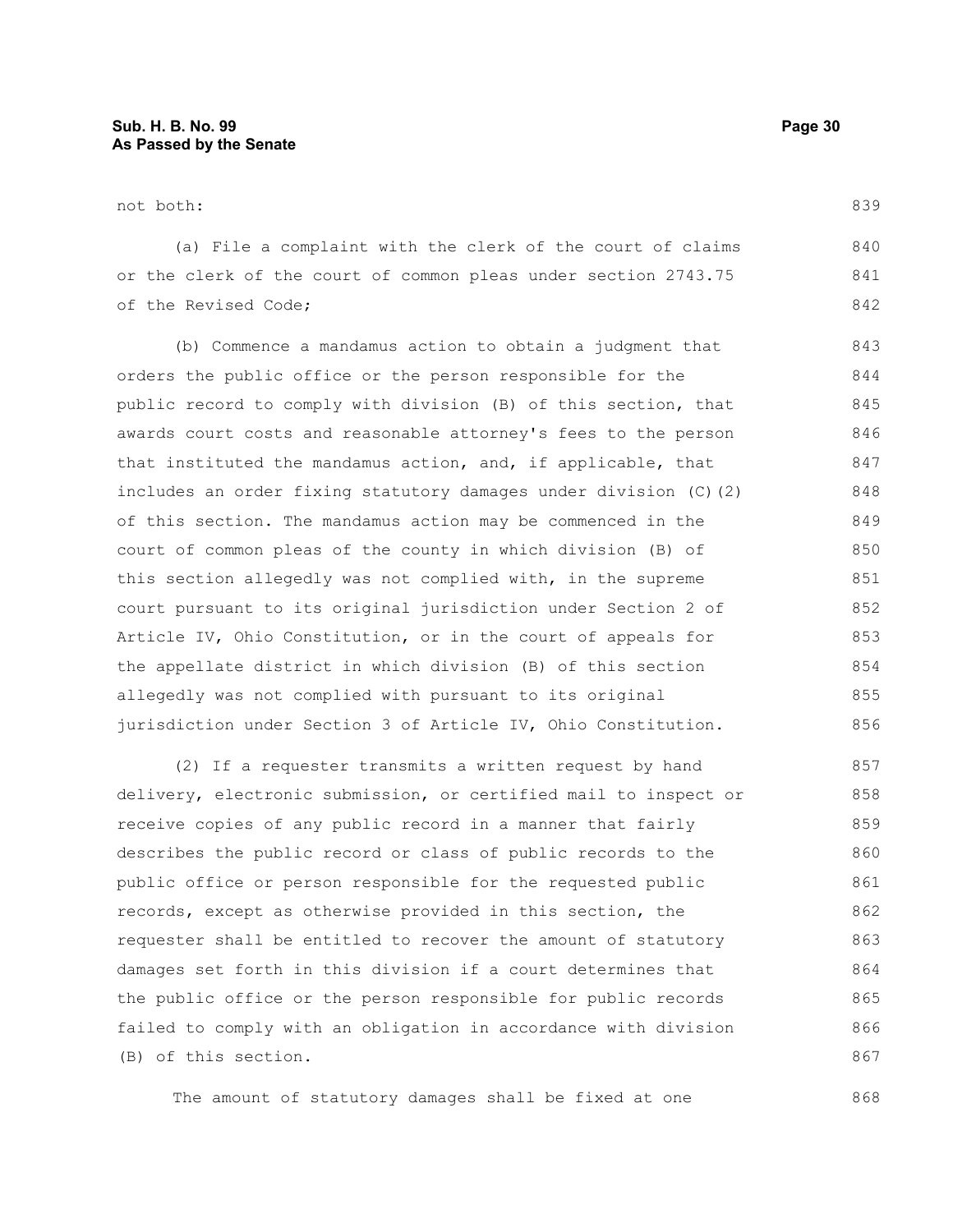hundred dollars for each business day during which the public office or person responsible for the requested public records failed to comply with an obligation in accordance with division (B) of this section, beginning with the day on which the requester files a mandamus action to recover statutory damages, up to a maximum of one thousand dollars. The award of statutory damages shall not be construed as a penalty, but as compensation for injury arising from lost use of the requested information. The existence of this injury shall be conclusively presumed. The award of statutory damages shall be in addition to all other remedies authorized by this section. 869 870 871 872 873 874 875 876 877 878 879

The court may reduce an award of statutory damages or not award statutory damages if the court determines both of the following:

(a) That, based on the ordinary application of statutory law and case law as it existed at the time of the conduct or threatened conduct of the public office or person responsible for the requested public records that allegedly constitutes a failure to comply with an obligation in accordance with division (B) of this section and that was the basis of the mandamus action, a well-informed public office or person responsible for the requested public records reasonably would believe that the conduct or threatened conduct of the public office or person responsible for the requested public records did not constitute a failure to comply with an obligation in accordance with division (B) of this section; 883 884 885 886 887 888 889 890 891 892 893 894

(b) That a well-informed public office or person responsible for the requested public records reasonably would believe that the conduct or threatened conduct of the public office or person responsible for the requested public records 895 896 897 898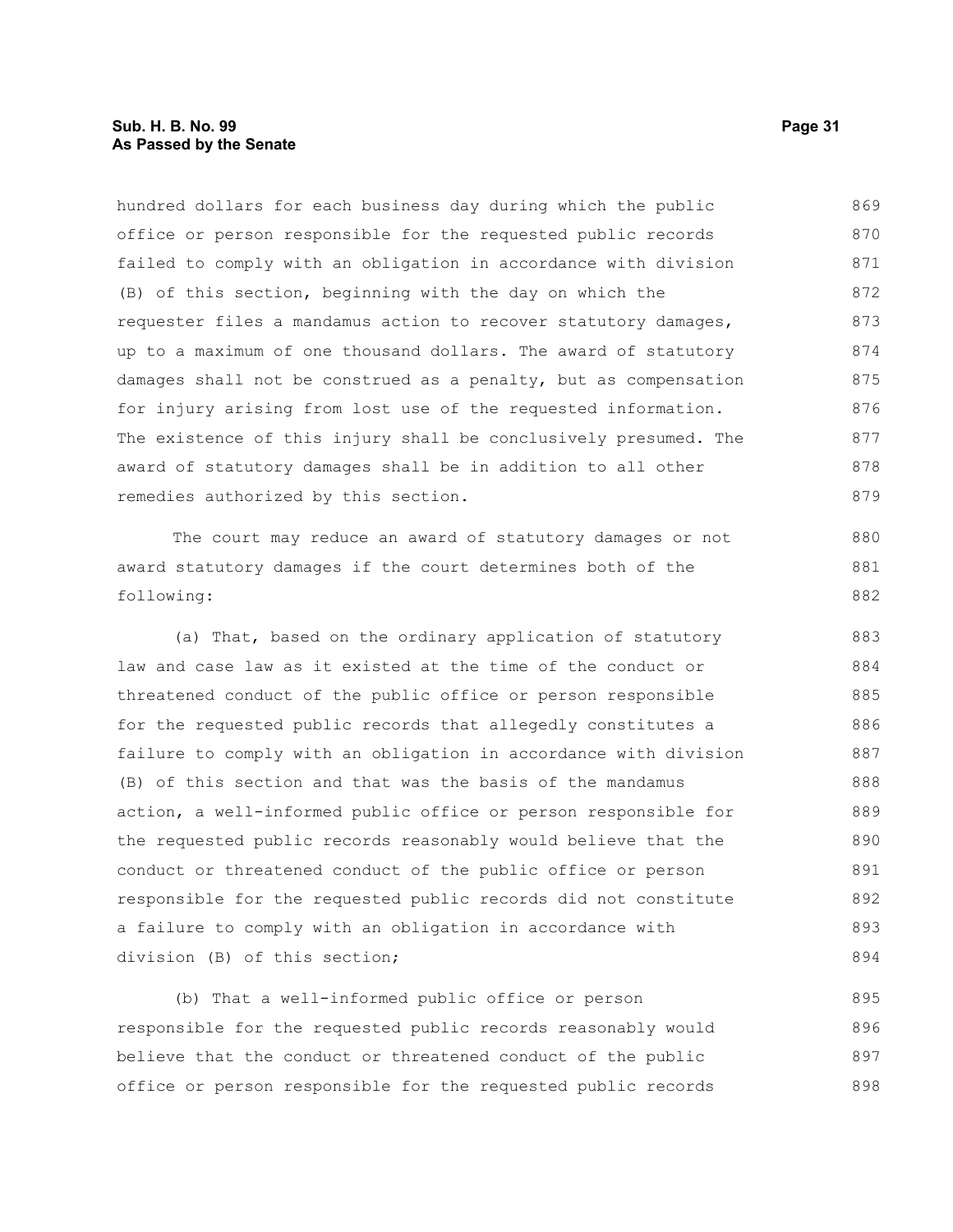would serve the public policy that underlies the authority that is asserted as permitting that conduct or threatened conduct. (3) In a mandamus action filed under division (C)(1) of this section, the following apply: (a)(i) If the court orders the public office or the person responsible for the public record to comply with division (B) of this section, the court shall determine and award to the relator all court costs, which shall be construed as remedial and not punitive. (ii) If the court makes a determination described in division (C)(3)(b)(iii) of this section, the court shall determine and award to the relator all court costs, which shall be construed as remedial and not punitive. (b) If the court renders a judgment that orders the public office or the person responsible for the public record to comply 899 900 901 902 903 904 905 906 907 908 909 910 911 912 913

with division (B) of this section or if the court determines any of the following, the court may award reasonable attorney's fees to the relator, subject to division (C)(4) of this section: 914 915 916

(i) The public office or the person responsible for the public records failed to respond affirmatively or negatively to the public records request in accordance with the time allowed under division (B) of this section. 917 918 919 920

(ii) The public office or the person responsible for the public records promised to permit the relator to inspect or receive copies of the public records requested within a specified period of time but failed to fulfill that promise within that specified period of time. 921 922 923 924 925

(iii) The public office or the person responsible for the public records acted in bad faith when the office or person 926 927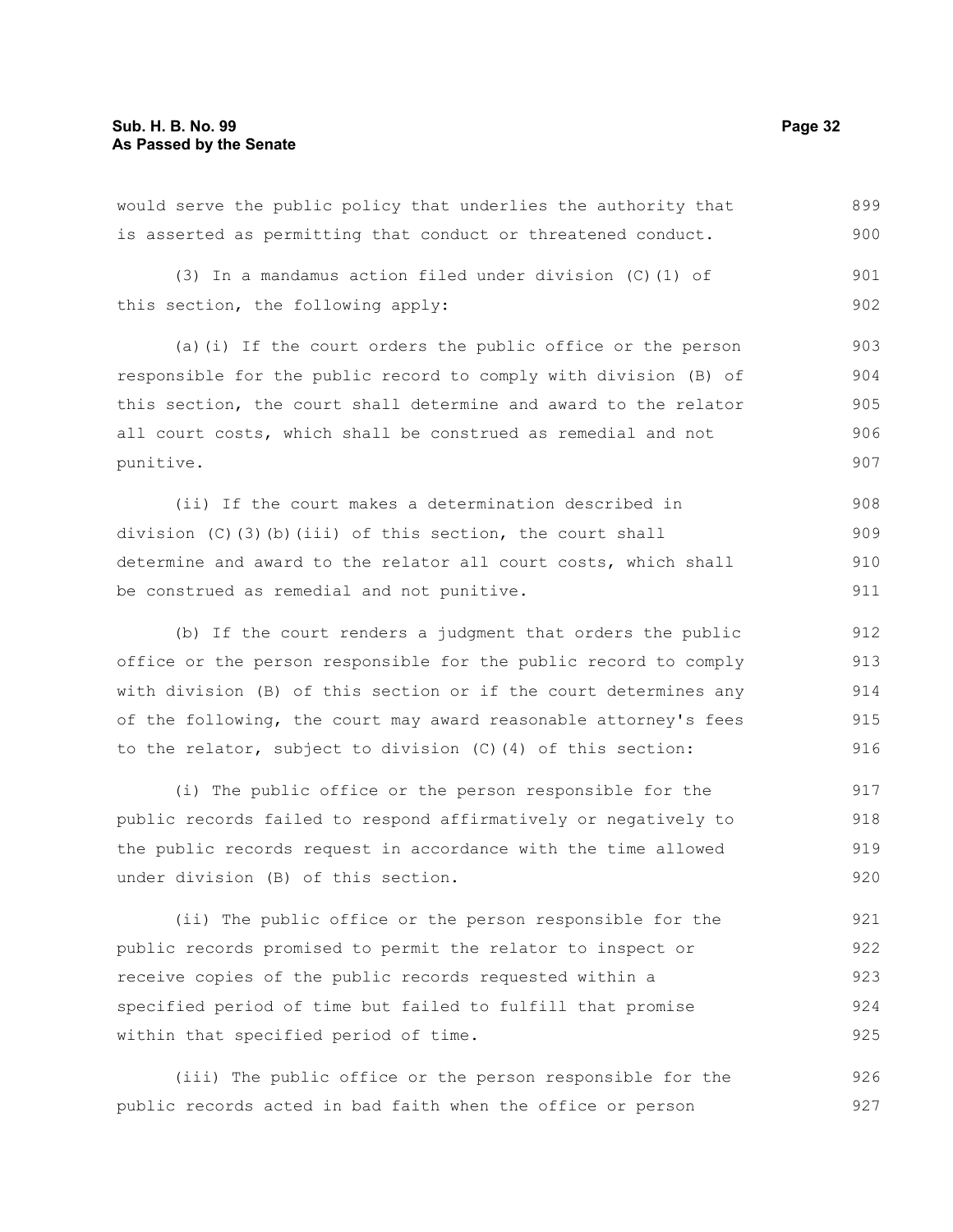#### **Sub. H. B. No. 99 Page 33 As Passed by the Senate**

voluntarily made the public records available to the relator for the first time after the relator commenced the mandamus action, but before the court issued any order concluding whether or not the public office or person was required to comply with division (B) of this section. No discovery may be conducted on the issue of the alleged bad faith of the public office or person responsible for the public records. This division shall not be construed as creating a presumption that the public office or the person responsible for the public records acted in bad faith when the office or person voluntarily made the public records available to the relator for the first time after the relator commenced the mandamus action, but before the court issued any order described in this division. 928 929 930 931 932 933 934 935 936 937 938 939 940

(c) The court shall not award attorney's fees to the relator if the court determines both of the following:

(i) That, based on the ordinary application of statutory law and case law as it existed at the time of the conduct or threatened conduct of the public office or person responsible for the requested public records that allegedly constitutes a failure to comply with an obligation in accordance with division (B) of this section and that was the basis of the mandamus action, a well-informed public office or person responsible for the requested public records reasonably would believe that the conduct or threatened conduct of the public office or person responsible for the requested public records did not constitute a failure to comply with an obligation in accordance with division (B) of this section; 943 944 945 946 947 948 949 950 951 952 953 954

(ii) That a well-informed public office or person responsible for the requested public records reasonably would believe that the conduct or threatened conduct of the public 955 956 957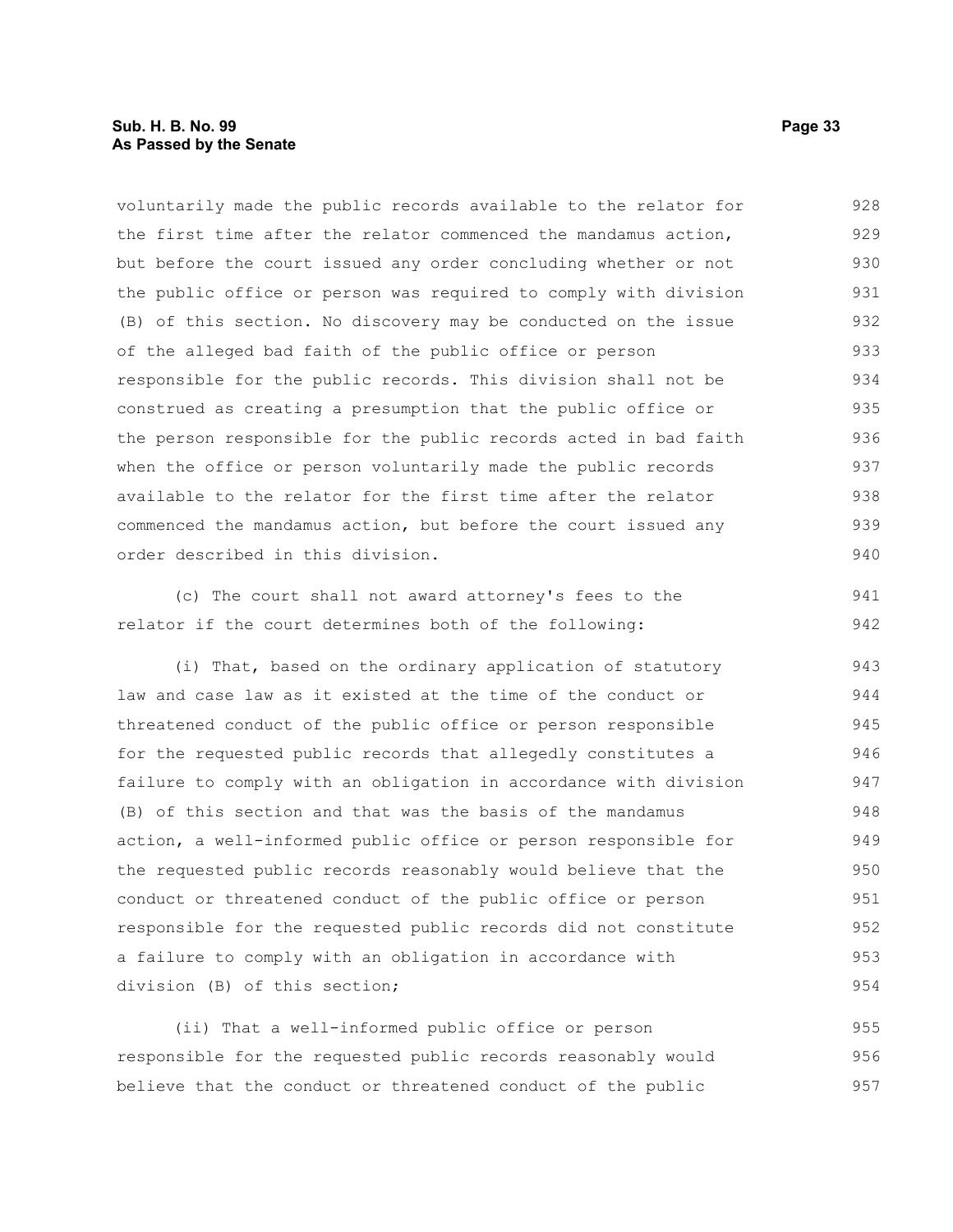office or person responsible for the requested public records would serve the public policy that underlies the authority that is asserted as permitting that conduct or threatened conduct. 958 959 960

(4) All of the following apply to any award of reasonable attorney's fees awarded under division (C)(3)(b) of this section: 961 962 963

(a) The fees shall be construed as remedial and not punitive. 964 965

(b) The fees awarded shall not exceed the total of the reasonable attorney's fees incurred before the public record was made available to the relator and the fees described in division (C)(4)(c) of this section.

(c) Reasonable attorney's fees shall include reasonable fees incurred to produce proof of the reasonableness and amount of the fees and to otherwise litigate entitlement to the fees. 970 971 972

(d) The court may reduce the amount of fees awarded if the court determines that, given the factual circumstances involved with the specific public records request, an alternative means should have been pursued to more effectively and efficiently resolve the dispute that was subject to the mandamus action filed under division (C)(1) of this section. 973 974 975 976 977 978

(5) If the court does not issue a writ of mandamus under division (C) of this section and the court determines at that time that the bringing of the mandamus action was frivolous conduct as defined in division (A) of section 2323.51 of the Revised Code, the court may award to the public office all court costs, expenses, and reasonable attorney's fees, as determined by the court. 979 980 981 982 983 984 985

(D) Chapter 1347. of the Revised Code does not limit the

986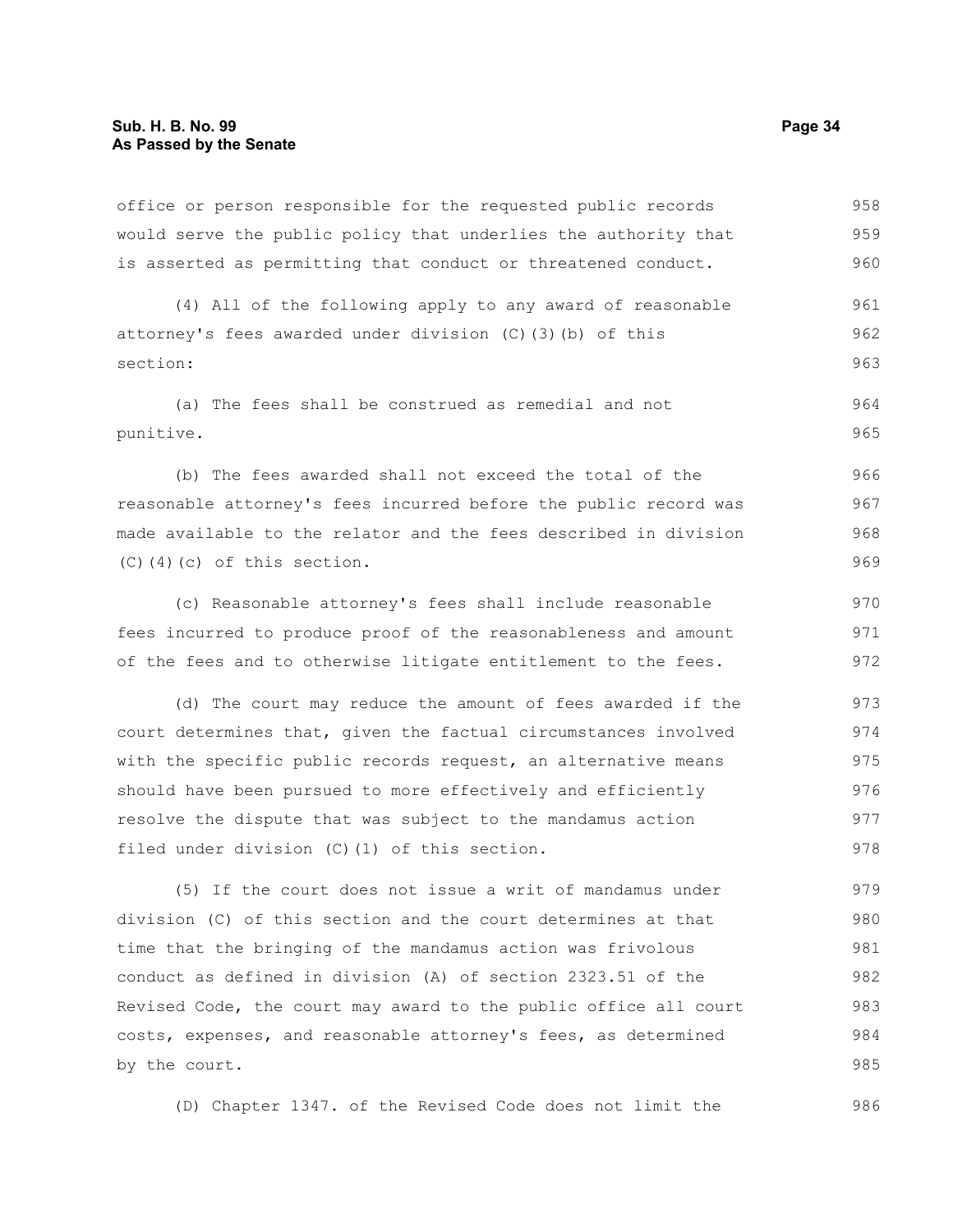provisions of this section.

(E)(1) To ensure that all employees of public offices are appropriately educated about a public office's obligations under division (B) of this section, all elected officials or their appropriate designees shall attend training approved by the attorney general as provided in section 109.43 of the Revised Code. A future official may satisfy the requirements of this division by attending the training before taking office, provided that the future official may not send a designee in the future official's place. 988 989 990 991 992 993 994 995 996

(2) All public offices shall adopt a public records policy in compliance with this section for responding to public records requests. In adopting a public records policy under this division, a public office may obtain guidance from the model public records policy developed and provided to the public office by the attorney general under section 109.43 of the Revised Code. Except as otherwise provided in this section, the policy may not limit the number of public records that the public office will make available to a single person, may not limit the number of public records that it will make available during a fixed period of time, and may not establish a fixed period of time before it will respond to a request for inspection or copying of public records, unless that period is less than eight hours. 997 998 999 1000 1001 1002 1003 1004 1005 1006 1007 1008 1009 1010

The public office shall distribute the public records policy adopted by the public office under this division to the employee of the public office who is the records custodian or records manager or otherwise has custody of the records of that office. The public office shall require that employee to acknowledge receipt of the copy of the public records policy. 1011 1012 1013 1014 1015 1016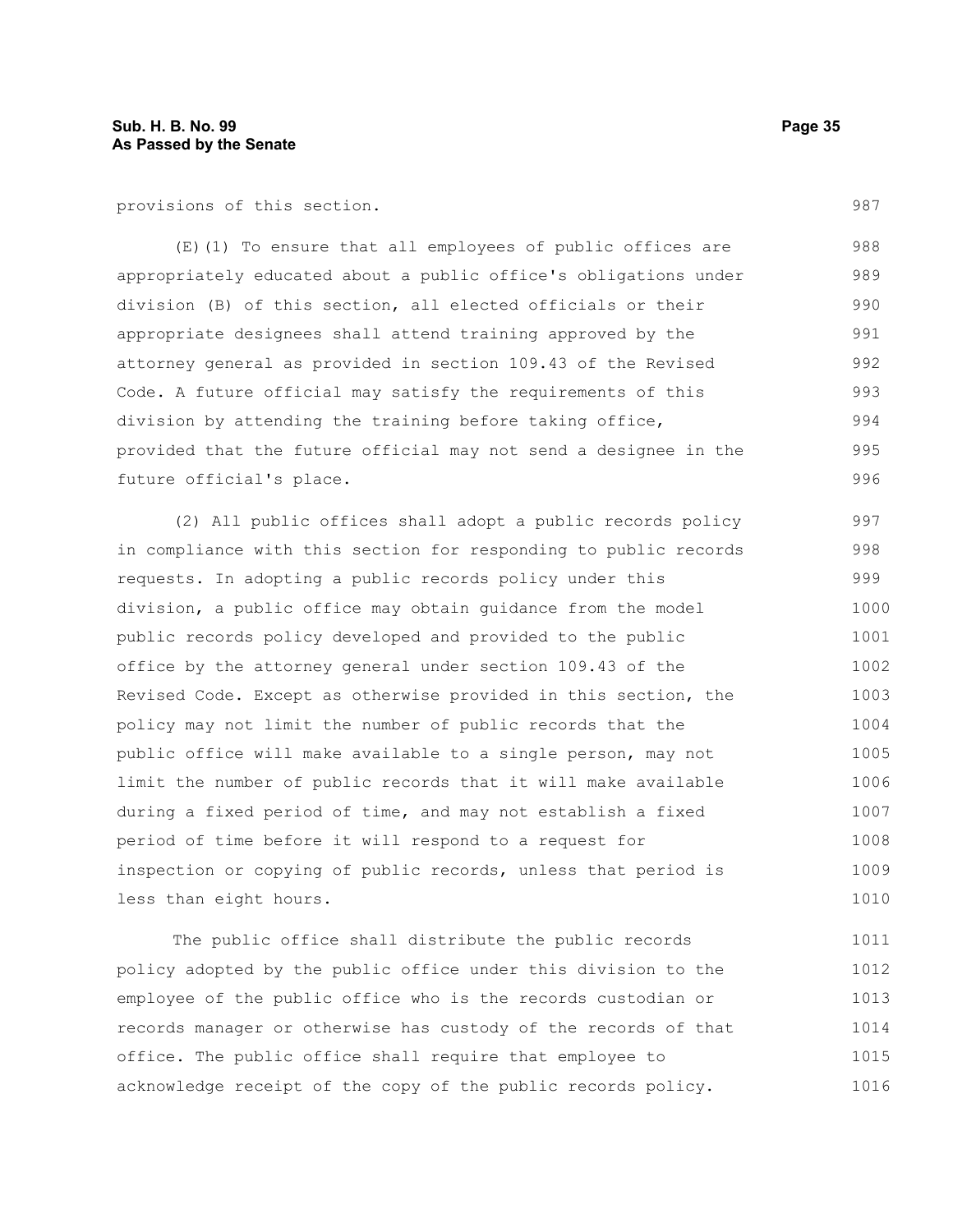#### **Sub. H. B. No. 99 Page 36 As Passed by the Senate**

The public office shall create a poster that describes its public records policy and shall post the poster in a conspicuous place in the public office and in all locations where the public office has branch offices. The public office may post its public records policy on the internet web site of the public office if the public office maintains an internet web site. A public office that has established a manual or handbook of its general policies and procedures for all employees of the public office shall include the public records policy of the public office in the manual or handbook. 1017 1018 1019 1020 1021 1022 1023 1024 1025 1026

(F)(1) The bureau of motor vehicles may adopt rules pursuant to Chapter 119. of the Revised Code to reasonably limit the number of bulk commercial special extraction requests made by a person for the same records or for updated records during a calendar year. The rules may include provisions for charges to be made for bulk commercial special extraction requests for the actual cost of the bureau, plus special extraction costs, plus ten per cent. The bureau may charge for expenses for redacting information, the release of which is prohibited by law. 1027 1028 1029 1030 1031 1032 1033 1034 1035

(2) As used in division (F)(1) of this section:

(a) "Actual cost" means the cost of depleted supplies, records storage media costs, actual mailing and alternative delivery costs, or other transmitting costs, and any direct equipment operating and maintenance costs, including actual costs paid to private contractors for copying services. 1037 1038 1039 1040 1041

(b) "Bulk commercial special extraction request" means a request for copies of a record for information in a format other than the format already available, or information that cannot be extracted without examination of all items in a records series, class of records, or database by a person who intends to use or 1042 1043 1044 1045 1046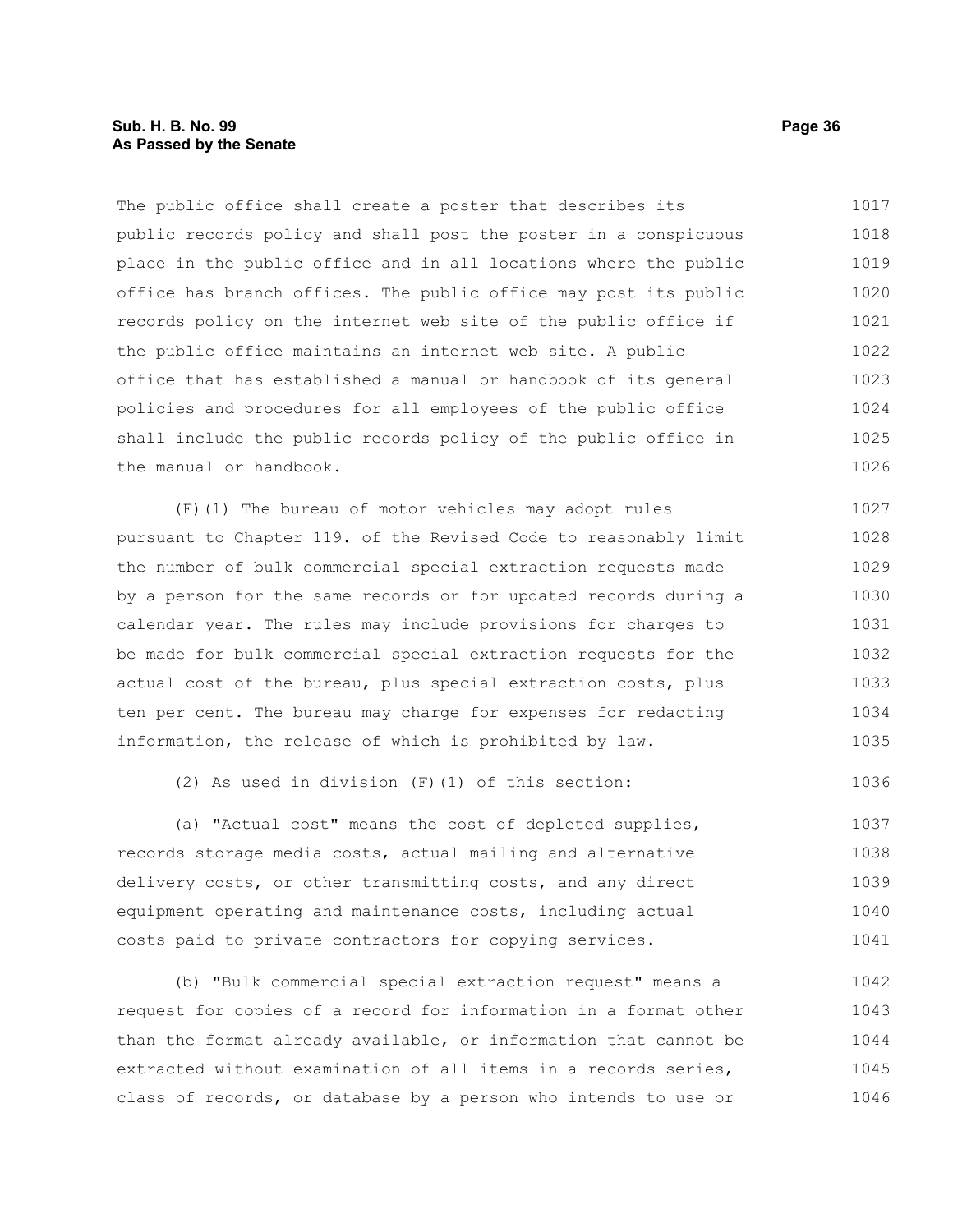### **Sub. H. B. No. 99 Page 37 As Passed by the Senate**

forward the copies for surveys, marketing, solicitation, or resale for commercial purposes. "Bulk commercial special extraction request" does not include a request by a person who gives assurance to the bureau that the person making the request does not intend to use or forward the requested copies for surveys, marketing, solicitation, or resale for commercial purposes. 1047 1048 1049 1050 1051 1052 1053

(c) "Commercial" means profit-seeking production, buying, or selling of any good, service, or other product. 1054 1055

(d) "Special extraction costs" means the cost of the time spent by the lowest paid employee competent to perform the task, the actual amount paid to outside private contractors employed by the bureau, or the actual cost incurred to create computer programs to make the special extraction. "Special extraction costs" include any charges paid to a public agency for computer or records services. 1056 1057 1058 1059 1060 1061 1062

(3) For purposes of divisions (F)(1) and (2) of this section, "surveys, marketing, solicitation, or resale for commercial purposes" shall be narrowly construed and does not include reporting or gathering news, reporting or gathering information to assist citizen oversight or understanding of the operation or activities of government, or nonprofit educational research. 1063 1064 1065 1066 1067 1068 1069

(G) A request by a defendant, counsel of a defendant, or any agent of a defendant in a criminal action that public records related to that action be made available under this section shall be considered a demand for discovery pursuant to the Criminal Rules, except to the extent that the Criminal Rules plainly indicate a contrary intent. The defendant, counsel of the defendant, or agent of the defendant making a request under 1070 1071 1072 1073 1074 1075 1076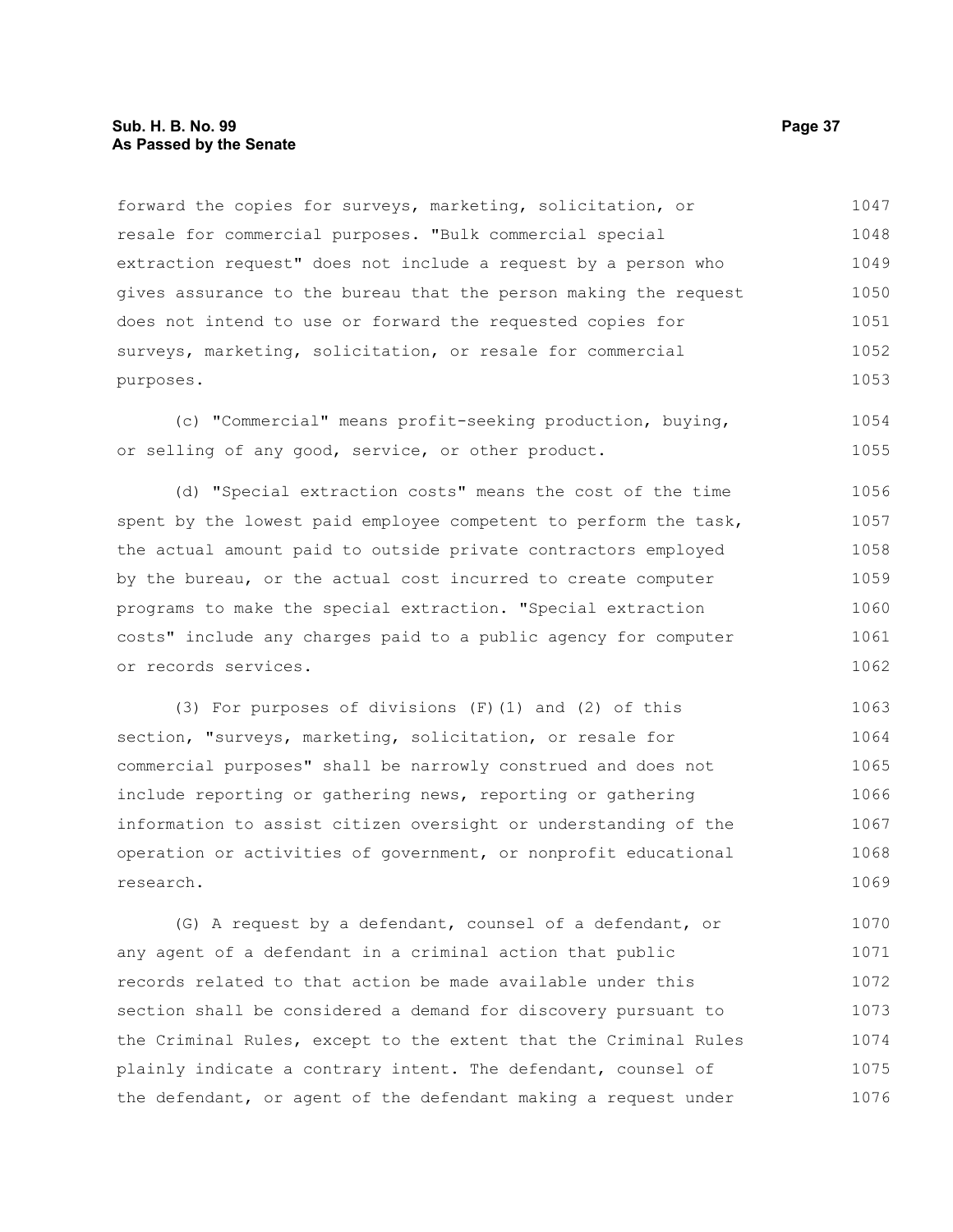| this division shall serve a copy of the request on the      | 1077 |
|-------------------------------------------------------------|------|
| prosecuting attorney, director of law, or other chief legal | 1078 |
| officer responsible for prosecuting the action.             | 1079 |
| (H) (1) Any portion of a body-worn camera or dashboard      | 1080 |

camera recording described in divisions (A)(17)(b) to (h) of this section may be released by consent of the subject of the recording or a representative of that person, as specified in those divisions, only if either of the following applies: 1081 1082 1083 1084

(a) The recording will not be used in connection with any probable or pending criminal proceedings; 1085 1086

(b) The recording has been used in connection with a criminal proceeding that was dismissed or for which a judgment has been entered pursuant to Rule 32 of the Rules of Criminal Procedure, and will not be used again in connection with any probable or pending criminal proceedings. 1087 1088 1089 1090 1091

(2) If a public office denies a request to release a restricted portion of a body-worn camera or dashboard camera recording, as defined in division (A)(17) of this section, any person may file a mandamus action pursuant to this section or a complaint with the clerk of the court of claims pursuant to section 2743.75 of the Revised Code, requesting the court to order the release of all or portions of the recording. If the court considering the request determines that the filing articulates by clear and convincing evidence that the public interest in the recording substantially outweighs privacy interests and other interests asserted to deny release, the court shall order the public office to release the recording. 1092 1093 1094 1095 1096 1097 1098 1099 1100 1101 1102 1103

**Sec. 149.433.** (A) As used in this section: 1104

"Act of terrorism" has the same meaning as in section 1105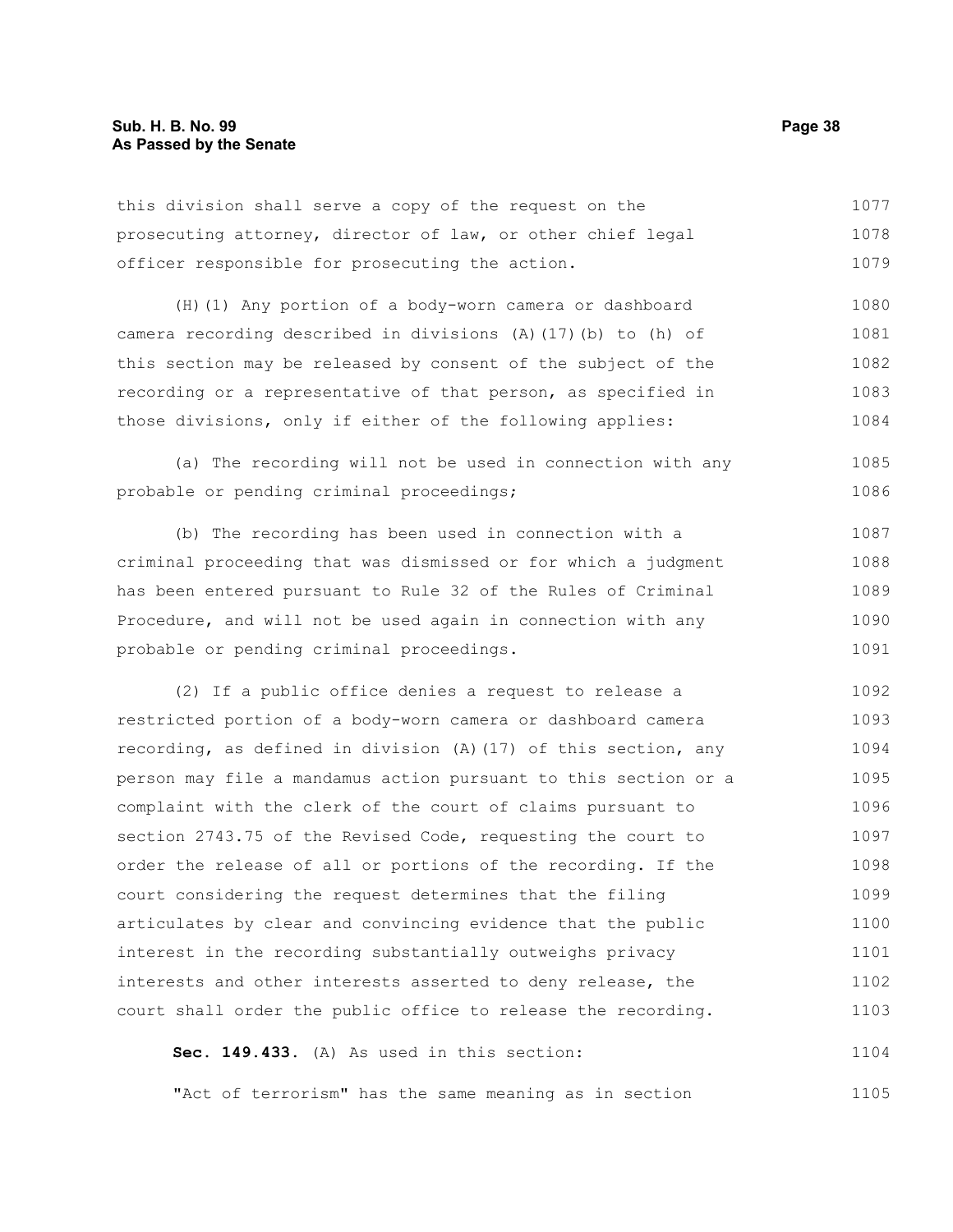| 2909.21 of the Revised Code.                                     | 1106 |
|------------------------------------------------------------------|------|
| "Express statement" means a written statement                    | 1107 |
| substantially similar to the following: "This information is     | 1108 |
| voluntarily submitted to a public office in expectation of       | 1109 |
| protection from disclosure as provided by section 149.433 of the | 1110 |
| Revised Code."                                                   | 1111 |
| "Infrastructure record" means any record that discloses          | 1112 |
| the configuration of critical systems including, but not limited | 1113 |
| to, communication, computer, electrical, mechanical,             | 1114 |
| ventilation, water, and plumbing systems, security codes, or the | 1115 |
| infrastructure or structural configuration of a building.        | 1116 |
| "Infrastructure record" includes a risk assessment of            | 1117 |
| infrastructure performed by a state or local law enforcement     | 1118 |
| agency at the request of a property owner or manager.            | 1119 |
| "Infrastructure record" does not mean a simple floor plan        | 1120 |
| that discloses only the spatial relationship of components of    | 1121 |
| the building.                                                    | 1122 |
| "Security record" means any of the following:                    | 1123 |
| (1) Any record that contains information directly used for       | 1124 |
| protecting or maintaining the security of a public office        | 1125 |
| against attack, interference, or sabotage;                       | 1126 |
| (2) Any record assembled, prepared, or maintained by a           | 1127 |
| public office or public body to prevent, mitigate, or respond to | 1128 |
| acts of terrorism, including any of the following:               | 1129 |

(a) Those portions of records containing specific and unique vulnerability assessments or specific and unique response plans either of which is intended to prevent or mitigate acts of terrorism, and communication codes or deployment plans of law 1130 1131 1132 1133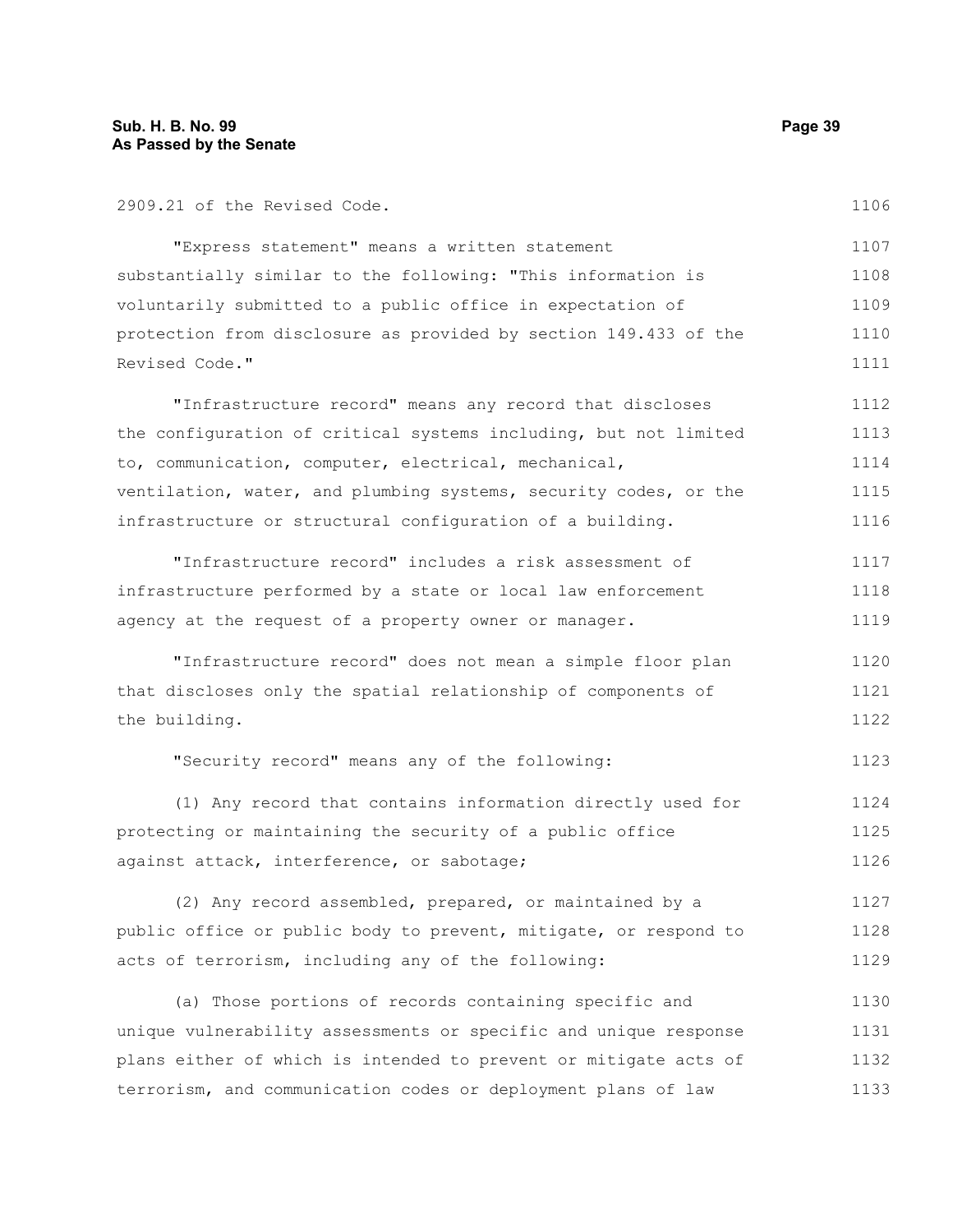enforcement or emergency response personnel; (b) Specific intelligence information and specific investigative records shared by federal and international law enforcement agencies with state and local law enforcement and public safety agencies; (c) National security records classified under federal executive order and not subject to public disclosure under federal law that are shared by federal agencies, and other records related to national security briefings to assist state and local government with domestic preparedness for acts of terrorism. (3) An emergency management plan adopted pursuant to section 5502.262 of the Revised Code. (B)(1) A Except as otherwise provided in division (B)(4) of this section, a record kept by a public office that is a security record is not a public record under section 149.43 of the Revised Code and is not subject to mandatory release or disclosure under that section. (2)  $A$ -Except as otherwise provided in division (B)(4) of this section, a record kept by a public office that is an infrastructure record of a public office, public school, or a chartered nonpublic school is not a public record under section 149.43 of the Revised Code and is not subject to mandatory release or disclosure under that section. (3) A record kept by a public office that is an infrastructure record of a private entity may be exempted from release or disclosure under division (C) of this section. (4) Divisions (B)(1) and (2) of this section do not apply to a record that is a public notification required to be 1134 1135 1136 1137 1138 1139 1140 1141 1142 1143 1144 1145 1146 1147 1148 1149 1150 1151 1152 1153 1154 1155 1156 1157 1158 1159 1160 1161 1162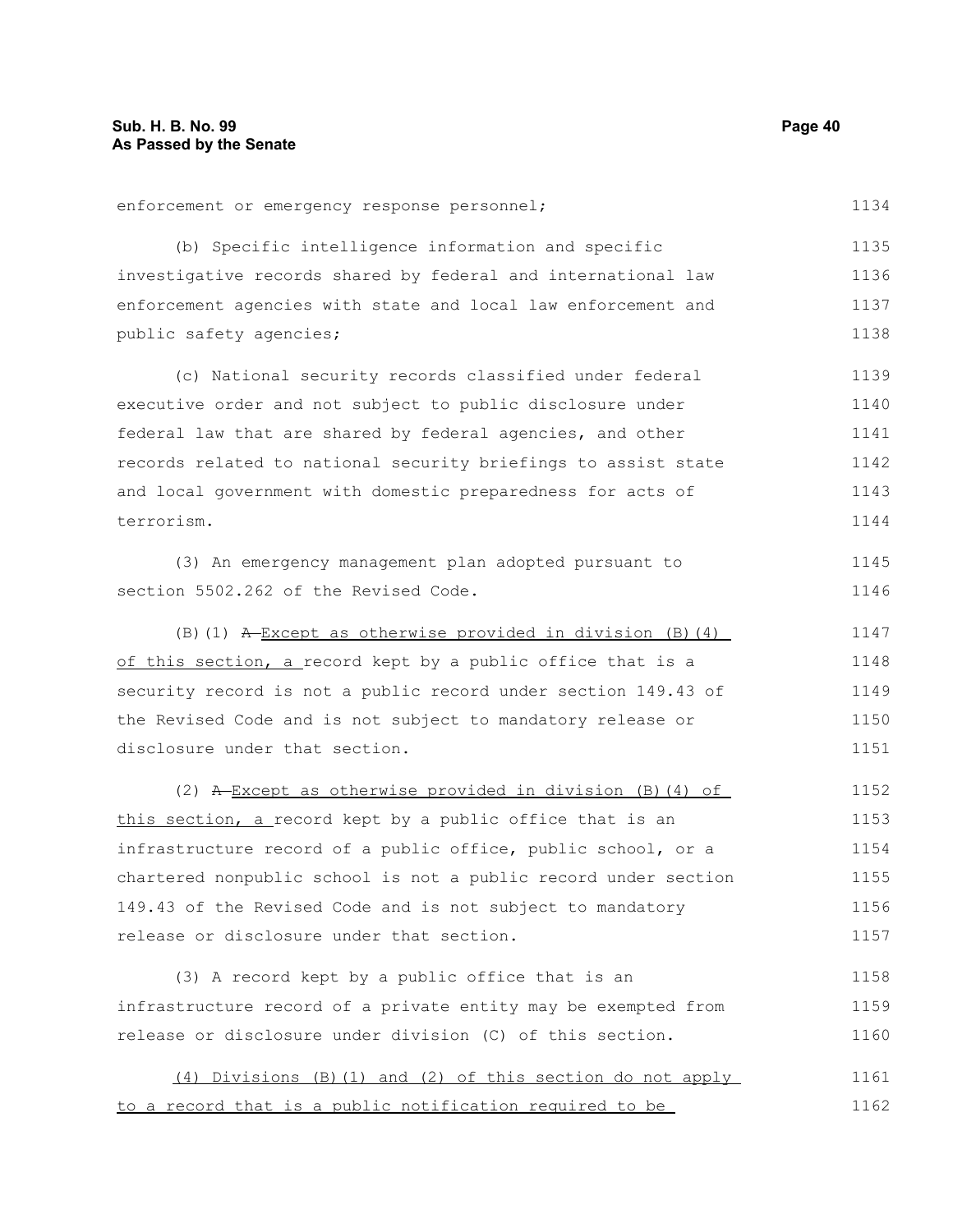| provided under division (D)(1)(d) of section 2923.122 of the          | 1163 |
|-----------------------------------------------------------------------|------|
| <u>Revised Code. A record that is such a public notification is a</u> | 1164 |
| public record to the extent that it is required to be provided        | 1165 |
| under division (D)(1)(d) of section 2923.122 of the Revised           | 1166 |
| Code.                                                                 | 1167 |
| (C) A record prepared by, submitted to, or kept by a                  | 1168 |
| public office that is an infrastructure record of a private           | 1169 |
| entity, which is submitted to the public office for use by the        | 1170 |
| public office, when accompanied by an express statement, is           | 1171 |
| exempt from release or disclosure under section 149.43 of the         | 1172 |
| Revised Code for a period of twenty-five years after its              | 1173 |
| creation if it is retained by the public office for that length       | 1174 |
| of time.                                                              | 1175 |
| (D) Notwithstanding any other section of the Revised Code,            | 1176 |
| disclosure by a public office, public employee, chartered             | 1177 |
| nonpublic school, or chartered nonpublic school employee of a         | 1178 |
| security record or infrastructure record that is necessary for        | 1179 |
| construction, renovation, or remodeling work on any public            | 1180 |
| building or project or chartered nonpublic school does not            | 1181 |
| constitute public disclosure for purposes of waiving division         | 1182 |

(B) of this section and does not result in that record becoming a public record for purposes of section 149.43 of the Revised Code. 1183 1184 1185

**Sec. 2923.122.** (A) No person shall knowingly convey, or attempt to convey, a deadly weapon or dangerous ordnance into a school safety zone. 1186 1187 1188

(B) No person shall knowingly possess a deadly weapon or dangerous ordnance in a school safety zone. 1189 1190

(C) No person shall knowingly possess an object in a 1191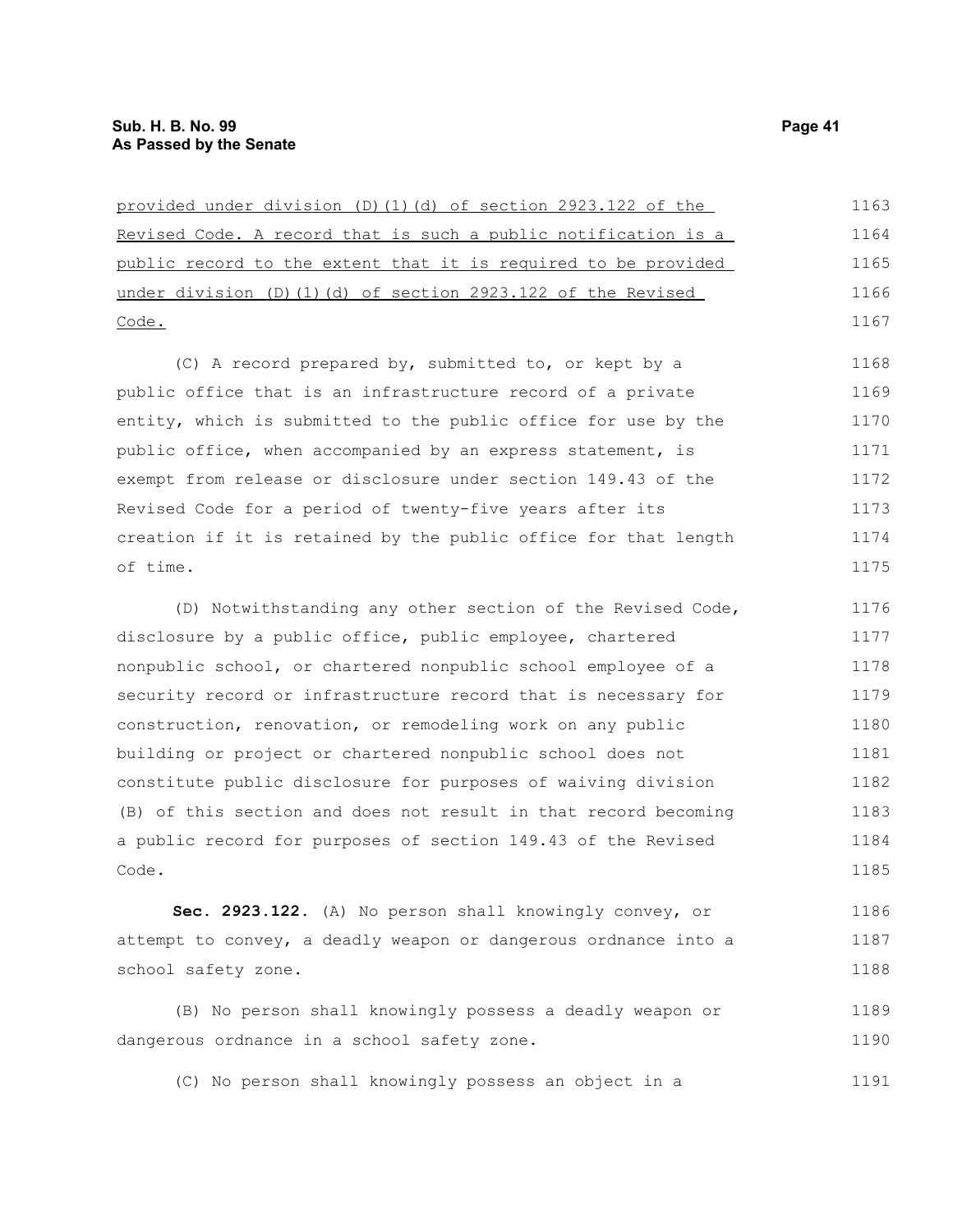following apply:

school safety zone if both of the following apply: (1) The object is indistinguishable from a firearm, whether or not the object is capable of being fired. (2) The person indicates that the person possesses the object and that it is a firearm, or the person knowingly displays or brandishes the object and indicates that it is a firearm. (D)(1) This section does not apply to any of the following: (a) An officer, agent, or employee of this or any other state or the United States who is authorized to carry deadly weapons or dangerous ordnance and is acting within the scope of the officer's, agent's, or employee's duties $\frac{a}{c}$ (b) A law enforcement officer who is authorized to carry deadly weapons or dangerous ordnance,  $a + j$ (c) A security officer employed by a board of education or governing body of a school during the time that the security officer is on duty pursuant to that contract of employment $\tau$  or any other ; (d) Any person not described in divisions (D)(1)(a) to (c) of this section who has written authorization from the board of education or governing body of a school to convey deadly weapons or dangerous ordnance into a school safety zone or to possess a deadly weapon or dangerous ordnance in a school safety zone and who conveys or possesses the deadly weapon or dangerous ordnance in accordance with that authorization, provided both of the 1192 1193 1194 1195 1196 1197 1198 1199 1200 1201 1202 1203 1204 1205 1206 1207 1208 1209 1210 1211 1212 1213 1214 1215 1216 1217

(i) Either the person has successfully completed the 1219

1218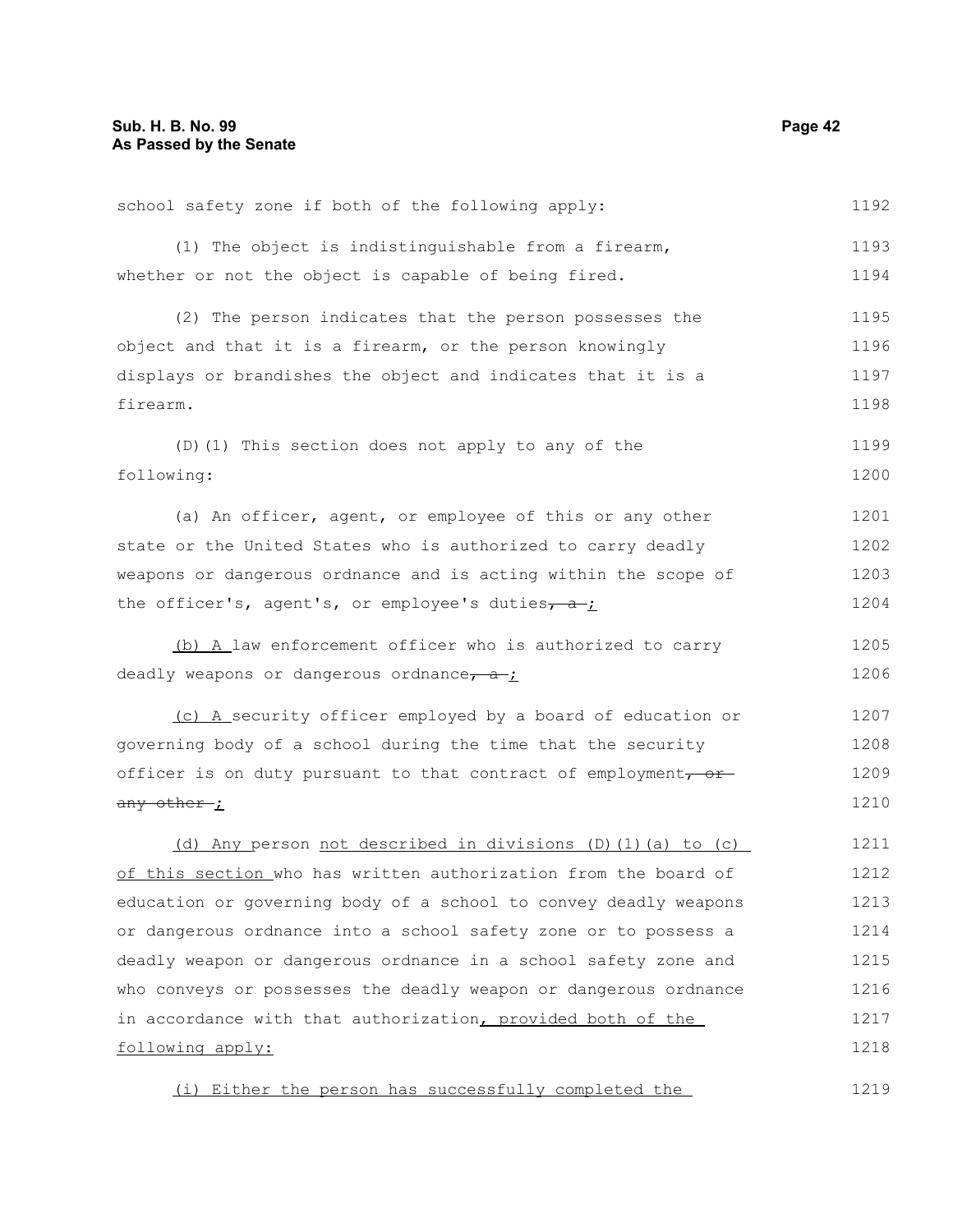| curriculum, instruction, and training established under section             | 1220 |
|-----------------------------------------------------------------------------|------|
| 5502.703 of the Revised Code, or the person has received a                  | 1221 |
| certificate of having satisfactorily completed an approved basic            | 1222 |
| peace officer training program or is a law enforcement officer;             | 1223 |
| (b) (ii) The board or governing body has notified the                       | 1224 |
| public, by whatever means the affected school regularly                     | 1225 |
| communicates with the public, that the board or governing body              | 1226 |
| has authorized one or more persons to go armed within a school              | 1227 |
| operated by the board or governing authority.                               | 1228 |
| A district board or school governing body that authorizes                   | 1229 |
| a person under division (D) (1) (d) of this section shall require           | 1230 |
| that person to submit to an annual criminal records check                   | 1231 |
| conducted in the same manner as section 3319.39 or 3319.391 of              | 1232 |
| the Revised Code.                                                           | 1233 |
| (e) Any person who is employed in this state, who is                        | 1234 |
| authorized to carry deadly weapons or dangerous ordnance, and               | 1235 |
| who is subject to and in compliance with the requirements of                | 1236 |
| section 109.801 of the Revised Code, unless the appointing                  | 1237 |
| authority of the person has expressly specified that the                    | 1238 |
| exemption provided in division- $(D)$ $(1)$ $(b)$ $(D)$ $(1)$ $(e)$ of this | 1239 |
| section does not apply to the person.                                       | 1240 |
| (2) Division (C) of this section does not apply to                          | 1241 |
| premises upon which home schooling is conducted. Division (C) of            | 1242 |
| this section also does not apply to a school administrator,                 | 1243 |
| teacher, or employee who possesses an object that is                        | 1244 |
| indistinguishable from a firearm for legitimate school purposes             | 1245 |
| during the course of employment, a student who uses an object               | 1246 |
| that is indistinguishable from a firearm under the direction of             | 1247 |
| a school administrator, teacher, or employee, or any other                  | 1248 |
| person who with the express prior approval of a school                      | 1249 |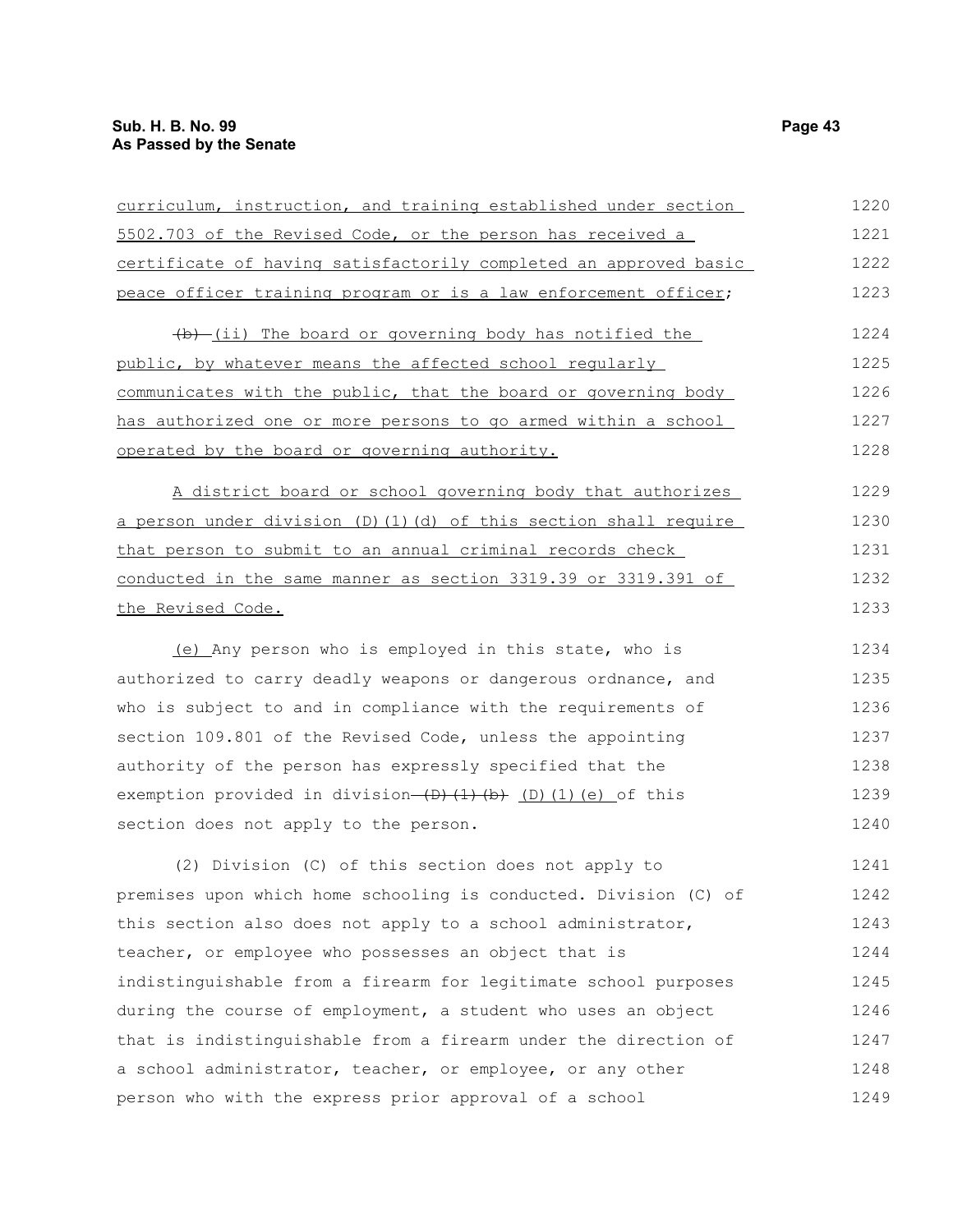### **Sub. H. B. No. 99 Page 44 As Passed by the Senate**

administrator possesses an object that is indistinguishable from a firearm for a legitimate purpose, including the use of the object in a ceremonial activity, a play, reenactment, or other dramatic presentation, school safety training, or a ROTC activity or another similar use of the object. 1250 1251 1252 1253 1254

(3) This section does not apply to a person who conveys or attempts to convey a handgun into, or possesses a handgun in, a school safety zone if, at the time of that conveyance, attempted conveyance, or possession of the handgun, all of the following apply: 1255 1256 1257 1258 1259

(a) The person does not enter into a school building or onto school premises and is not at a school activity. 1260 1261

(b) The person has been issued a concealed handgun license that is valid at the time of the conveyance, attempted conveyance, or possession or the person is an active duty member of the armed forces of the United States and is carrying a valid military identification card and documentation of successful completion of firearms training that meets or exceeds the training requirements described in division (G)(1) of section 2923.125 of the Revised Code. 1262 1263 1264 1265 1266 1267 1268 1269

(c) The person is in the school safety zone in accordance with 18 U.S.C. 922(q)(2)(B). 1270 1271

(d) The person is not knowingly in a place described in division  $(B)(1)$  or  $(B)(3)$  to  $(8)$  of section 2923.126 of the Revised Code. 1272 1273 1274

(4) This section does not apply to a person who conveys or attempts to convey a handgun into, or possesses a handgun in, a school safety zone if at the time of that conveyance, attempted conveyance, or possession of the handgun all of the following 1275 1276 1277 1278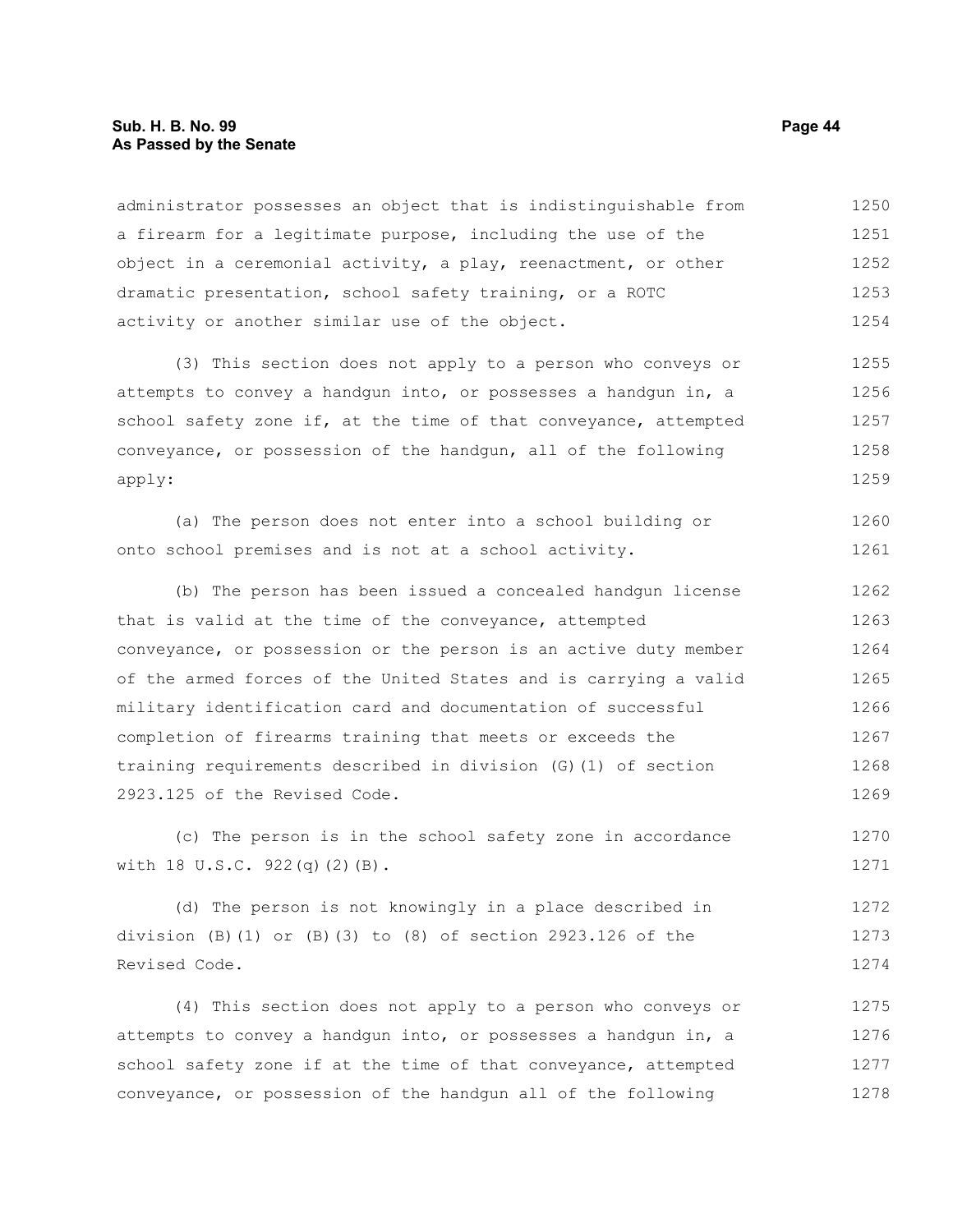| apply:                                                           | 1279 |
|------------------------------------------------------------------|------|
| (a) The person has been issued a concealed handgun license       | 1280 |
| that is valid at the time of the conveyance, attempted           | 1281 |
| conveyance, or possession or the person is an active duty member | 1282 |
| of the armed forces of the United States and is carrying a valid | 1283 |
| military identification card and documentation of successful     | 1284 |
| completion of firearms training that meets or exceeds the        | 1285 |
| training requirements described in division (G) (1) of section   | 1286 |
| 2923.125 of the Revised Code.                                    | 1287 |
| (b) The person leaves the handgun in a motor vehicle.            | 1288 |
| (c) The handgun does not leave the motor vehicle.                | 1289 |
| (d) If the person exits the motor vehicle, the person            | 1290 |
| locks the motor vehicle.                                         | 1291 |
| (E)(1) Whoever violates division (A) or (B) of this              | 1292 |
| section is guilty of illegal conveyance or possession of a       | 1293 |
| deadly weapon or dangerous ordnance in a school safety zone.     | 1294 |
| Except as otherwise provided in this division, illegal           | 1295 |
| conveyance or possession of a deadly weapon or dangerous         | 1296 |
| ordnance in a school safety zone is a felony of the fifth        | 1297 |
| degree. If the offender previously has been convicted of a       | 1298 |
| violation of this section, illegal conveyance or possession of a | 1299 |
| deadly weapon or dangerous ordnance in a school safety zone is a | 1300 |
| felony of the fourth degree.                                     | 1301 |
| (2) Whoever violates division (C) of this section is             | 1302 |
| quilty of illegal possession of an object indistinguishable from | 1303 |
| a firearm in a school safety zone. Except as otherwise provided  | 1304 |
| in this division, illegal possession of an object                | 1305 |

indistinguishable from a firearm in a school safety zone is a misdemeanor of the first degree. If the offender previously has 1306 1307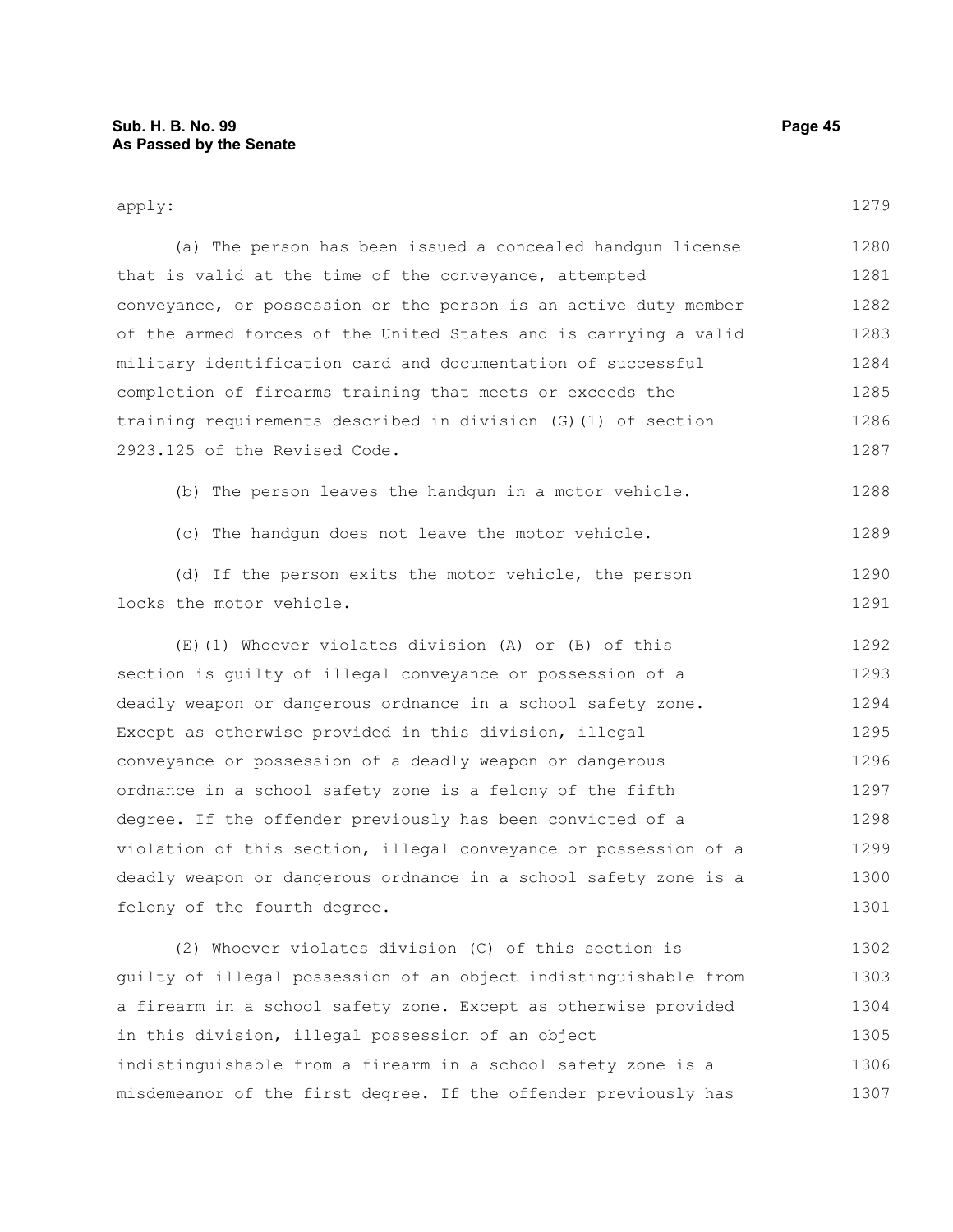### **Sub. H. B. No. 99 Page 46 As Passed by the Senate**

been convicted of a violation of this section, illegal possession of an object indistinguishable from a firearm in a school safety zone is a felony of the fifth degree. 1308 1309 1310

(F)(1) In addition to any other penalty imposed upon a person who is convicted of or pleads guilty to a violation of this section and subject to division  $(F)(2)$  of this section, if the offender has not attained nineteen years of age, regardless of whether the offender is attending or is enrolled in a school operated by a board of education or for which the state board of education prescribes minimum standards under section 3301.07 of the Revised Code, the court shall impose upon the offender a class four suspension of the offender's probationary driver's license, restricted license, driver's license, commercial driver's license, temporary instruction permit, or probationary commercial driver's license that then is in effect from the range specified in division (A)(4) of section 4510.02 of the Revised Code and shall deny the offender the issuance of any permit or license of that type during the period of the suspension. 1311 1312 1313 1314 1315 1316 1317 1318 1319 1320 1321 1322 1323 1324 1325 1326

If the offender is not a resident of this state, the court shall impose a class four suspension of the nonresident operating privilege of the offender from the range specified in division (A)(4) of section 4510.02 of the Revised Code. 1327 1328 1329 1330

(2) If the offender shows good cause why the court should not suspend one of the types of licenses, permits, or privileges specified in division (F)(1) of this section or deny the issuance of one of the temporary instruction permits specified in that division, the court in its discretion may choose not to impose the suspension, revocation, or denial required in that division, but the court, in its discretion, instead may require 1331 1332 1333 1334 1335 1336 1337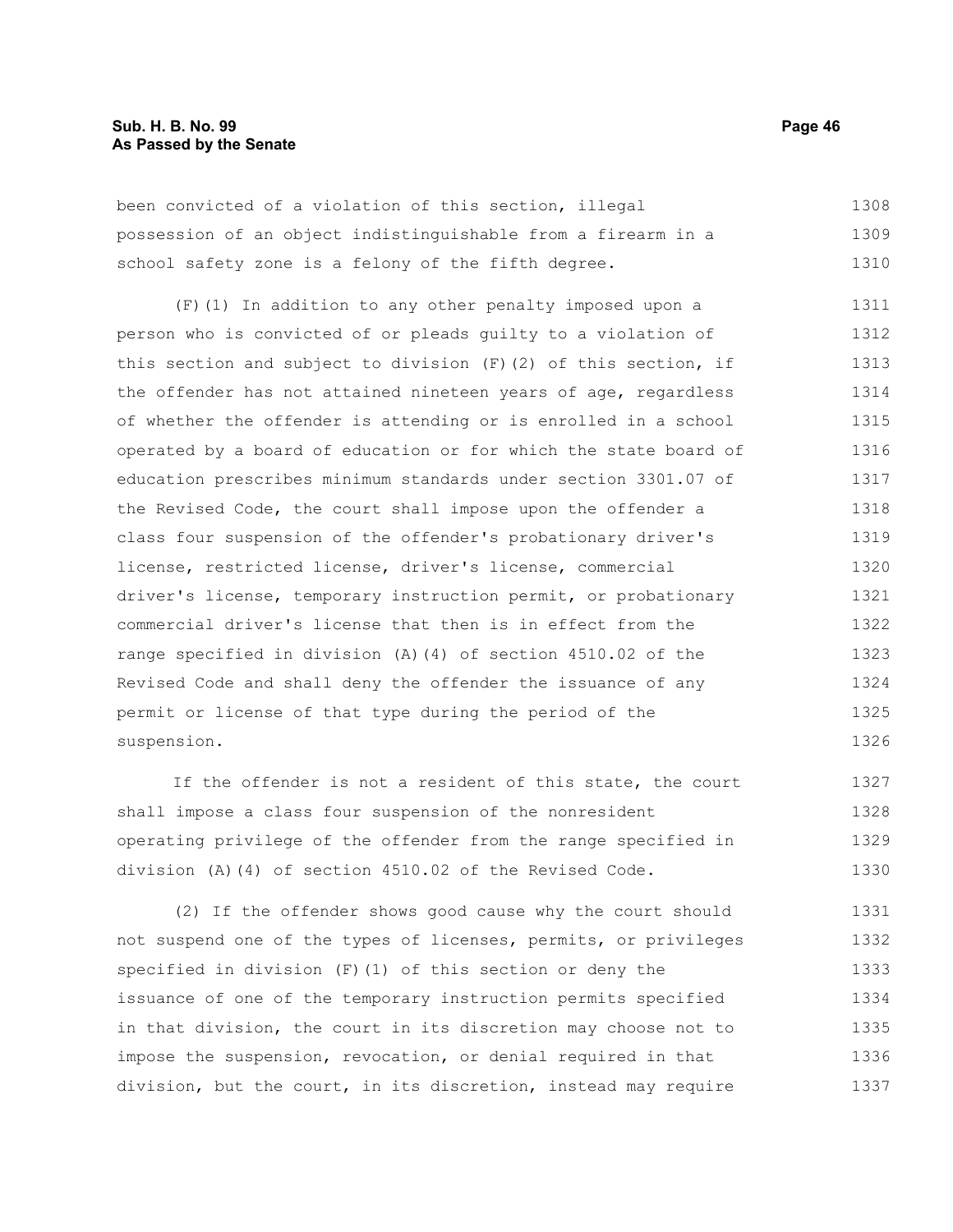the offender to perform community service for a number of hours determined by the court. (G) As used in this section, "object that is indistinguishable from a firearm" means an object made, constructed, or altered so that, to a reasonable person without specialized training in firearms, the object appears to be a firearm. **Sec. 3314.03.** A copy of every contract entered into under this section shall be filed with the superintendent of public instruction. The department of education shall make available on its web site a copy of every approved, executed contract filed with the superintendent under this section. (A) Each contract entered into between a sponsor and the governing authority of a community school shall specify the following: (1) That the school shall be established as either of the following: (a) A nonprofit corporation established under Chapter 1702. of the Revised Code, if established prior to April 8, 2003; (b) A public benefit corporation established under Chapter 1702. of the Revised Code, if established after April 8, 2003. (2) The education program of the school, including the school's mission, the characteristics of the students the school is expected to attract, the ages and grades of students, and the focus of the curriculum; (3) The academic goals to be achieved and the method of measurement that will be used to determine progress toward those 1338 1339 1340 1341 1342 1343 1344 1345 1346 1347 1348 1349 1350 1351 1352 1353 1354 1355 1356 1357 1358 1359 1360 1361 1362 1363 1364 1365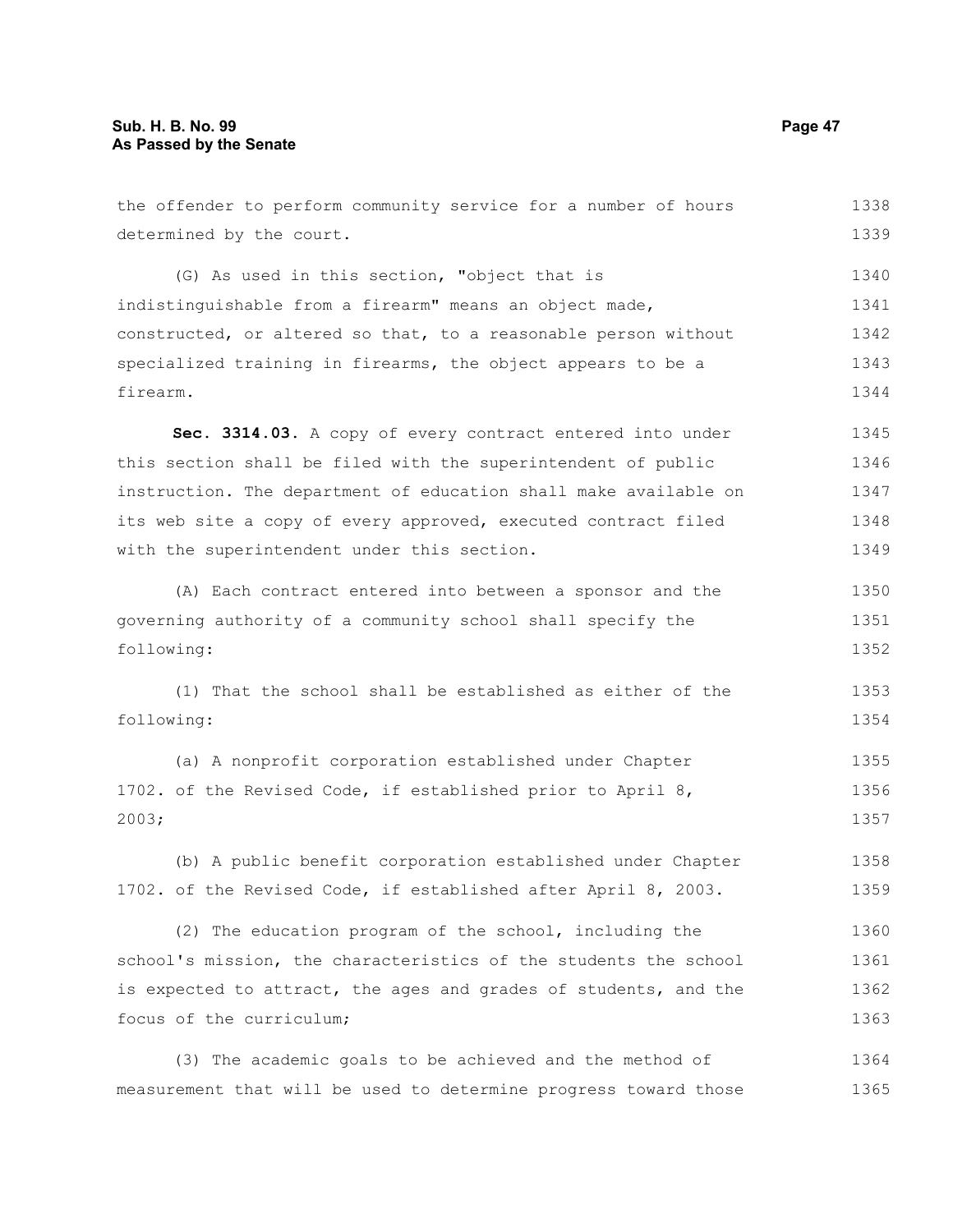| goals, which shall include the statewide achievement             | 1366 |
|------------------------------------------------------------------|------|
| assessments;                                                     | 1367 |
| (4) Performance standards, including but not limited to          | 1368 |
| all applicable report card measures set forth in section 3302.03 | 1369 |
| or 3314.017 of the Revised Code, by which the success of the     | 1370 |
| school will be evaluated by the sponsor;                         | 1371 |
| (5) The admission standards of section 3314.06 of the            | 1372 |
| Revised Code and, if applicable, section 3314.061 of the Revised | 1373 |
| Code;                                                            | 1374 |
| (6) (a) Dismissal procedures;                                    | 1375 |
| (b) A requirement that the governing authority adopt an          | 1376 |
| attendance policy that includes a procedure for automatically    | 1377 |
| withdrawing a student from the school if the student without a   | 1378 |
| legitimate excuse fails to participate in seventy-two            | 1379 |
| consecutive hours of the learning opportunities offered to the   | 1380 |
| student.                                                         | 1381 |
| (7) The ways by which the school will achieve racial and         | 1382 |
| ethnic balance reflective of the community it serves;            | 1383 |
| (8) Requirements for financial audits by the auditor of          | 1384 |
| state. The contract shall require financial records of the       | 1385 |
| school to be maintained in the same manner as are financial      | 1386 |
| records of school districts, pursuant to rules of the auditor of | 1387 |
| state. Audits shall be conducted in accordance with section      | 1388 |
| 117.10 of the Revised Code.                                      | 1389 |
| (9) An addendum to the contract outlining the facilities         | 1390 |
| to be used that contains at least the following information:     | 1391 |
| (a) A detailed description of each facility used for             | 1392 |
| instructional purposes;                                          | 1393 |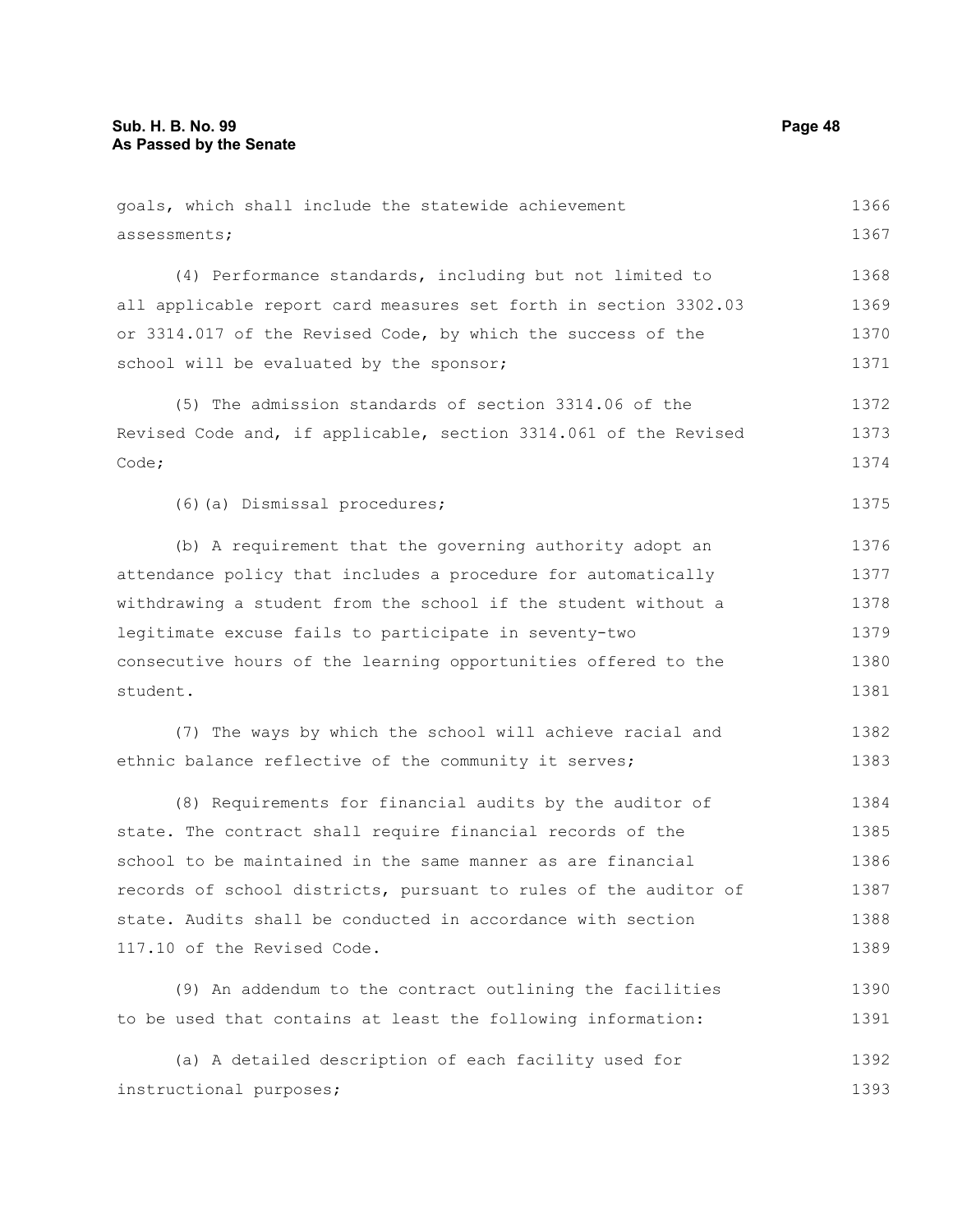# **Sub. H. B. No. 99 Page 49 As Passed by the Senate**

| (b) The annual costs associated with leasing each facility      | 1394 |
|-----------------------------------------------------------------|------|
| that are paid by or on behalf of the school;                    | 1395 |
| (c) The annual mortgage principal and interest payments         | 1396 |
| that are paid by the school;                                    | 1397 |
| (d) The name of the lender or landlord, identified as           | 1398 |
| such, and the lender's or landlord's relationship to the        | 1399 |
| operator, if any.                                               | 1400 |
| (10) Qualifications of teachers, including a requirement        | 1401 |
| that the school's classroom teachers be licensed in accordance  | 1402 |
| with sections 3319.22 to 3319.31 of the Revised Code, except    | 1403 |
| that a community school may engage noncertificated persons to   | 1404 |
| teach up to twelve hours or forty hours per week pursuant to    | 1405 |
| section 3319.301 of the Revised Code.                           | 1406 |
| (11) That the school will comply with the following             | 1407 |
| requirements:                                                   | 1408 |
| (a) The school will provide learning opportunities to a         | 1409 |
| minimum of twenty-five students for a minimum of nine hundred   | 1410 |
| twenty hours per school year.                                   | 1411 |
| (b) The governing authority will purchase liability             | 1412 |
| insurance, or otherwise provide for the potential liability of  | 1413 |
| the school.                                                     | 1414 |
| (c) The school will be nonsectarian in its programs,            | 1415 |
| admission policies, employment practices, and all other         | 1416 |
| operations, and will not be operated by a sectarian school or   | 1417 |
| religious institution.                                          | 1418 |
| (d) The school will comply with sections 9.90, 9.91,            | 1419 |
| 109.65, 121.22, 149.43, 2151.357, 2151.421, 2313.19, 3301.0710, | 1420 |
| 3301.0711, 3301.0712, 3301.0715, 3301.0729, 3301.948, 3302.037, | 1421 |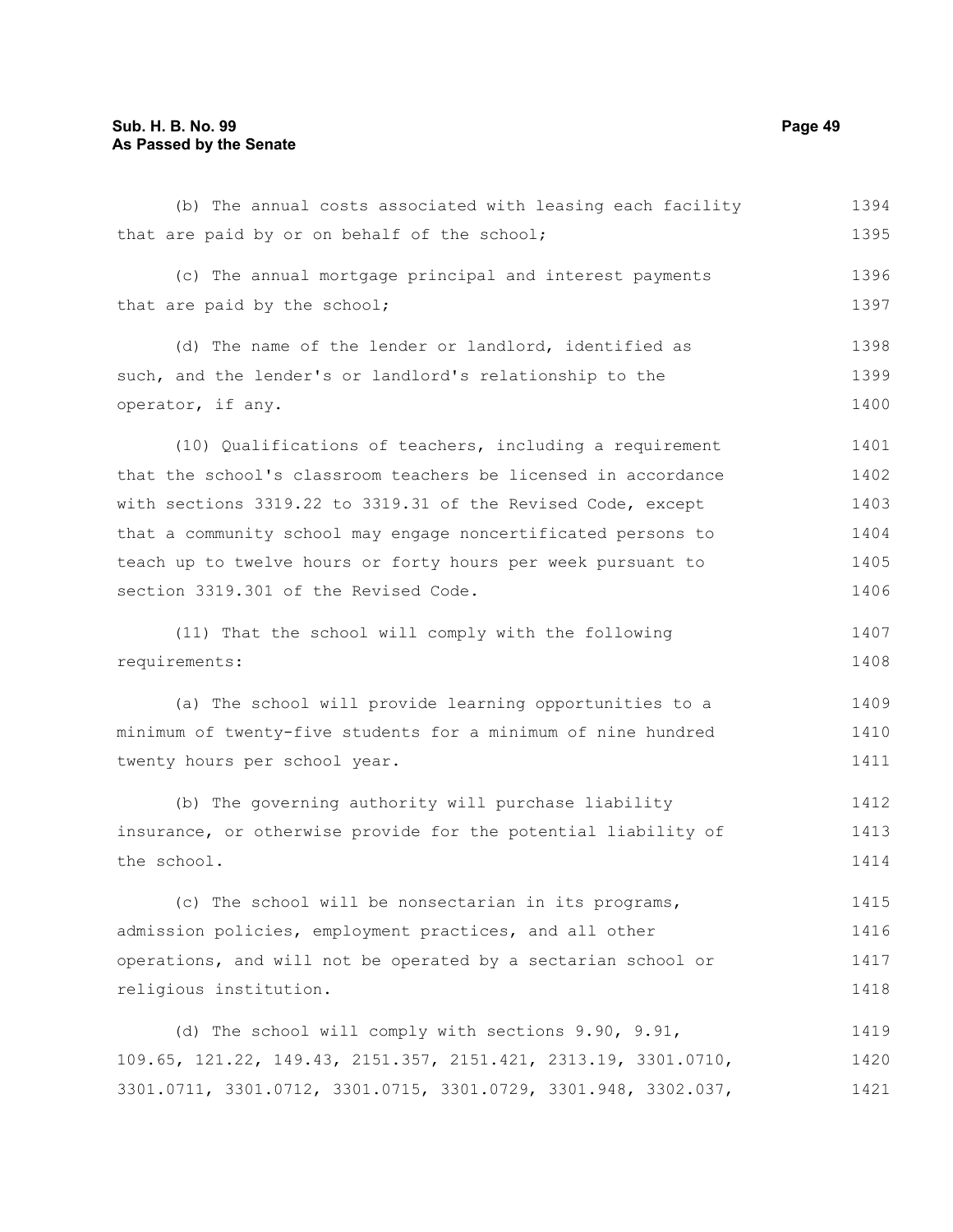| 3313.472, 3313.50, 3313.539, 3313.5310, 3313.608, 3313.609,      | 1422 |
|------------------------------------------------------------------|------|
| 3313.6012, 3313.6013, 3313.6014, 3313.6015, 3313.6020,           | 1423 |
| 3313.6024, 3313.6025, 3313.6026, 3313.643, 3313.648, 3313.6411,  | 1424 |
| 3313.66, 3313.661, 3313.662, 3313.666, 3313.667, 3313.668,       | 1425 |
| 3313.669, 3313.6610, 3313.67, 3313.671, 3313.672, 3313.673,      | 1426 |
| 3313.69, 3313.71, 3313.716, 3313.718, 3313.719, 3313.7112,       | 1427 |
| 3313.721, 3313.80, 3313.814, 3313.816, 3313.817, 3313.818,       | 1428 |
| 3313.86, 3313.89, 3313.96, 3319.073, 3319.077, 3319.078,         | 1429 |
| 3319.238, 3319.318, 3319.321, 3319.39, 3319.391, 3319.393,       | 1430 |
| 3319.41, 3319.46, 3320.01, 3320.02, 3320.03, 3321.01, 3321.041,  | 1431 |
| 3321.13, 3321.14, 3321.141, 3321.17, 3321.18, 3321.19, 3323.251, | 1432 |
| 3327.10, 4111.17, 4113.52, 5502.262, 5502.703, and 5705.391 and  | 1433 |
| Chapters 117., 1347., 2744., 3365., 3742., 4112., 4123., 4141.,  | 1434 |
| and 4167. of the Revised Code as if it were a school district    | 1435 |
| and will comply with section 3301.0714 of the Revised Code in    | 1436 |
| the manner specified in section 3314.17 of the Revised Code.     | 1437 |
| (e) The school shall comply with Chapter 102. and section        | 1438 |
| 2921.42 of the Revised Code.                                     | 1439 |
| (f) The school will comply with sections $3313.61$ ,             | 1440 |
| 3313.611, 3313.614, 3313.617, 3313.618, and 3313.6114 of the     | 1441 |
| Revised Code, except that for students who enter ninth grade for | 1442 |
| the first time before July 1, 2010, the requirement in sections  | 1443 |

the first time before July 1, 2010, the requirement in sections 3313.61 and 3313.611 of the Revised Code that a person must successfully complete the curriculum in any high school prior to receiving a high school diploma may be met by completing the curriculum adopted by the governing authority of the community school rather than the curriculum specified in Title XXXIII of the Revised Code or any rules of the state board of education. Beginning with students who enter ninth grade for the first time on or after July 1, 2010, the requirement in sections 3313.61 and 3313.611 of the Revised Code that a person must successfully 1443 1444 1445 1446 1447 1448 1449 1450 1451 1452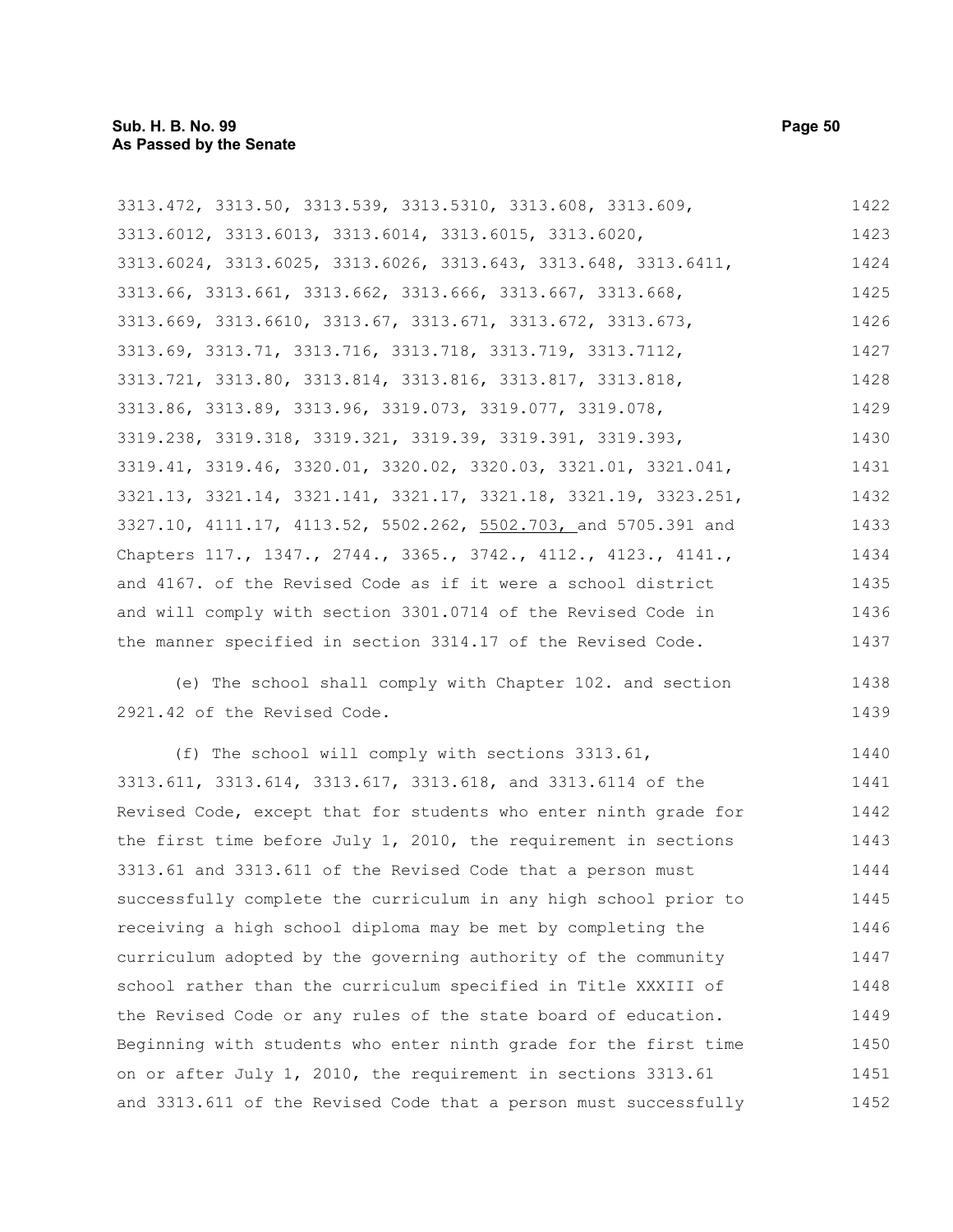complete the curriculum of a high school prior to receiving a high school diploma shall be met by completing the requirements prescribed in section 3313.6027 and division (C) of section 3313.603 of the Revised Code, unless the person qualifies under division (D) or (F) of that section. Each school shall comply with the plan for awarding high school credit based on demonstration of subject area competency, and beginning with the 2017-2018 school year, with the updated plan that permits students enrolled in seventh and eighth grade to meet curriculum requirements based on subject area competency adopted by the state board of education under divisions (J)(1) and (2) of section 3313.603 of the Revised Code. Beginning with the 2018- 2019 school year, the school shall comply with the framework for granting units of high school credit to students who demonstrate subject area competency through work-based learning experiences, internships, or cooperative education developed by the department under division (J)(3) of section 3313.603 of the Revised Code. 1453 1454 1455 1456 1457 1458 1459 1460 1461 1462 1463 1464 1465 1466 1467 1468 1469 1470

(g) The school governing authority will submit within four months after the end of each school year a report of its activities and progress in meeting the goals and standards of divisions (A)(3) and (4) of this section and its financial status to the sponsor and the parents of all students enrolled in the school. 1471 1472 1473 1474 1475 1476

(h) The school, unless it is an internet- or computerbased community school, will comply with section 3313.801 of the Revised Code as if it were a school district. 1477 1478 1479

(i) If the school is the recipient of moneys from a grant awarded under the federal race to the top program, Division  $(A)$ , Title XIV, Sections 14005 and 14006 of the "American Recovery 1480 1481 1482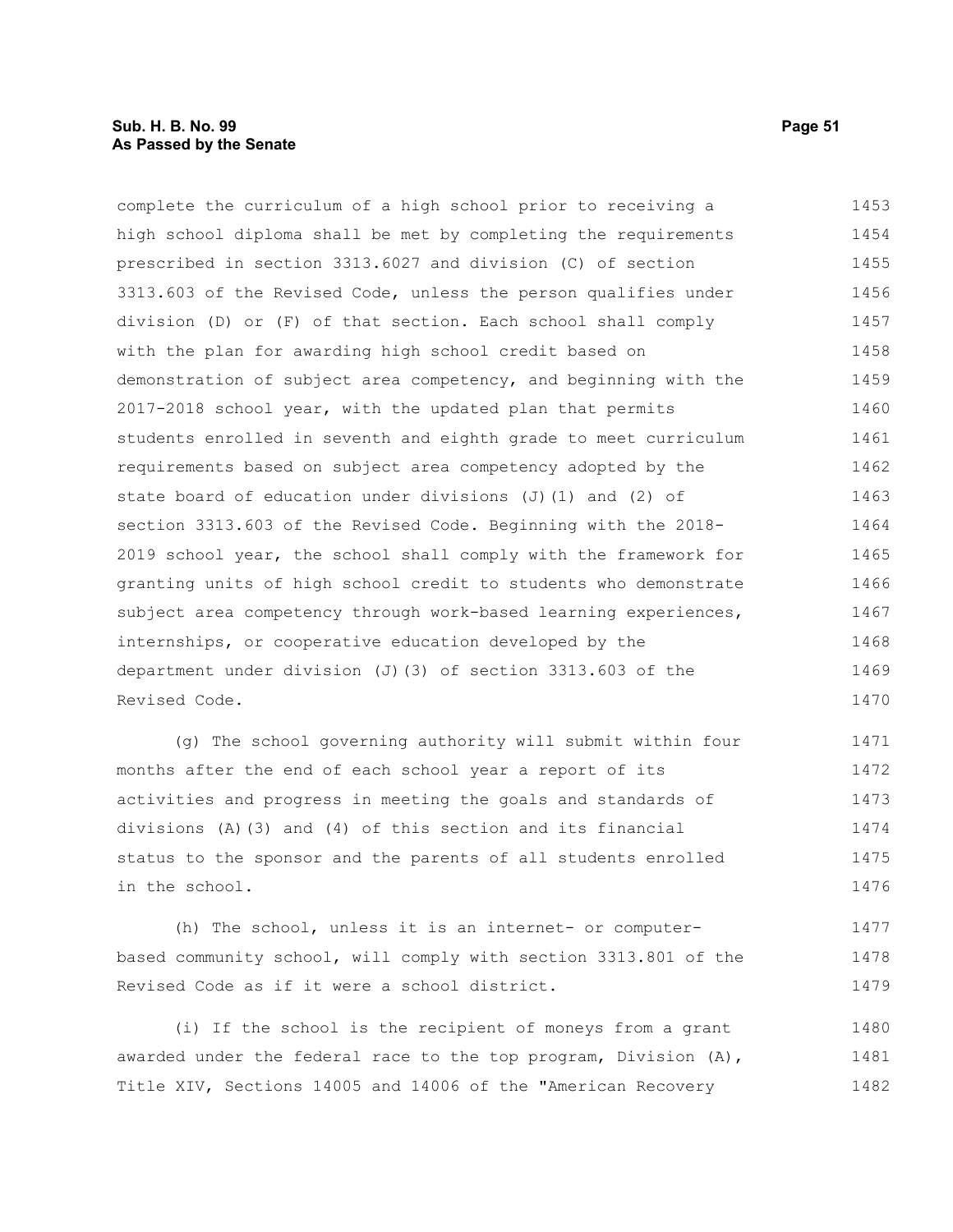and Reinvestment Act of 2009," Pub. L. No. 111-5, 123 Stat. 115, the school will pay teachers based upon performance in accordance with section 3317.141 and will comply with section 3319.111 of the Revised Code as if it were a school district. (j) If the school operates a preschool program that is licensed by the department of education under sections 3301.52 to 3301.59 of the Revised Code, the school shall comply with sections 3301.50 to 3301.59 of the Revised Code and the minimum standards for preschool programs prescribed in rules adopted by the state board under section 3301.53 of the Revised Code. (k) The school will comply with sections 3313.6021 and 3313.6023 of the Revised Code as if it were a school district unless it is either of the following: (i) An internet- or computer-based community school; (ii) A community school in which a majority of the enrolled students are children with disabilities as described in division (A)(4)(b) of section 3314.35 of the Revised Code. (l) The school will comply with section 3321.191 of the Revised Code, unless it is an internet- or computer-based community school that is subject to section 3314.261 of the Revised Code. (12) Arrangements for providing health and other benefits to employees; (13) The length of the contract, which shall begin at the beginning of an academic year. No contract shall exceed five years unless such contract has been renewed pursuant to division (E) of this section. 1483 1484 1485 1486 1487 1488 1489 1490 1491 1492 1493 1494 1495 1496 1497 1498 1499 1500 1501 1502 1503 1504 1505 1506 1507 1508 1509

(14) The governing authority of the school, which shall be 1510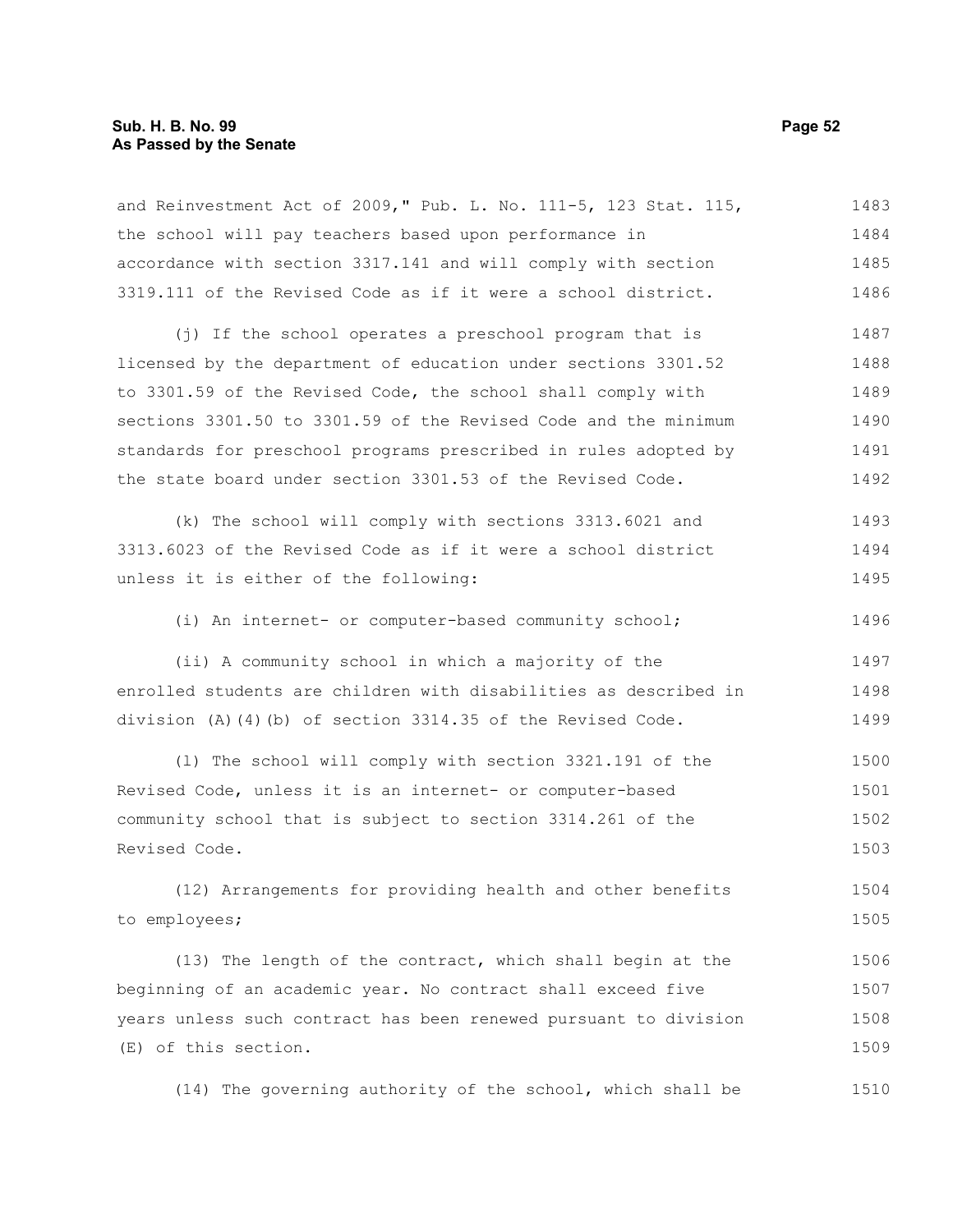| (15) A financial plan detailing an estimated school budget       | 1512   |
|------------------------------------------------------------------|--------|
| for each year of the period of the contract and specifying the   | 1513   |
| total estimated per pupil expenditure amount for each such year. | 1514   |
| (16) Requirements and procedures regarding the disposition       | 1515   |
| of employees of the school in the event the contract is          | 1516   |
| terminated or not renewed pursuant to section 3314.07 of the     | 1517   |
| Revised Code;                                                    | 1518   |
| (17) Whether the school is to be created by converting all       | 1519   |
| or part of an existing public school or educational service      | 1520   |
| center building or is to be a new start-up school, and if it is  | 1521   |
| a converted public school or service center building,            | 1522   |
| specification of any duties or responsibilities of an employer   | 1523   |
| that the board of education or service center governing board    | 1524   |
| that operated the school or building before conversion is        | 1525   |
| delegating to the governing authority of the community school    | 1526   |
| with respect to all or any specified group of employees provided | 1527   |
| the delegation is not prohibited by a collective bargaining      | 1528   |
| agreement applicable to such employees;                          | 1529   |
| (18) Provisions establishing procedures for resolving            | 1530   |
| alandria in algebraica is intuita hibrida pli en anno 2008.      | 1.5.21 |

responsible for carrying out the provisions of the contract;

disputes or differences of opinion between the sponsor and the governing authority of the community school; (19) A provision requiring the governing authority to 1531 1532 1533

adopt a policy regarding the admission of students who reside outside the district in which the school is located. That policy shall comply with the admissions procedures specified in sections 3314.06 and 3314.061 of the Revised Code and, at the sole discretion of the authority, shall do one of the following: 1534 1535 1536 1537 1538

(a) Prohibit the enrollment of students who reside outside 1539

1511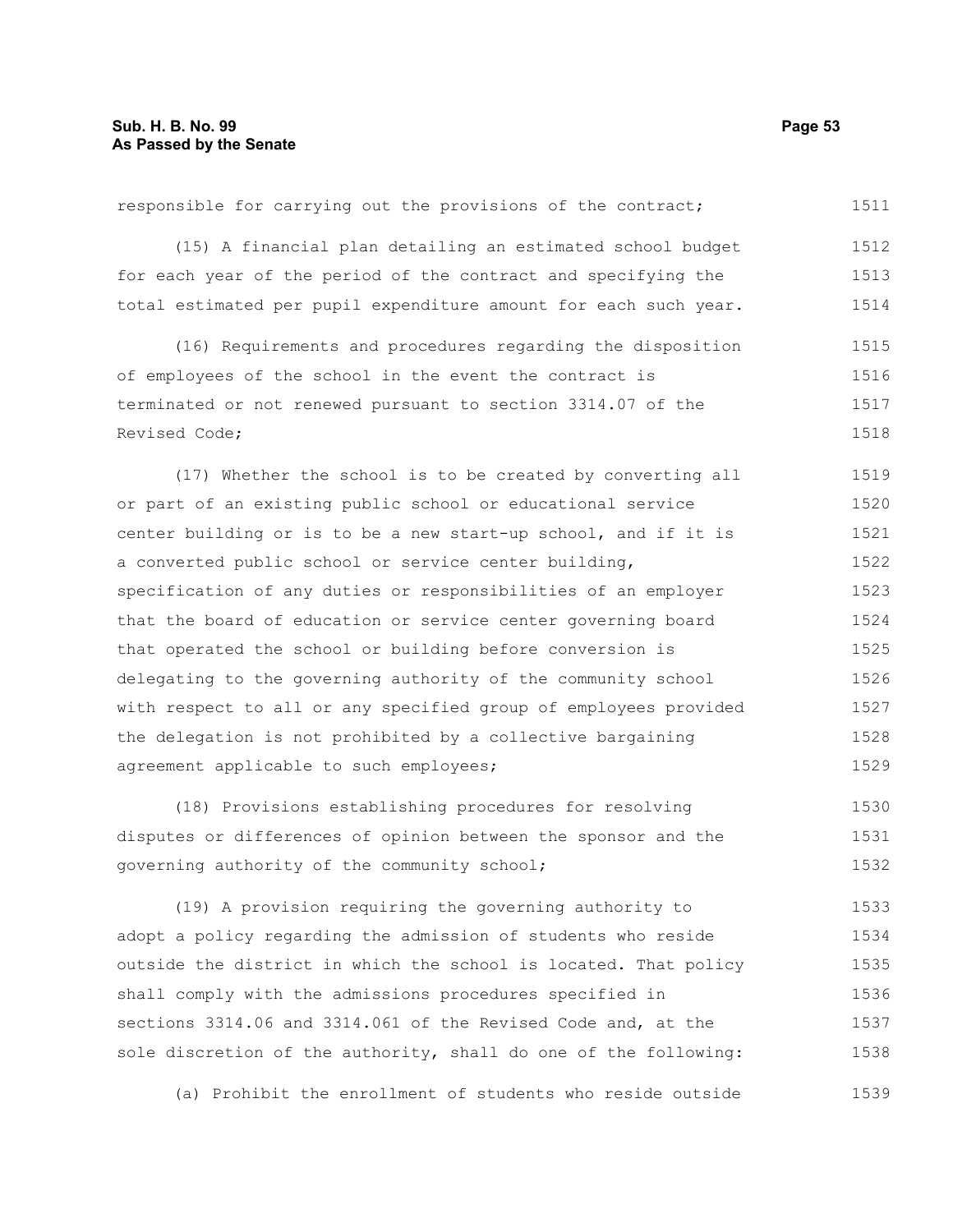| the district in which the school is located;                     | 1540 |
|------------------------------------------------------------------|------|
| (b) Permit the enrollment of students who reside in              | 1541 |
| districts adjacent to the district in which the school is        | 1542 |
| located;                                                         | 1543 |
| (c) Permit the enrollment of students who reside in any          | 1544 |
| other district in the state.                                     | 1545 |
| (20) A provision recognizing the authority of the                | 1546 |
| department of education to take over the sponsorship of the      | 1547 |
| school in accordance with the provisions of division (C) of      | 1548 |
| section 3314.015 of the Revised Code;                            | 1549 |
| (21) A provision recognizing the sponsor's authority to          | 1550 |
| assume the operation of a school under the conditions specified  | 1551 |
| in division (B) of section 3314.073 of the Revised Code;         | 1552 |
| (22) A provision recognizing both of the following:              | 1553 |
| (a) The authority of public health and safety officials to       | 1554 |
| inspect the facilities of the school and to order the facilities | 1555 |
| closed if those officials find that the facilities are not in    | 1556 |
| compliance with health and safety laws and regulations;          | 1557 |
| (b) The authority of the department of education as the          | 1558 |
| community school oversight body to suspend the operation of the  | 1559 |
| school under section 3314.072 of the Revised Code if the         | 1560 |
| department has evidence of conditions or violations of law at    | 1561 |
| the school that pose an imminent danger to the health and safety | 1562 |
| of the school's students and employees and the sponsor refuses   | 1563 |
| to take such action.                                             | 1564 |
| (23) A description of the learning opportunities that will       | 1565 |
| be offered to students including both classroom-based and non-   | 1566 |
| classroom-based learning opportunities that is in compliance     | 1567 |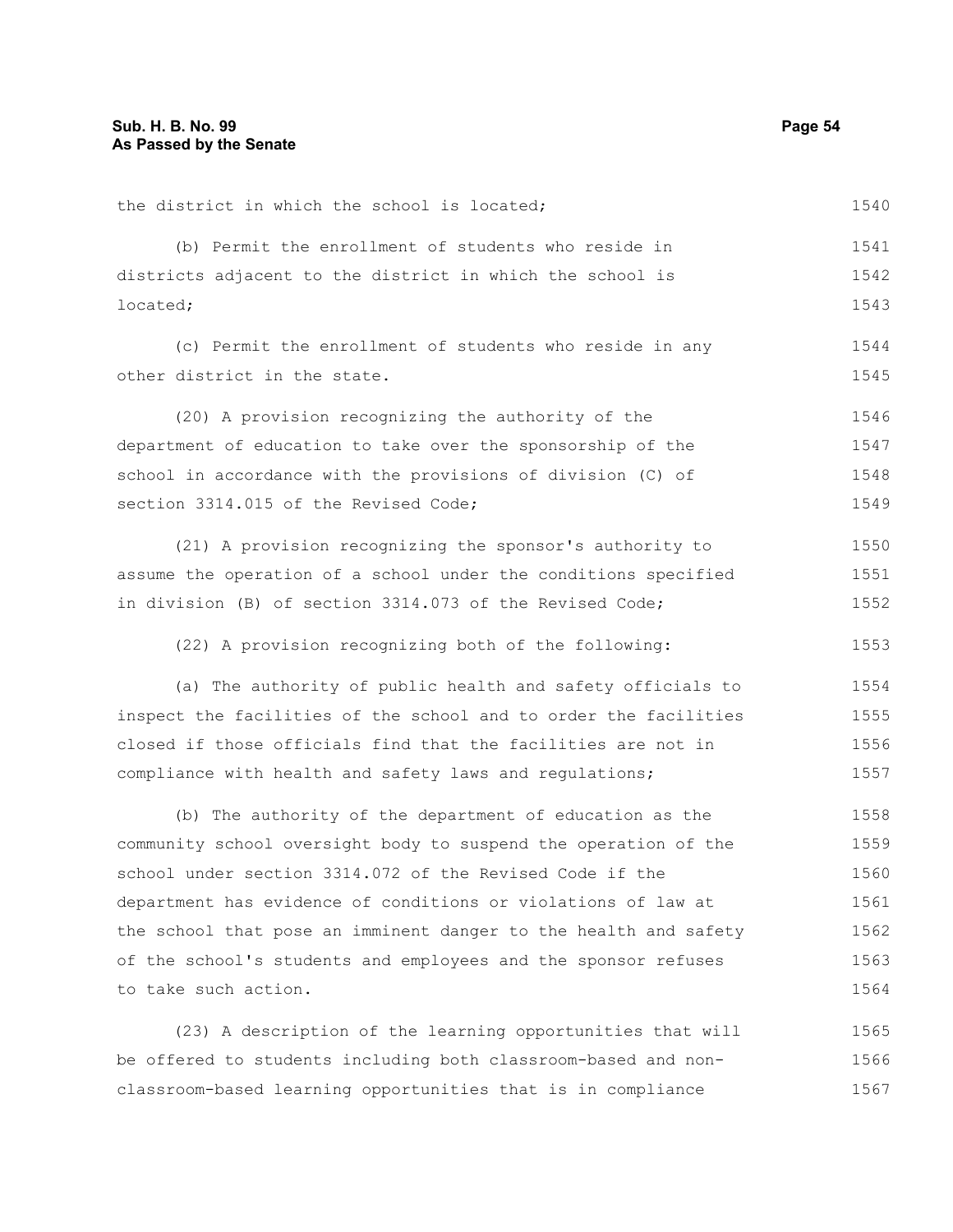with criteria for student participation established by the department under division (H)(2) of section 3314.08 of the Revised Code; 1568 1569 1570

(24) The school will comply with sections 3302.04 and 3302.041 of the Revised Code, except that any action required to be taken by a school district pursuant to those sections shall be taken by the sponsor of the school. However, the sponsor shall not be required to take any action described in division (F) of section 3302.04 of the Revised Code. 1571 1572 1573 1574 1575 1576

(25) Beginning in the 2006-2007 school year, the school will open for operation not later than the thirtieth day of September each school year, unless the mission of the school as specified under division (A)(2) of this section is solely to serve dropouts. In its initial year of operation, if the school fails to open by the thirtieth day of September, or within one year after the adoption of the contract pursuant to division (D) of section 3314.02 of the Revised Code if the mission of the school is solely to serve dropouts, the contract shall be void. 1577 1578 1579 1580 1581 1582 1583 1584 1585

(26) Whether the school's governing authority is planning to seek designation for the school as a STEM school equivalent under section 3326.032 of the Revised Code; 1586 1587 1588

(27) That the school's attendance and participation policies will be available for public inspection; 1589 1590

(28) That the school's attendance and participation records shall be made available to the department of education, auditor of state, and school's sponsor to the extent permitted under and in accordance with the "Family Educational Rights and Privacy Act of 1974," 88 Stat. 571, 20 U.S.C. 1232g, as amended, and any regulations promulgated under that act, and section 1591 1592 1593 1594 1595 1596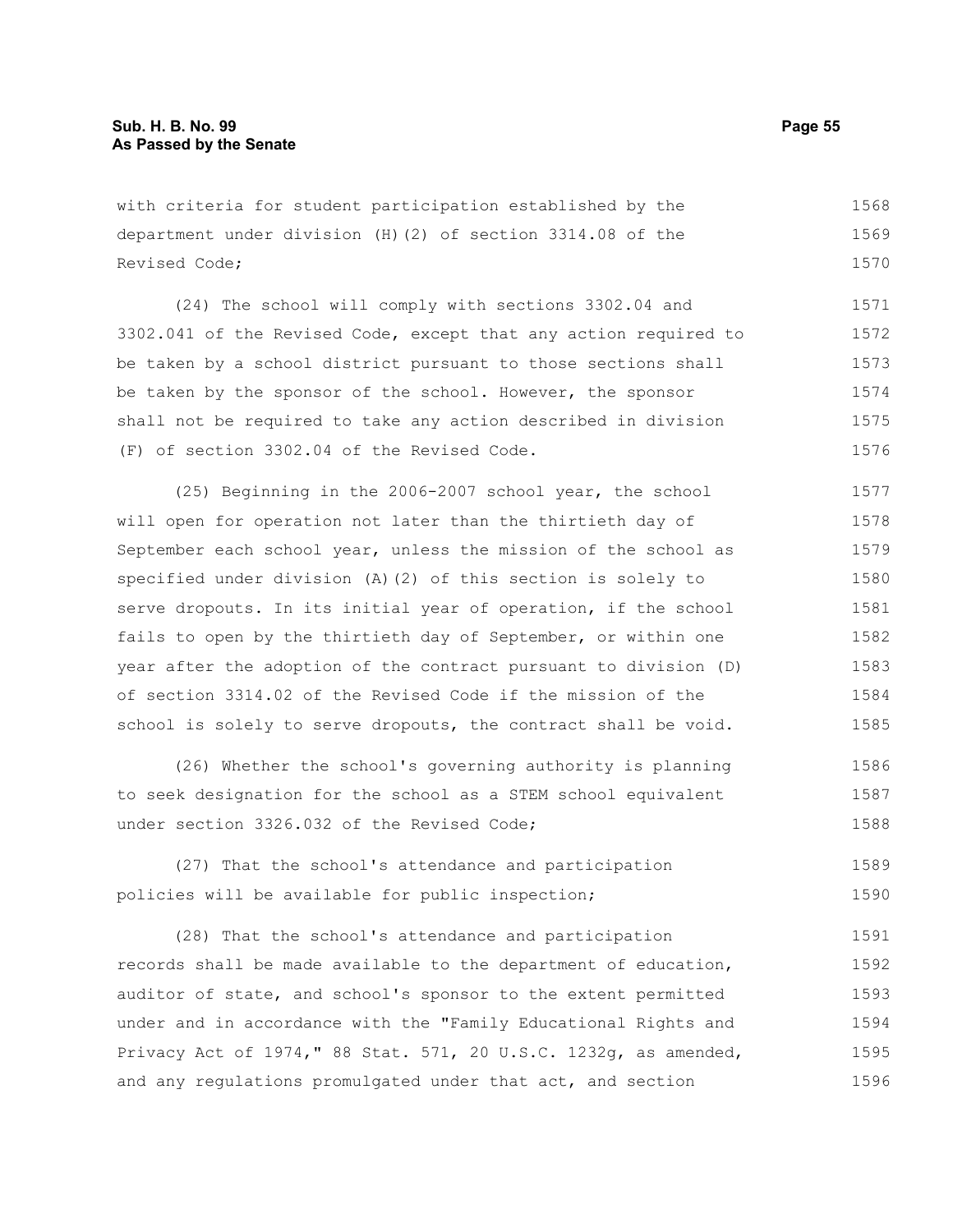3319.321 of the Revised Code; (29) If a school operates using the blended learning model, as defined in section 3301.079 of the Revised Code, all of the following information: (a) An indication of what blended learning model or models will be used; (b) A description of how student instructional needs will be determined and documented; (c) The method to be used for determining competency, granting credit, and promoting students to a higher grade level; (d) The school's attendance requirements, including how the school will document participation in learning opportunities; (e) A statement describing how student progress will be monitored; (f) A statement describing how private student data will be protected; (g) A description of the professional development activities that will be offered to teachers. (30) A provision requiring that all moneys the school's operator loans to the school, including facilities loans or cash flow assistance, must be accounted for, documented, and bear interest at a fair market rate; (31) A provision requiring that, if the governing authority contracts with an attorney, accountant, or entity 1597 1598 1599 1600 1601 1602 1603 1604 1605 1606 1607 1608 1609 1610 1611 1612 1613 1614 1615 1616 1617 1618 1619 1620 1621

specializing in audits, the attorney, accountant, or entity shall be independent from the operator with which the school has 1622 1623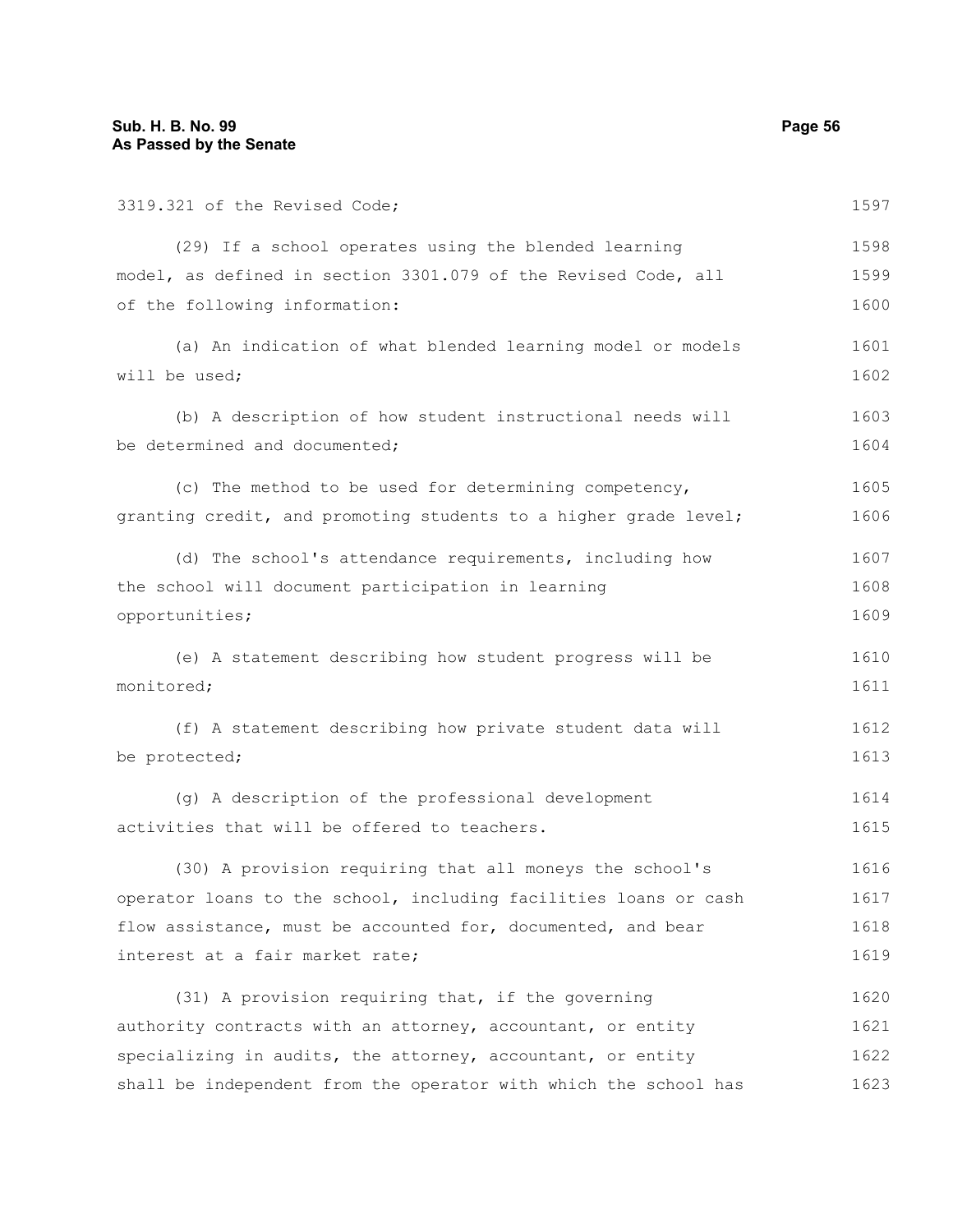| contracted.                                                     | 1624 |
|-----------------------------------------------------------------|------|
| (32) A provision requiring the governing authority to           | 1625 |
| adopt an enrollment and attendance policy that requires a       | 1626 |
| student's parent to notify the community school in which the    | 1627 |
| student is enrolled when there is a change in the location of   | 1628 |
| the parent's or student's primary residence.                    | 1629 |
| (33) A provision requiring the governing authority to           | 1630 |
| adopt a student residence and address verification policy for   | 1631 |
| students enrolling in or attending the school.                  | 1632 |
| (B) The community school shall also submit to the sponsor       | 1633 |
| a comprehensive plan for the school. The plan shall specify the | 1634 |
| following:                                                      | 1635 |
| (1) The process by which the governing authority of the         | 1636 |
| school will be selected in the future;                          | 1637 |
| (2) The management and administration of the school;            | 1638 |
| (3) If the community school is a currently existing public      | 1639 |
| school or educational service center building, alternative      | 1640 |
| arrangements for current public school students who choose not  | 1641 |
| to attend the converted school and for teachers who choose not  | 1642 |
| to teach in the school or building after conversion;            | 1643 |
| (4) The instructional program and educational philosophy        | 1644 |
| of the school;                                                  | 1645 |
| (5) Internal financial controls.                                | 1646 |
| When submitting the plan under this division, the school        | 1647 |
| shall also submit copies of all policies and procedures         | 1648 |
| regarding internal financial controls adopted by the governing  | 1649 |
| authority of the school.                                        | 1650 |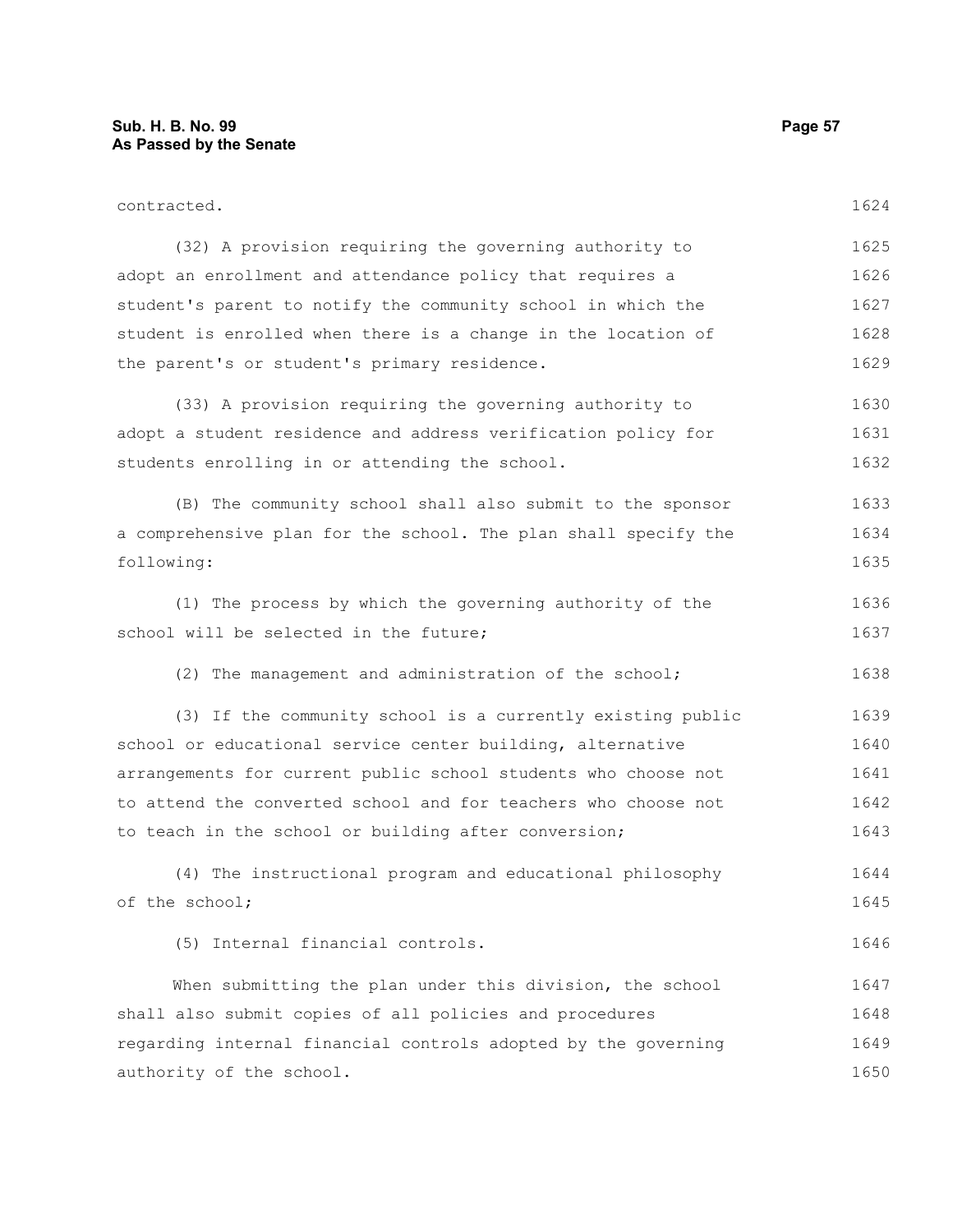## **Sub. H. B. No. 99 Page 58 As Passed by the Senate**

(C) A contract entered into under section 3314.02 of the Revised Code between a sponsor and the governing authority of a community school may provide for the community school governing authority to make payments to the sponsor, which is hereby authorized to receive such payments as set forth in the contract between the governing authority and the sponsor. The total amount of such payments for monitoring, oversight, and technical assistance of the school shall not exceed three per cent of the total amount of payments for operating expenses that the school receives from the state. 1651 1652 1653 1654 1655 1656 1657 1658 1659 1660

(D) The contract shall specify the duties of the sponsor which shall be in accordance with the written agreement entered into with the department of education under division (B) of section 3314.015 of the Revised Code and shall include the following: 1661 1662 1663 1664 1665

(1) Monitor the community school's compliance with all laws applicable to the school and with the terms of the contract; 1666 1667 1668

(2) Monitor and evaluate the academic and fiscal performance and the organization and operation of the community school on at least an annual basis; 1669 1670 1671

(3) Report on an annual basis the results of the evaluation conducted under division (D)(2) of this section to the department of education and to the parents of students enrolled in the community school; 1672 1673 1674 1675

(4) Provide technical assistance to the community school in complying with laws applicable to the school and terms of the contract; 1676 1677 1678

(5) Take steps to intervene in the school's operation to 1679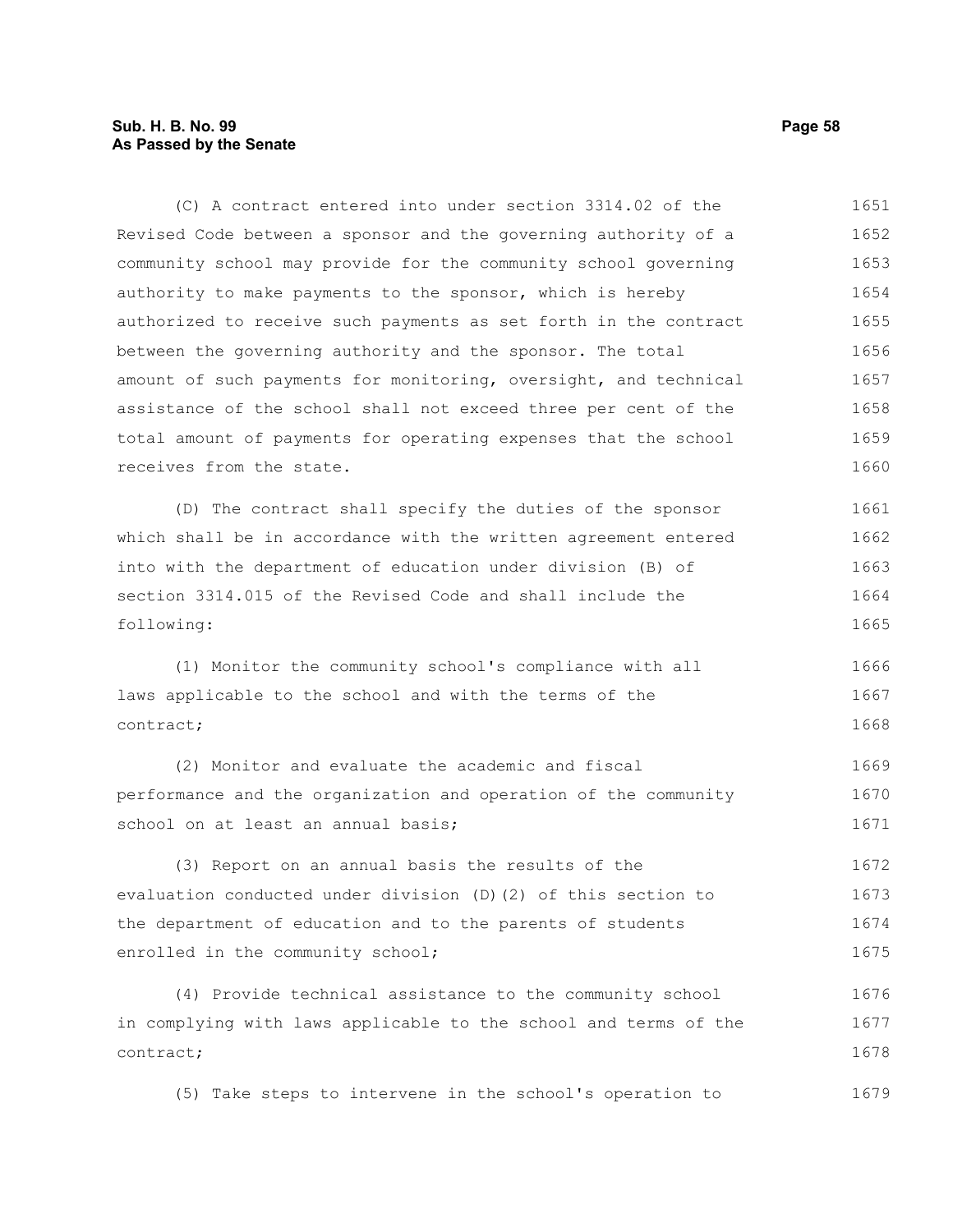### **Sub. H. B. No. 99 Page 59 As Passed by the Senate**

correct problems in the school's overall performance, declare the school to be on probationary status pursuant to section 3314.073 of the Revised Code, suspend the operation of the school pursuant to section 3314.072 of the Revised Code, or terminate the contract of the school pursuant to section 3314.07 of the Revised Code as determined necessary by the sponsor; 1680 1681 1682 1683 1684 1685

(6) Have in place a plan of action to be undertaken in the event the community school experiences financial difficulties or closes prior to the end of a school year. 1686 1687 1688

(E) Upon the expiration of a contract entered into under this section, the sponsor of a community school may, with the approval of the governing authority of the school, renew that contract for a period of time determined by the sponsor, but not ending earlier than the end of any school year, if the sponsor finds that the school's compliance with applicable laws and terms of the contract and the school's progress in meeting the academic goals prescribed in the contract have been satisfactory. Any contract that is renewed under this division remains subject to the provisions of sections 3314.07, 3314.072, and 3314.073 of the Revised Code. 1689 1690 1691 1692 1693 1694 1695 1696 1697 1698 1699

(F) If a community school fails to open for operation within one year after the contract entered into under this section is adopted pursuant to division (D) of section 3314.02 of the Revised Code or permanently closes prior to the expiration of the contract, the contract shall be void and the school shall not enter into a contract with any other sponsor. A school shall not be considered permanently closed because the operations of the school have been suspended pursuant to section 3314.072 of the Revised Code. 1700 1701 1702 1703 1704 1705 1706 1707 1708

**Sec. 3326.11.** Each science, technology, engineering, and 1709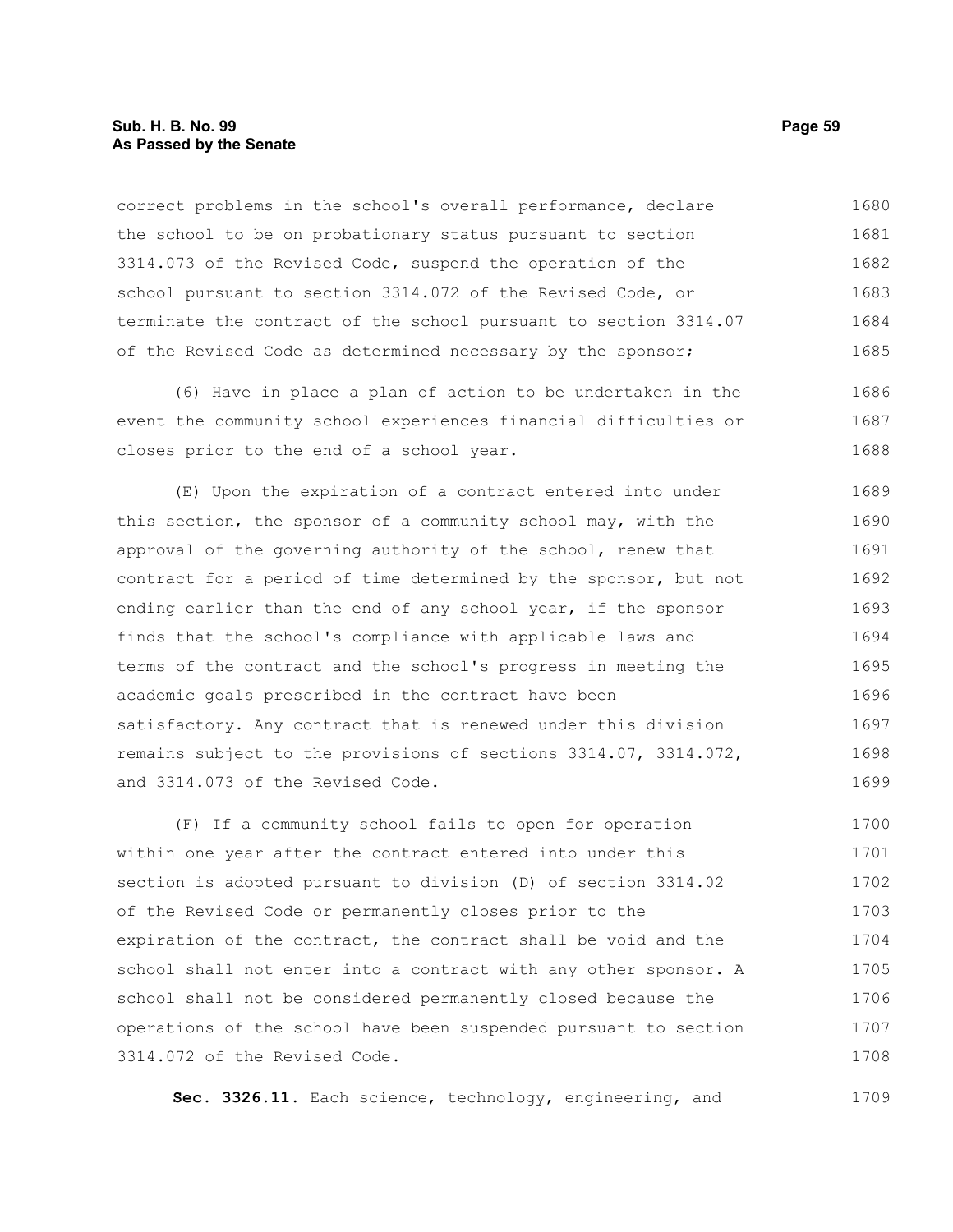| mathematics school established under this chapter and its        | 1710 |
|------------------------------------------------------------------|------|
| governing body shall comply with sections 9.90, 9.91, 109.65,    | 1711 |
| 121.22, 149.43, 2151.357, 2151.421, 2313.19, 2921.42, 2921.43,   | 1712 |
| 3301.0714, 3301.0715, 3301.0729, 3301.948, 3302.037, 3313.14,    | 1713 |
| 3313.15, 3313.16, 3313.18, 3313.201, 3313.26, 3313.472, 3313.48, | 1714 |
| 3313.481, 3313.482, 3313.50, 3313.539, 3313.5310, 3313.608,      | 1715 |
| 3313.6012, 3313.6013, 3313.6014, 3313.6015, 3313.6020,           | 1716 |
| 3313.6021, 3313.6024, 3313.6025, 3313.6026, 3313.61, 3313.611,   | 1717 |
| 3313.614, 3313.615, 3313.617, 3313.618, 3313.6114, 3313.643,     | 1718 |
| 3313.648, 3313.6411, 3313.66, 3313.661, 3313.662, 3313.666,      | 1719 |
| 3313.667, 3313.668, 3313.669, 3313.6610, 3313.67, 3313.671,      | 1720 |
| 3313.672, 3313.673, 3313.69, 3313.71, 3313.716, 3313.718,        | 1721 |
| 3313.719, 3313.7112, 3313.721, 3313.80, 3313.801, 3313.814,      | 1722 |
| 3313.816, 3313.817, 3313.818, 3313.86, 3313.89, 3313.96,         | 1723 |
| 3319.073, 3319.077, 3319.078, 3319.21, 3319.238, 3319.318,       | 1724 |
| 3319.32, 3319.321, 3319.35, 3319.39, 3319.391, 3319.393,         | 1725 |
| 3319.41, 3319.45, 3319.46, 3320.01, 3320.02, 3320.03, 3321.01,   | 1726 |
| 3321.041, 3321.05, 3321.13, 3321.14, 3321.141, 3321.17, 3321.18, | 1727 |
| 3321.19, 3321.191, 3323.251, 3327.10, 4111.17, 4113.52,          | 1728 |
| 5502.262, 5502.703, and 5705.391 and Chapters 102., 117., 1347., | 1729 |
| 2744., 3307., 3309., 3365., 3742., 4112., 4123., 4141., and      | 1730 |
| 4167. of the Revised Code as if it were a school district.       | 1731 |
|                                                                  |      |

**Sec. 5502.01.** (A) The department of public safety shall administer and enforce the laws relating to the registration, licensing, sale, and operation of motor vehicles and the laws pertaining to the licensing of drivers of motor vehicles. 1732 1733 1734 1735

The department shall compile, analyze, and publish statistics relative to motor vehicle accidents and the causes of them, prepare and conduct educational programs for the purpose of promoting safety in the operation of motor vehicles on the highways, and conduct research and studies for the purpose of 1736 1737 1738 1739 1740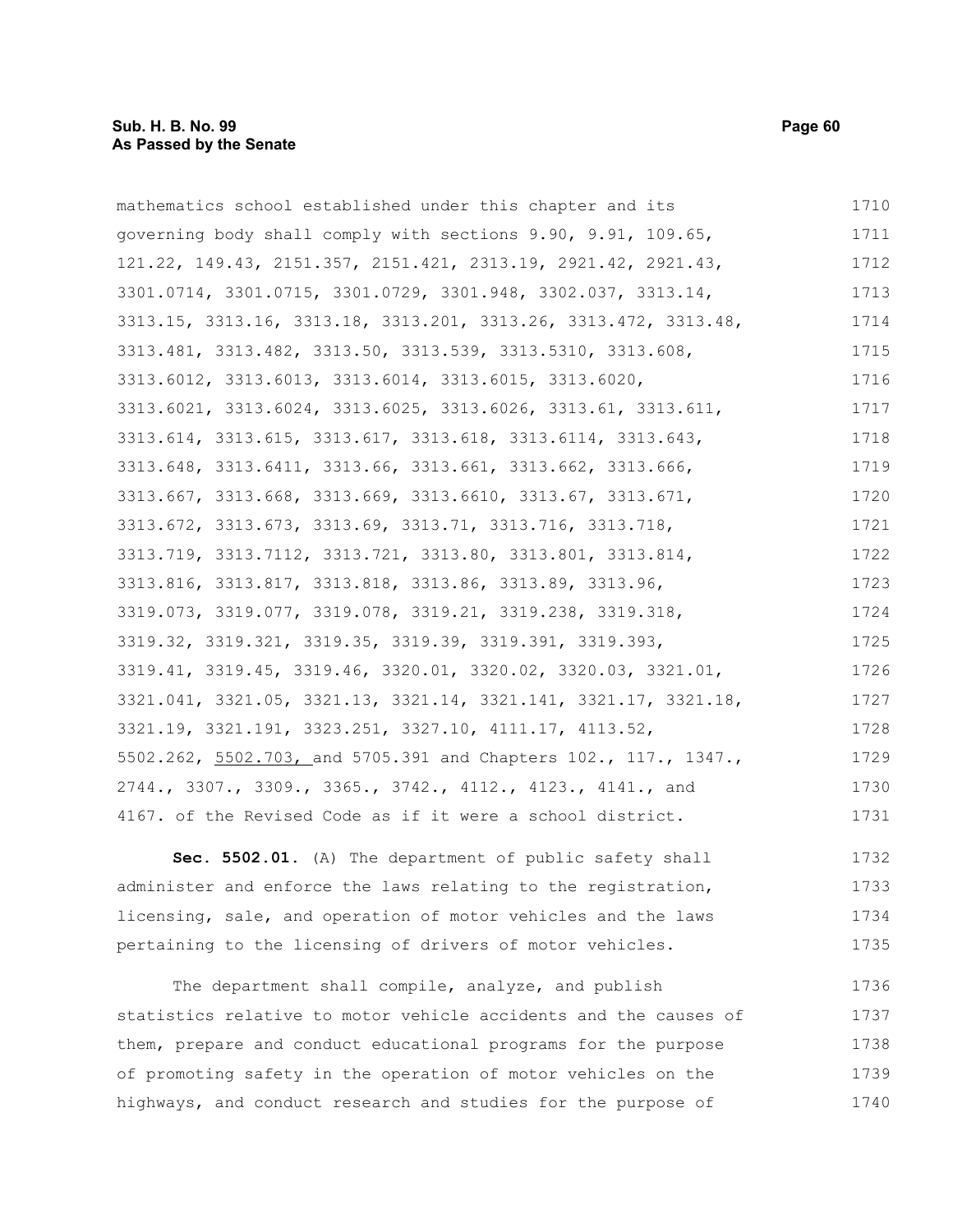promoting safety on the highways of this state.

(B) The department shall administer the laws and rules relative to trauma and emergency medical services specified in Chapter 4765. of the Revised Code and any laws and rules relative to medical transportation services specified in Chapter 4766. of the Revised Code. 1742 1743 1744 1745 1746

(C) The department shall administer and enforce the laws contained in Chapters 4301. and 4303. of the Revised Code and enforce the rules and orders of the liquor control commission pertaining to retail liquor permit holders. 1747 1748 1749 1750

(D) The department shall administer the laws governing the state emergency management agency and shall enforce all additional duties and responsibilities as prescribed in the Revised Code related to emergency management services. 1751 1752 1753 1754

(E) The department shall conduct investigations pursuant to Chapter 5101. of the Revised Code in support of the duty of the department of job and family services to administer the supplemental nutrition assistance program throughout this state. The department of public safety shall conduct investigations necessary to protect the state's property rights and interests in the supplemental nutrition assistance program. 1755 1756 1757 1758 1759 1760 1761

(F) The department of public safety shall enforce compliance with orders and rules of the public utilities commission and applicable laws in accordance with Chapters 4905., 4921., and 4923. of the Revised Code regarding commercial motor vehicle transportation safety, economic, and hazardous materials requirements. 1762 1763 1764 1765 1766 1767

(G) Notwithstanding Chapter 4117. of the Revised Code, the department of public safety may establish requirements for its 1768 1769

1741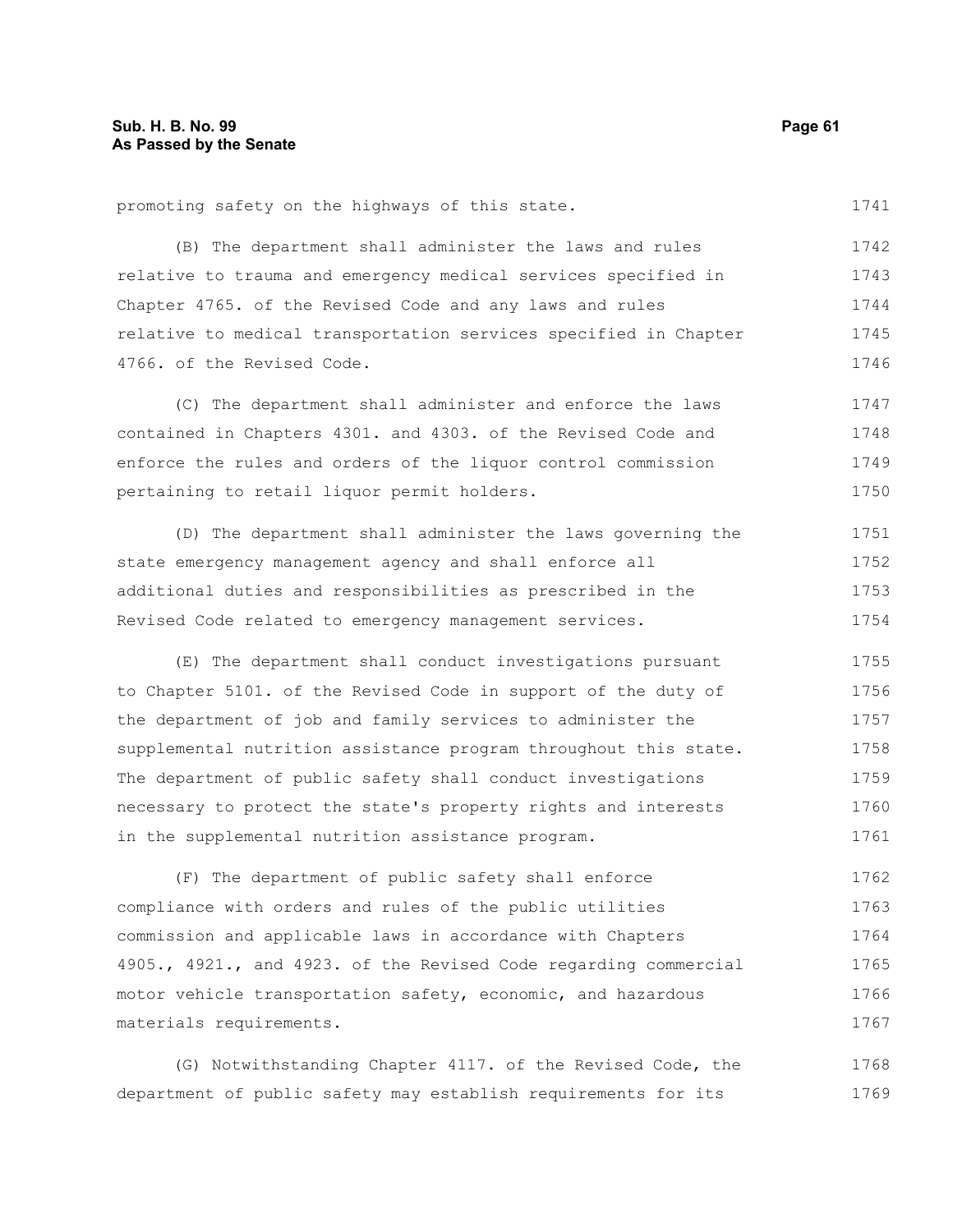enforcement personnel, including its enforcement agents described in section 5502.14 of the Revised Code, that include standards of conduct, work rules and procedures, and criteria for eligibility as law enforcement personnel. 1770 1771 1772 1773

(H) The department shall administer, maintain, and operate the Ohio criminal justice network. The Ohio criminal justice network shall be a computer network that supports state and local criminal justice activities. The network shall be an electronic repository for various data, which may include arrest warrants, notices of persons wanted by law enforcement agencies, criminal records, prison inmate records, stolen vehicle records, vehicle operator's licenses, and vehicle registrations and titles. 1774 1775 1776 1777 1778 1779 1780 1781 1782

(I) The department shall coordinate all homeland security activities of all state agencies and shall be a liaison between state agencies and local entities for those activities and related purposes. 1783 1784 1785 1786

(J) Beginning July 1, 2004, the The department shall administer and enforce the laws relative to private investigators and security service providers specified in Chapter 4749. of the Revised Code. 1787 1788 1789 1790

(K) The department shall administer criminal justice services in accordance with sections 5502.61 to 5502.66 of the Revised Code. 1791 1792 1793

(L) The department shall administer the Ohio school safety and crisis center and the Ohio mobile training team in accordance with sections 5502.70 to 5502.703 of the Revised Code. 1794 1795 1796 1797

(M) The department shall coordinate security measures and 1798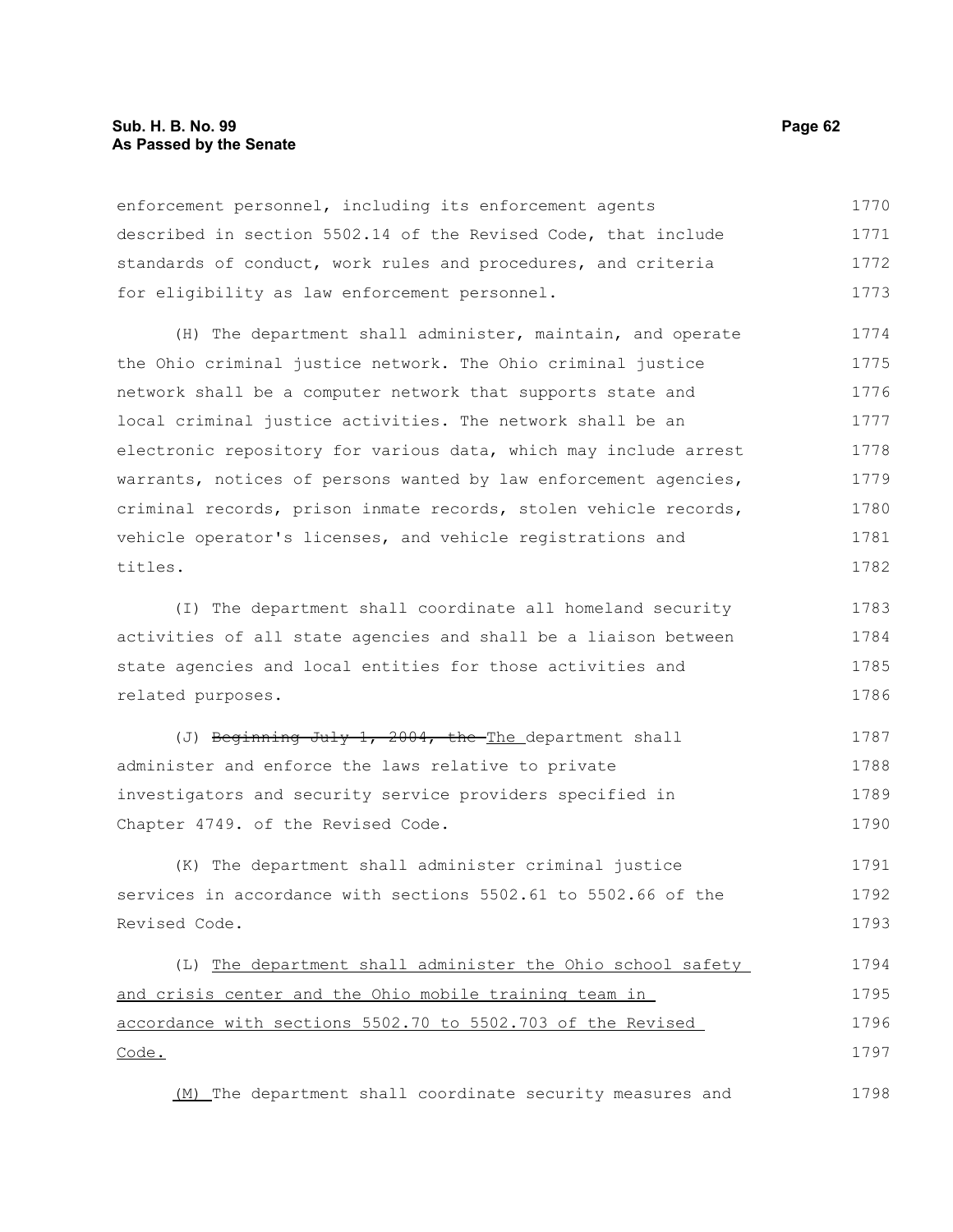operations, and may direct the department of administrative services to implement any security measures and operations the department of public safety requires, at the Vern Riffe Center and the James A. Rhodes state office tower. 1799 1800 1801 1802

Notwithstanding section 125.28 of the Revised Code, the director of public safety may recover the costs of directing security measures and operations under this division by either issuing intrastate transfer voucher billings to the department of administrative services, which the department shall process to pay for the costs, or, upon the request of the director of administrative services, the director of budget and management may transfer cash in the requested amount from the building management fund created under section 125.28 of the Revised Code. Payments received or cash transfers made under this division for the costs of directing security measures and operations shall be deposited into the state treasury to the credit of the security, investigations, and policing fund created under section 4501.11 of the Revised Code. 1803 1804 1805 1806 1807 1808 1809 1810 1811 1812 1813 1814 1815 1816

```
Sec. 5502.262. (A) As used in this section:
                                                                      1817
```
(1) "Administrator" means the superintendent, principal, chief administrative officer, or other person having supervisory authority of any of the following: 1818 1819 1820

(a) A city, exempted village, local, or joint vocational school district; 1821 1822

(b) A community school established under Chapter 3314. of the Revised Code, as required through reference in division (A) (11)(d) of section 3314.03 of the Revised Code; 1823 1824 1825

(c) A STEM school established under Chapter 3326. of the Revised Code, as required through reference in section 3326.11 1826 1827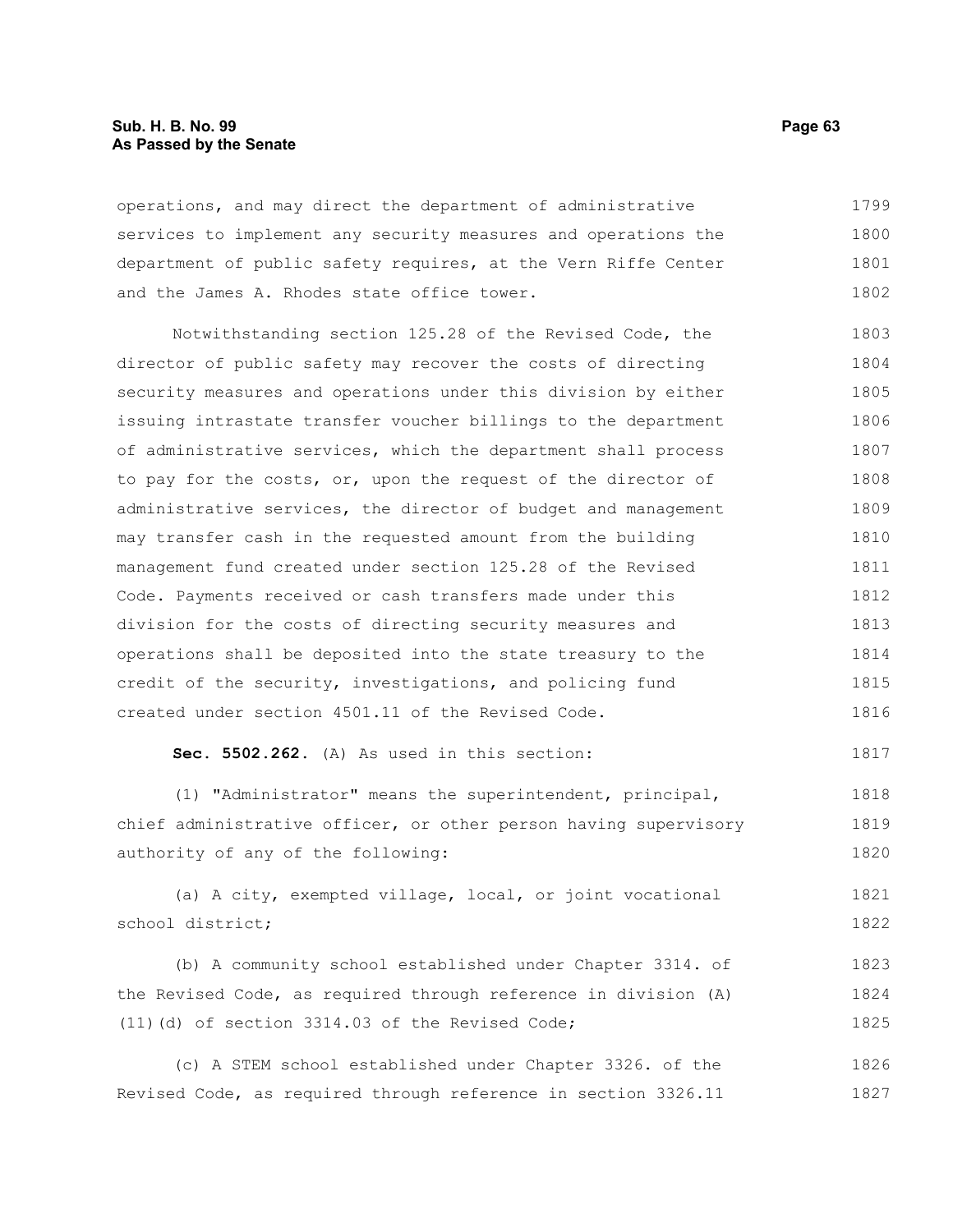of the Revised Code; (d) A college-preparatory boarding school established under Chapter 3328. of the Revised Code; (e) A district or school operating a career-technical education program approved by the department of education under section 3317.161 of the Revised Code; (f) A chartered nonpublic school; (g) An educational service center; (h) A preschool program or school-age child care program licensed by the department of education; (i) Any other facility that primarily provides educational services to children subject to regulation by the department of education. (2) "Emergency management test" means a regularly scheduled drill, exercise, or activity designed to assess and evaluate an emergency management plan under this section. (3) "Building" means any school, school building, facility, program, or center. (4) "Regional mobile training officer" means the regional mobile training officer appointed under section 5502.70 of the Revised Code for the region in which a district, school, center, program, or facility is located. (B)(1) Each administrator shall develop and adopt a 1828 1829 1830 1831 1832 1833 1834 1835 1836 1837 1838 1839 1840 1841 1842 1843 1844 1845 1846 1847 1848 1849 1850

comprehensive emergency management plan, in accordance with rules adopted pursuant to division (F) of this section, for each building under the administrator's control. The administrator shall examine the environmental conditions and operations of 1851 1852 1853 1854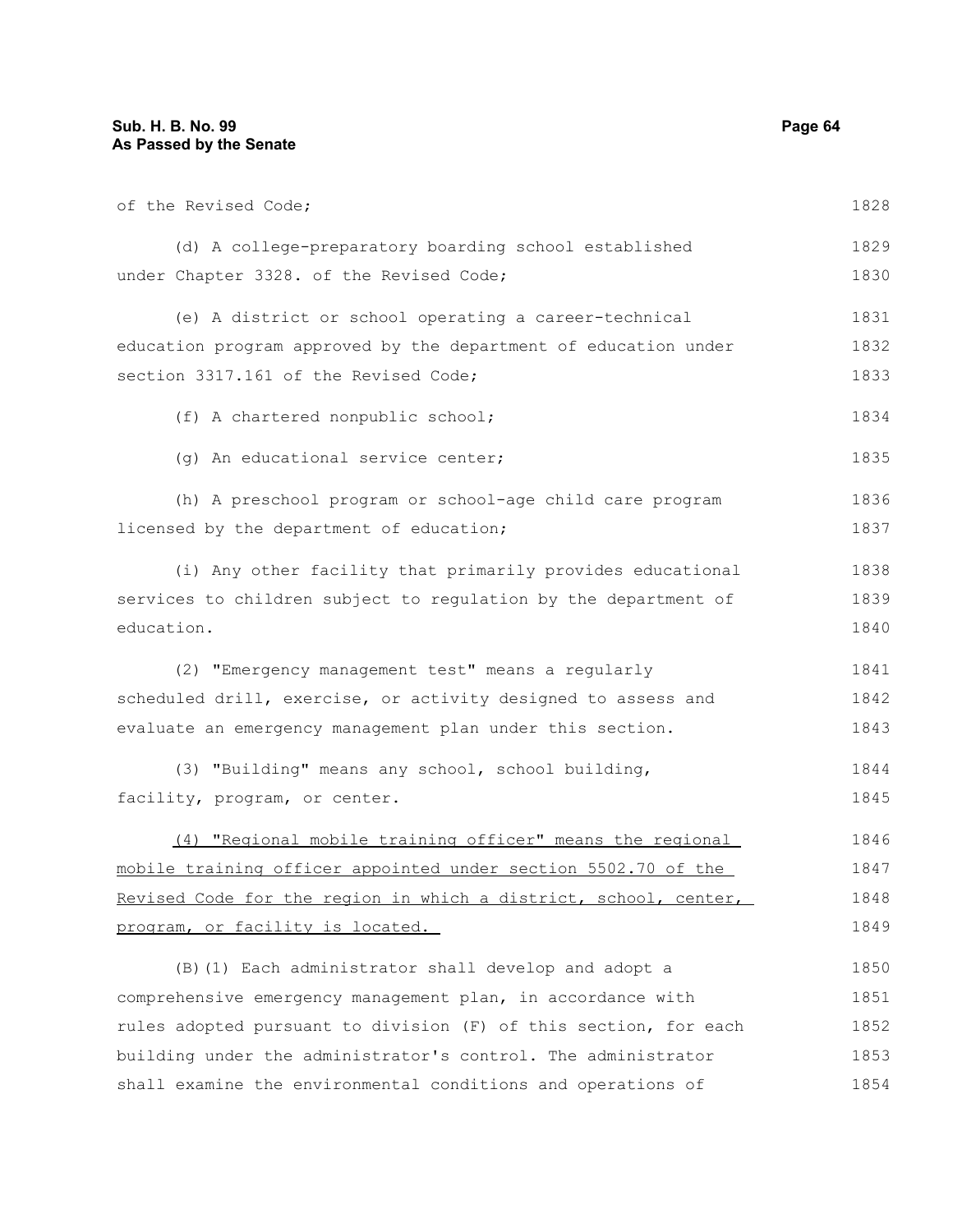## **Sub. H. B. No. 99 Page 65 As Passed by the Senate**

each building to determine potential hazards to student and staff safety and shall propose operating changes to promote the prevention of potentially dangerous problems and circumstances. In developing the plan for each building, the administrator shall involve community law enforcement and safety officials, parents of students who are assigned to the building, and teachers and nonteaching employees who are assigned to the building. The administrator may involve the regional mobile training officer in the development of the plan. The administrator shall incorporate remediation strategies into the plan for any building where documented safety problems have occurred. 1855 1856 1857 1858 1859 1860 1861 1862 1863 1864 1865 1866

(2) Each administrator shall also incorporate into the emergency management plan adopted under division (B)(1) of this section all of the following:

(a) A protocol for addressing serious threats to the safety of property, students, employees, or administrators; 1870 1871

(b) A protocol for responding to any emergency events that occur and compromise the safety of property, students, employees, or administrators. This protocol shall include, but not be limited to, all of the following: 1872 1873 1874 1875

(i) A floor plan that is unique to each floor of the building; 1876 1877

```
(ii) A site plan that includes all building property and
surrounding property;
                                                                            1878
                                                                            1879
```
(iii) An emergency contact information sheet.

(c) A threat assessment plan developed as prescribed in section 5502.263 of the Revised Code. A building may use the model plan developed by the department of public safety under 1881 1882 1883

1867 1868 1869

1880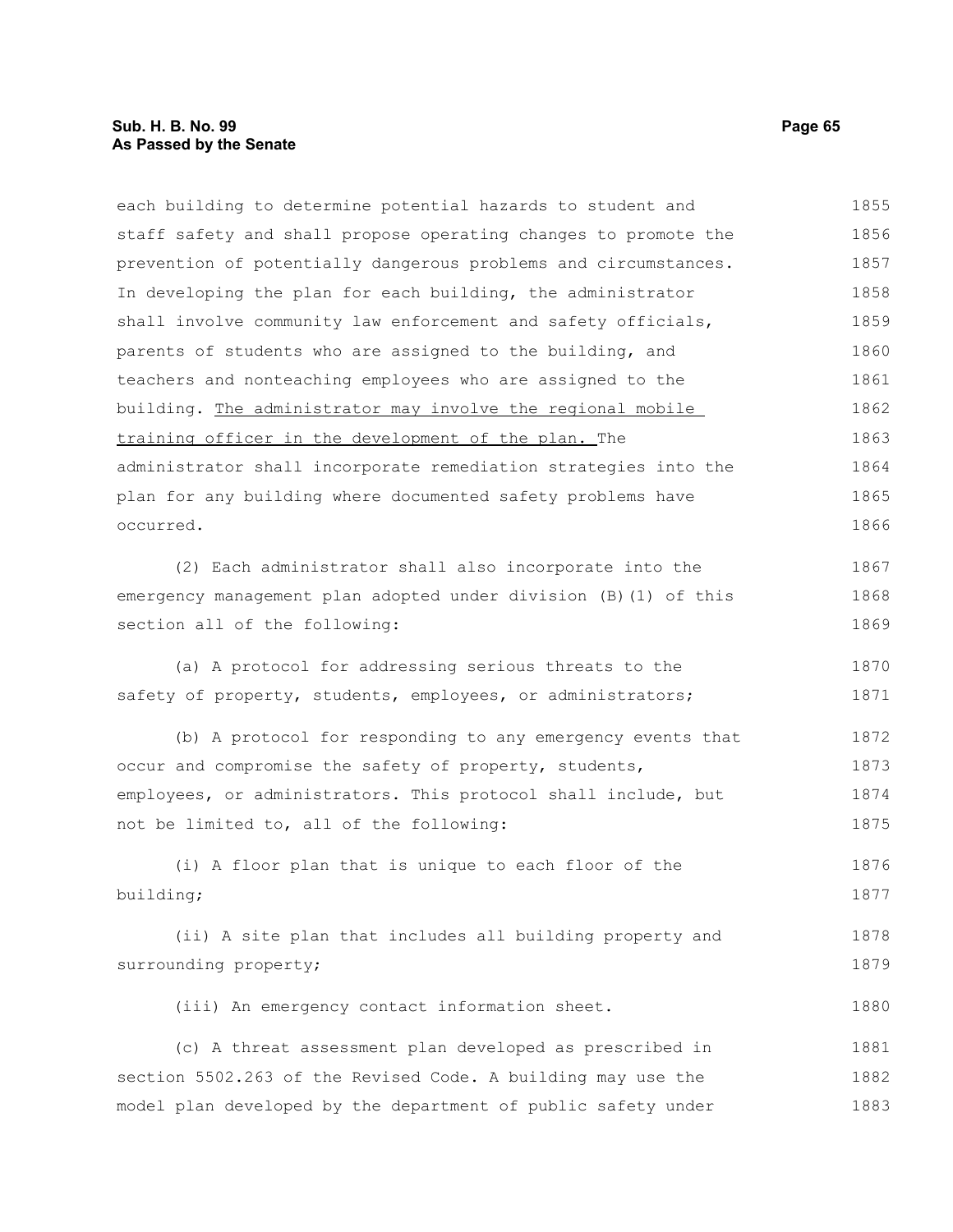| that section;                                                                                                   | 1884                 |
|-----------------------------------------------------------------------------------------------------------------|----------------------|
| (d) A protocol for school threat assessment teams                                                               | 1885                 |
| established under section 3313.669 of the Revised Code.                                                         | 1886                 |
| (3) Each protocol described in division (B) of this                                                             | 1887                 |
| section shall include procedures determined to be appropriate by                                                | 1888                 |
| the administrator for responding to threats and emergency                                                       | 1889                 |
| events, respectively, including such things as notification of                                                  | 1890                 |
| appropriate law enforcement personnel, calling upon specified                                                   | 1891                 |
| emergency response personnel for assistance, and informing                                                      | 1892                 |
| parents of affected students.                                                                                   | 1893                 |
| Prior to the opening day of each school year, the                                                               | 1894                 |
| administrator shall inform each student or child enrolled in the                                                | 1895                 |
| school and the student's or child's parent of the parental                                                      | 1896                 |
| notification procedures included in the protocol.                                                               | 1897                 |
| (4) Each administrator shall keep a copy of the emergency                                                       | 1898                 |
| management plan adopted pursuant to this section in a secure                                                    | 1899                 |
| place.                                                                                                          | 1900                 |
| the contract of the contract of the contract of the contract of the contract of the contract of the contract of | $\sim$ $\sim$ $\sim$ |

(C)(1) The administrator shall submit to the director of public safety, in accordance with rules adopted pursuant to division (F) of this section, an electronic copy of the emergency management plan prescribed by division (B) of this section not less than once every three years, whenever a major modification to the building requires changes in the procedures outlined in the plan, and whenever information on the emergency contact information sheet changes. 1901 1902 1903 1904 1905 1906 1907 1908

(2) The administrator also shall file a copy of the plan with each law enforcement agency that has jurisdiction over the school building and, upon request, to any of the following: 1909 1910 1911

(a) The fire department that serves the political 1912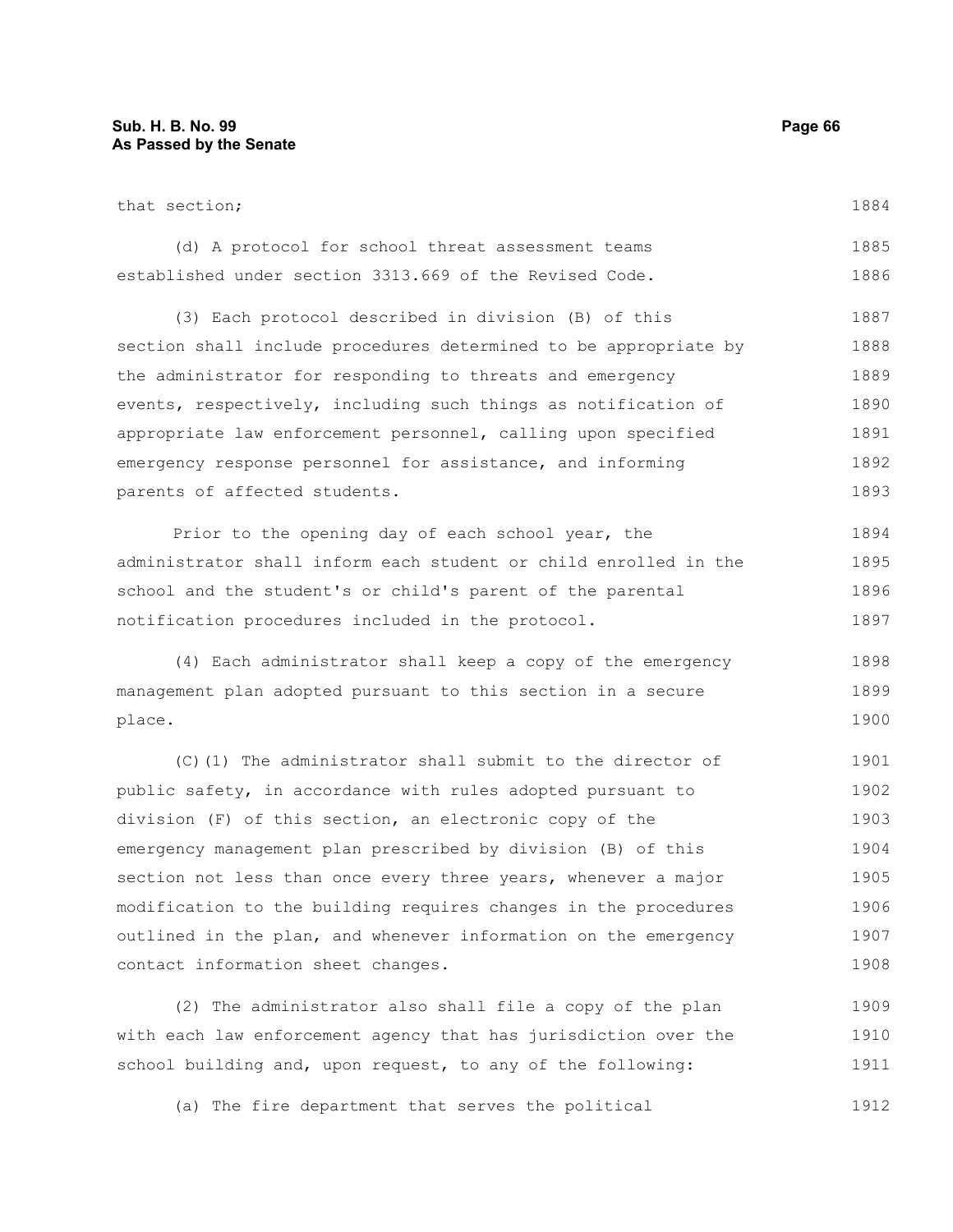| subdivision in which the building is located;                     | 1913 |
|-------------------------------------------------------------------|------|
| (b) The emergency medical service organization that serves        | 1914 |
| the political subdivision in which the building is located;       | 1915 |
| (c) The county emergency management agency for the county         | 1916 |
| in which the building is located;                                 | 1917 |
|                                                                   |      |
| (d) The regional mobile training officer.                         | 1918 |
| (3) Upon receipt of an emergency management plan, the             | 1919 |
| director shall post the information on the contact and            | 1920 |
| information management system and submit the information in       | 1921 |
| accordance with rules adopted pursuant to division (F) of this    | 1922 |
| section, to the attorney general, who shall post that             | 1923 |
| information on the Ohio law enforcement gateway or its            | 1924 |
| successor.                                                        | 1925 |
| (4) Any department or entity to which copies of an                | 1926 |
| emergency management plan are filed under this section shall      | 1927 |
| keep the copies in a secure place.                                | 1928 |
| (D) (1) Not later than the first day of July of each year,        | 1929 |
| each administrator shall review the emergency management plan     | 1930 |
| and certify to the director that the plan is current and          | 1931 |
| accurate.                                                         | 1932 |
| (2) Anytime that an administrator updates the emergency           | 1933 |
| management plan pursuant to division (C) (1) of this section, the | 1934 |
| administrator shall file copies, not later than the tenth day     | 1935 |
| after the revision is adopted and in accordance with rules        | 1936 |
| adopted pursuant to division (F) of this section, to the          | 1937 |
| director and to any entity with which the administrator filed a   | 1938 |
| copy under division (C) (2) of this section.                      | 1939 |

(E) Each administrator shall do both of the following: 1940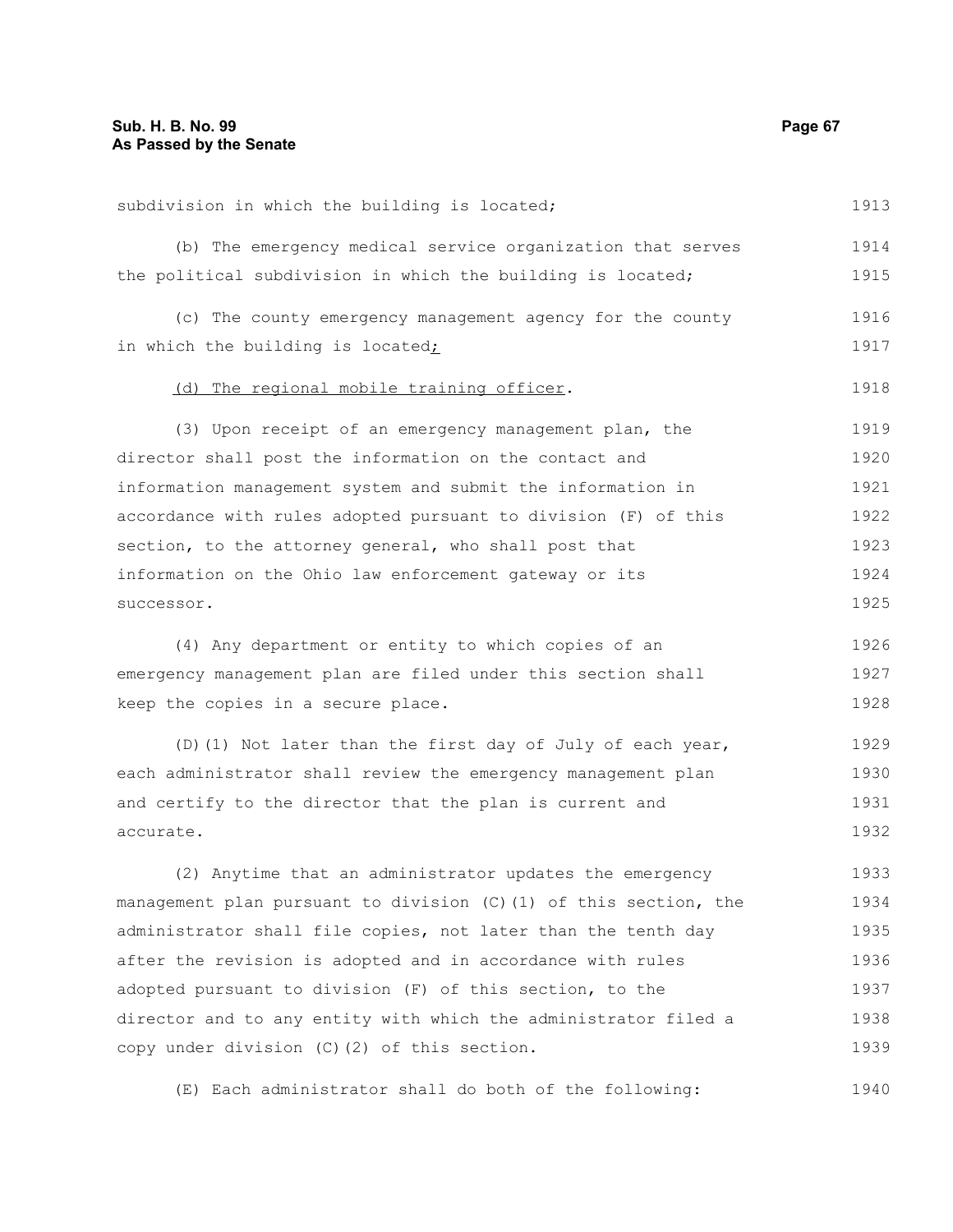(1) Prepare and conduct at least one annual emergency management test, as defined in division (A)(2) of this section, in accordance with rules adopted pursuant to division (F) of this section; 1941 1942 1943 1944

(2) Grant access to each building under the control of the administrator to law enforcement personnel and to entities described in division (C)(2) of this section, to enable the personnel and entities to hold training sessions for responding to threats and emergency events affecting the building, provided that the access occurs outside of student instructional hours and the administrator, or the administrator's designee, is present in the building during the training sessions. 1945 1946 1947 1948 1949 1950 1951 1952

(F) The director of public safety, in consultation with representatives from the education community and in accordance with Chapter 119. of the Revised Code, shall adopt rules regarding emergency management plans under this section, including the content of the plans and procedures for filing the plans. The rules shall specify that plans and information required under division (B) of this section be submitted on standardized forms developed by the director for such purpose. The rules shall also specify the requirements and procedures for emergency management tests conducted pursuant to division (E)(1) of this section. Failure to comply with the rules may result in discipline pursuant to section 3319.31 of the Revised Code or any other action against the administrator as prescribed by rule. 1953 1954 1955 1956 1957 1958 1959 1960 1961 1962 1963 1964 1965 1966

(G) Division (B) of section 3319.31 of the Revised Code applies to any administrator who is subject to the requirements of this section and is not exempt under division (H) of this section and who is an applicant for a license or holds a license 1967 1968 1969 1970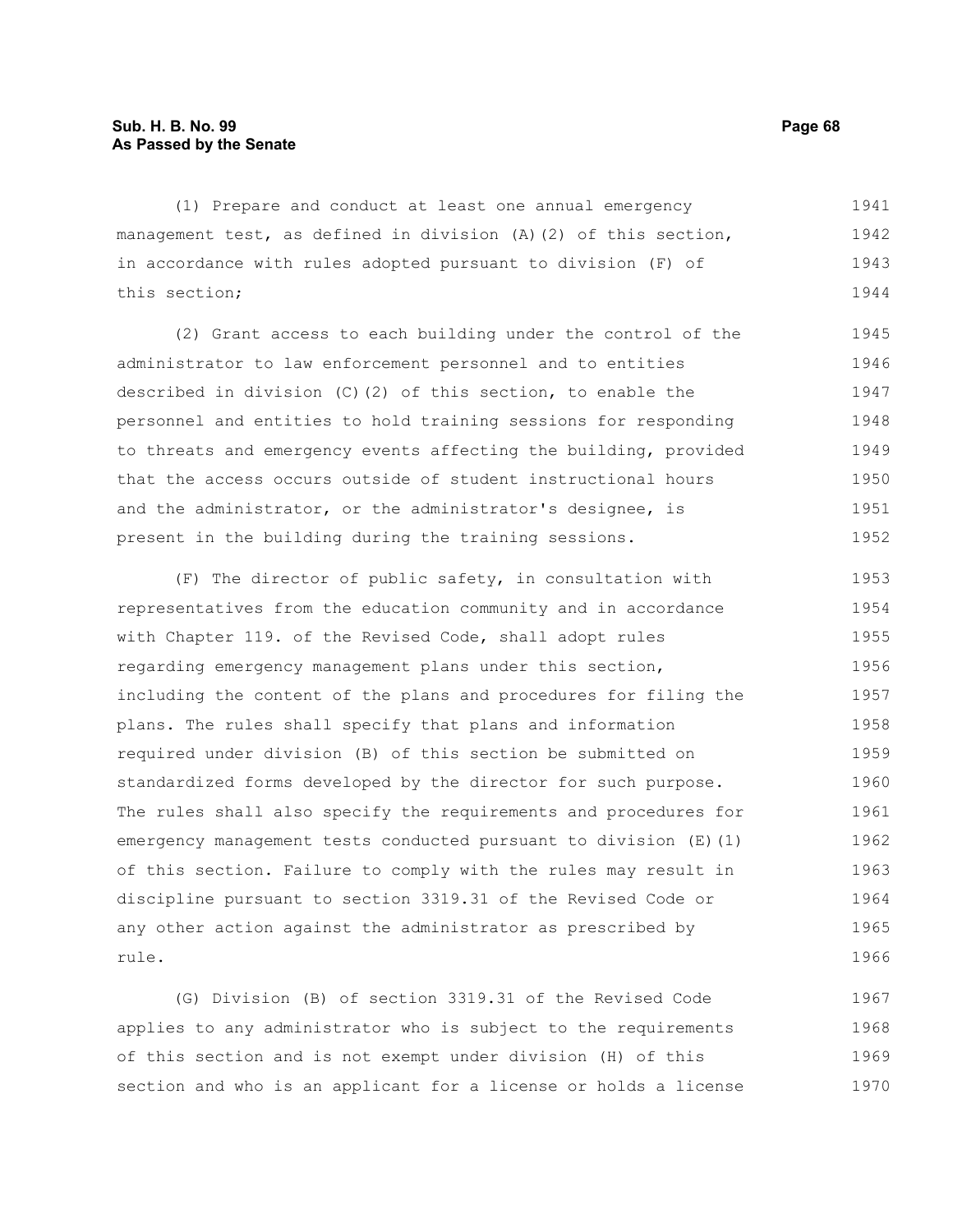from the state board of education pursuant to section 3319.22 of the Revised Code. (H)(1) The director may exempt any administrator from the requirements of this section, if the director determines that the requirements do not otherwise apply to a building or buildings under the control of that administrator. (2) The director shall exempt from the requirements of this section the administrator of an online learning school, established under section 3302.42 of the Revised Code, unless students of that school participate in in-person instruction or assessments at a location that is not covered by an existing emergency management plan, developed under this section as of the effective date of this amendment December 14, 2021. (I) Copies of the emergency management plan and information required under division (B) of this section are security records and are not public records pursuant to section 149.433 of the Revised Code. In addition, the information posted to the contact and information management system, pursuant to division (C)(3)(b) of this section, is exempt from public disclosure or release in accordance with sections 149.43, 149.433, and 5502.03 of the Revised Code. Notwithstanding section 149.433 of the Revised Code, a floor plan filed with the attorney general pursuant to this section is not a public record to the extent it is a record kept by the attorney general. **Sec. 5502.70.** (A) There is hereby created in the department of public safety the Ohio mobile training team, which 1971 1972 1973 1974 1975 1976 1977 1978 1979 1980 1981 1982 1983 1984 1985 1986 1987 1988 1989 1990 1991 1992 1993 1994 1995 1996 1997

shall be administered by a chief mobile training officer. The team shall provide services to public and nonpublic schools 1998 1999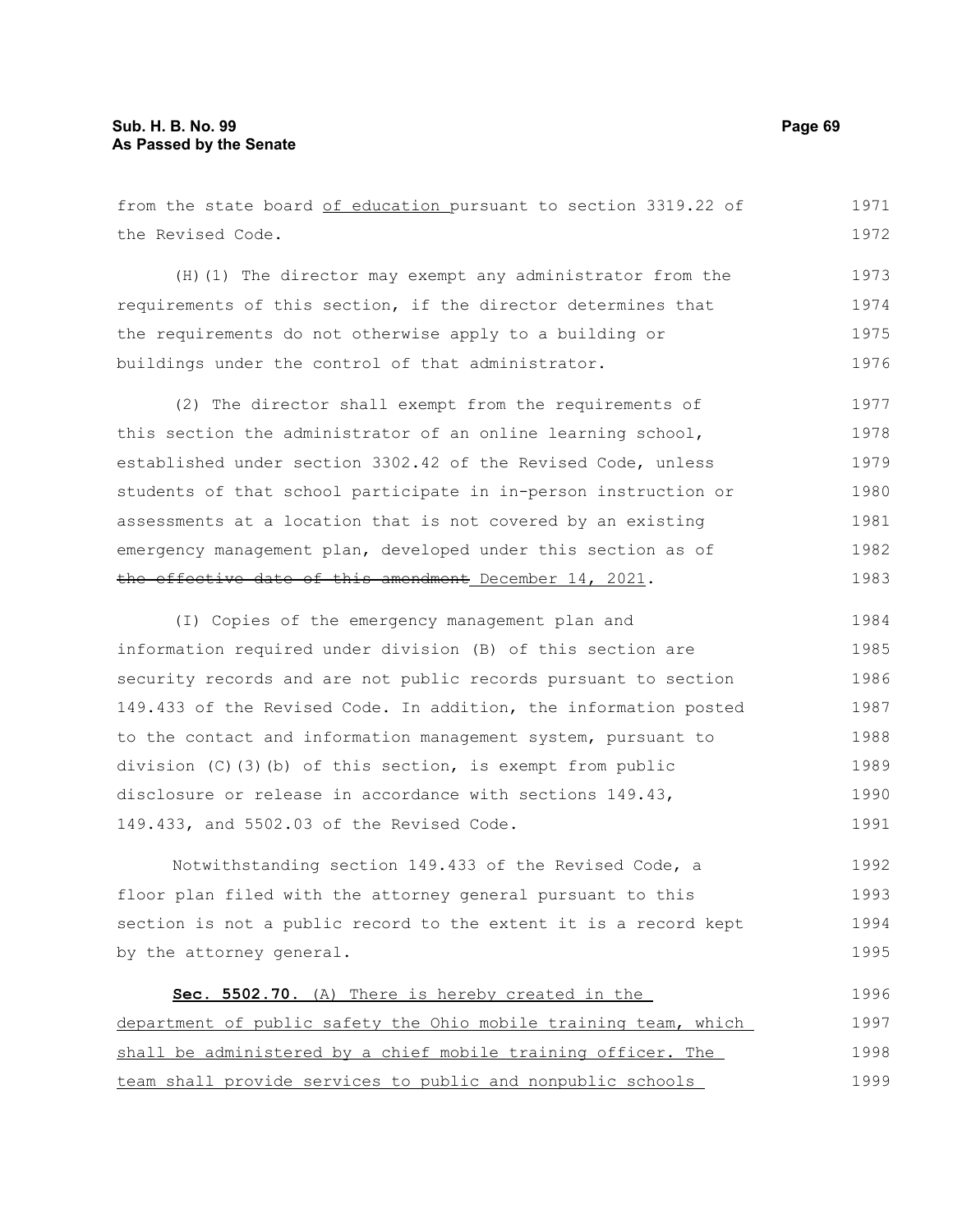| regarding school safety and security.                            | 2000 |
|------------------------------------------------------------------|------|
| (B) Not later than ninety days after the effective date of       | 2001 |
| this section, the director of public safety shall appoint an     | 2002 |
| individual who satisfies the criteria specified in division (B)  | 2003 |
| of section 5502.701 of the Revised Code as the chief mobile      | 2004 |
| training officer, who shall serve at the pleasure of the         | 2005 |
| director. To carry out the duties prescribed by this section or  | 2006 |
| sections 5502.702 and 5502.703 of the Revised Code, the chief    | 2007 |
| mobile training officer may hire and maintain necessary staff    | 2008 |
| and may enter into any necessary agreements.                     | 2009 |
| (C) Not later than ninety days after the appointment of          | 2010 |
| the chief mobile training officer, the director of public safety | 2011 |
| shall appoint sixteen regional mobile training officers, each of | 2012 |
| whom shall satisfy the criteria specified in division (B) of     | 2013 |
| section 5502.701 of the Revised Code, to conduct the duties      | 2014 |
| described in sections 5502.702 and 5502.703 of the Revised Code. | 2015 |
| The regions shall be the same as those described in              | 2016 |
| division (A) of section 3312.02 of the Revised Code. To carry    | 2017 |
| out the duties prescribed by sections 5502.702 and 5502.703 of   | 2018 |
| the Revised Code, a regional mobile training officer may hire    | 2019 |
| and maintain necessary staff and may enter into any necessary    | 2020 |
| agreements.                                                      | 2021 |
| (D) Except as otherwise provided by law, nothing in this         | 2022 |
| section or in sections 5502.702 and 5502.703 of the Revised Code | 2023 |
| shall be construed to give the director of public safety, the    | 2024 |
| chief mobile training officer, or a regional mobile training     | 2025 |
| officer authority over the incident management structure or      | 2026 |
| responsibilities of local emergency response personnel.          | 2027 |

(E) The department of public safety, in accordance with 2028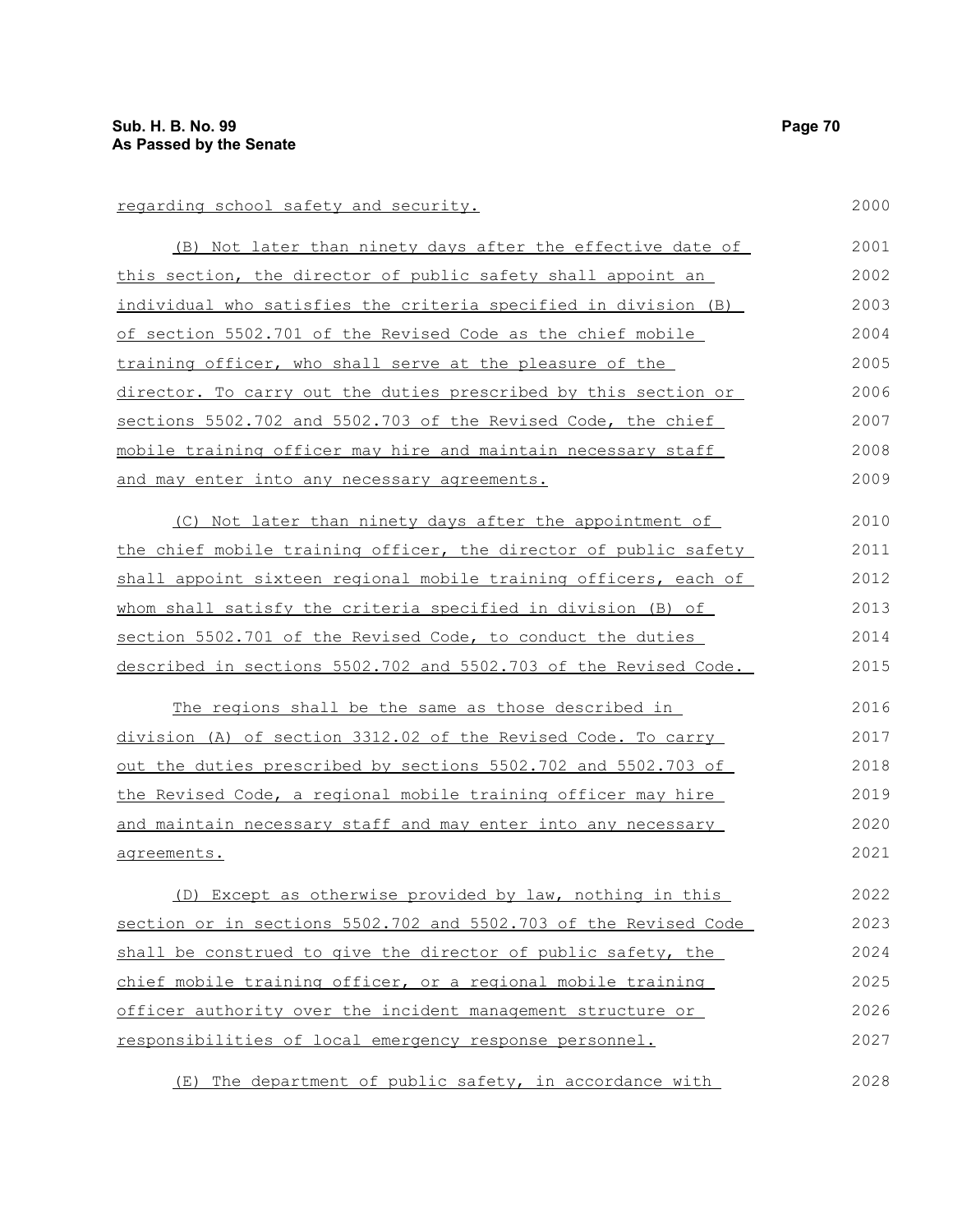| Chapter 119. of the Revised Code, shall adopt rules with respect | 2029 |
|------------------------------------------------------------------|------|
| to the Ohio mobile training team. The rules shall be made        | 2030 |
| available for public inspection at the department of public      | 2031 |
| safety and at other places and during reasonable hours as fixed  | 2032 |
| by the chief mobile training officer of the Ohio mobile training | 2033 |
| team.                                                            | 2034 |
| Sec. 5502.701. (A) As used in this section, "veteran"            | 2035 |
| means any person who has completed service in the armed forces   | 2036 |
| of the United States and who has been honorably discharged under | 2037 |
| honorable conditions from the armed forces, or who has been      | 2038 |
| transferred to the reserve with evidence of satisfactory         | 2039 |
| service.                                                         | 2040 |
| (B) No person is eligible for appointment to the position        | 2041 |
| of chief mobile training officer or the position of regional     | 2042 |
| mobile training officer unless that person meets the following   | 2043 |
| requirements:                                                    | 2044 |
| (1) The person is a licensed peace officer, as defined in        | 2045 |
| division (A) (1) of section 109.71 of the Revised Code; or       | 2046 |
| (2) The person is a veteran, as defined in division (A) of       | 2047 |
| this section; and                                                | 2048 |
| (3) The person has met all additional qualifications             | 2049 |
| prescribed by rule adopted under section 5502.70 of the Revised  | 2050 |
| Code.                                                            | 2051 |
| Sec. 5502.702. (A) As used in this section,                      | 2052 |
| "administrator" has the same meaning as in section 5502.262 of   | 2053 |
| the Revised Code.                                                | 2054 |
| The duties of the chief mobile training officer<br>(B)           | 2055 |
| include:                                                         | 2056 |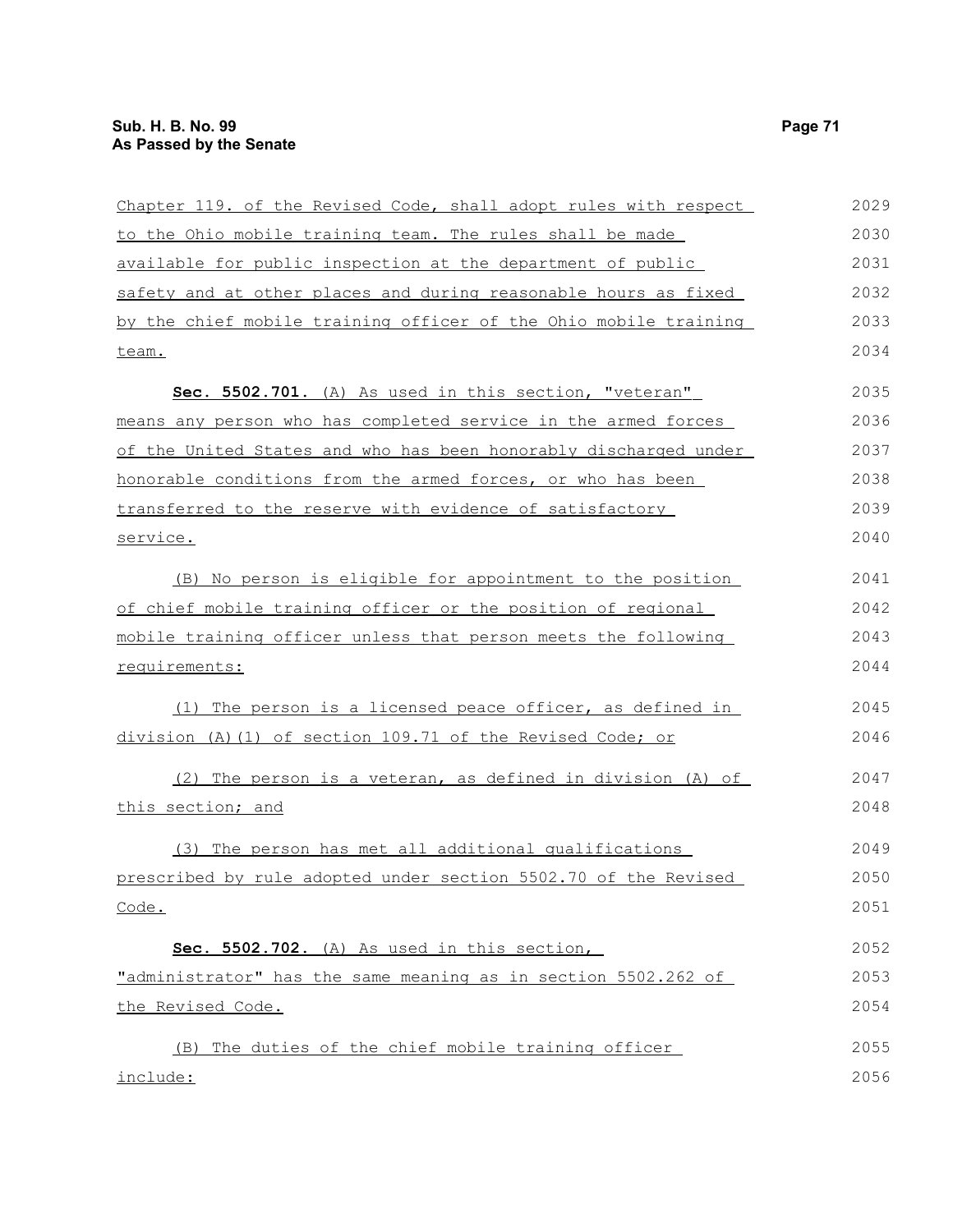| (1) Administering the Ohio mobile training team;                 | 2057 |
|------------------------------------------------------------------|------|
| (2) Adopting additional qualifications and training              | 2058 |
| requirements for regional mobile training officers appointed     | 2059 |
| under section 5502.70 of the Revised Code;                       | 2060 |
| (3) Enforcing rules and executing additional duties              | 2061 |
| prescribed by the department of public safety.                   | 2062 |
| (C) The duties of a regional mobile training officer             | 2063 |
| include:                                                         | 2064 |
| (1) Upon request, assisting an administrator within an           | 2065 |
| officer's region in the development or review of an emergency    | 2066 |
| management plan under section 5502.262 of the Revised Code;      | 2067 |
| (2) Upon request, assisting an administrator of a public         | 2068 |
| or nonpublic school within an officer's region with any other    | 2069 |
| security protocols for activities or events outside of the       | 2070 |
| building during or after school hours;                           | 2071 |
| (3) Upon request, assisting in strategic communications          | 2072 |
| between federal, state, and local law enforcement or agencies in | 2073 |
| the event of an emergency situation at a school within an        | 2074 |
| officer's region;                                                | 2075 |
| (4) Offering tactical emergency medical services training        | 2076 |
| to public and nonpublic schools within an officer's region;      | 2077 |
| (5) Promoting the use of the SaferOH tip line within an          | 2078 |
| officer's region;                                                | 2079 |
| (6) Enforcing rules and executing additional duties              | 2080 |
| prescribed by either the department of public safety or the      | 2081 |
| chief mobile training officer;                                   | 2082 |
| (7) Providing instruction and training through the Ohio          | 2083 |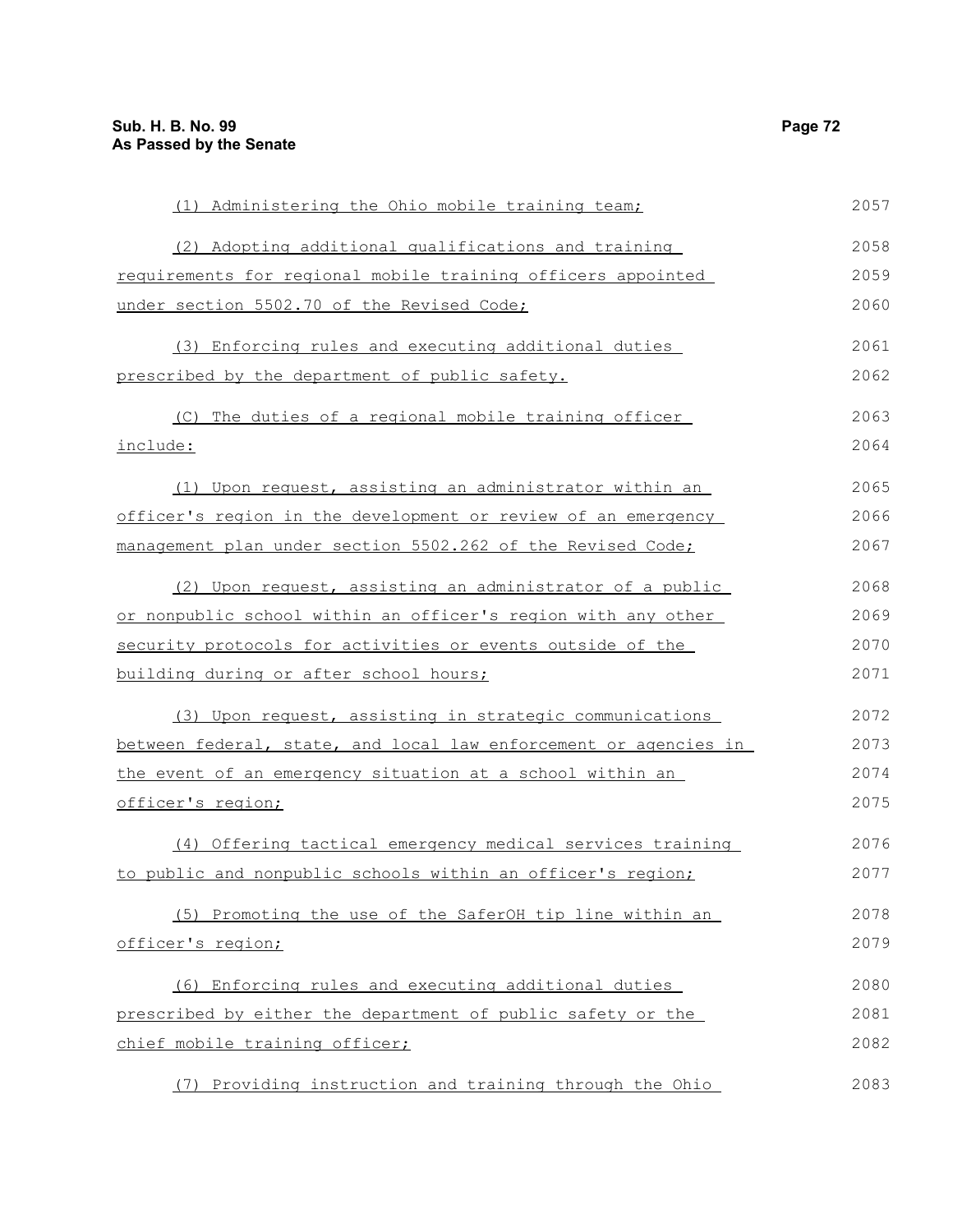| school safety and crisis center as prescribed in section         | 2084 |  |  |  |  |
|------------------------------------------------------------------|------|--|--|--|--|
| 5502.703 of the Revised Code;                                    | 2085 |  |  |  |  |
| (8) Overseeing training operations and offering training         | 2086 |  |  |  |  |
| opportunities for school employees, including observing          |      |  |  |  |  |
| emergency management tests as described in section 5502.262 of   |      |  |  |  |  |
| the Revised Code, providing weapons manipulation instruction,    | 2089 |  |  |  |  |
| and other appropriate activities.                                | 2090 |  |  |  |  |
| Sec. 5502.703. (A) The Ohio school safety and crisis             | 2091 |  |  |  |  |
| center is hereby created within the department of public safety  | 2092 |  |  |  |  |
| and shall be operated by the mobile training team established    | 2093 |  |  |  |  |
| under section 5502.70 of the Revised Code.                       | 2094 |  |  |  |  |
| (B) The mobile training team shall develop curriculum and        | 2095 |  |  |  |  |
| provide instruction and training, including firearms training,   | 2096 |  |  |  |  |
| that individuals may complete to satisfy the criterion specified | 2097 |  |  |  |  |
| in division (D)(1)(d)(i) of section 2923.122 of the Revised Code | 2098 |  |  |  |  |
| to be permitted to convey deadly weapons or dangerous ordnance   | 2099 |  |  |  |  |
| into a school safety zone under division (D)(1)(d) of that       | 2100 |  |  |  |  |
| section. Except as otherwise specified in division (D)(1)(d)(i)  | 2101 |  |  |  |  |
| of that section, an individual shall successfully complete the   | 2102 |  |  |  |  |
| curriculum, instruction, and training so developed as a          | 2103 |  |  |  |  |
| requirement to be permitted to convey deadly weapons or          | 2104 |  |  |  |  |
| dangerous ordnance into a school safety zone under the authority | 2105 |  |  |  |  |
| of division (D) (1) (d) of that section.                         | 2106 |  |  |  |  |
| The curriculum, instruction, and training shall follow the       | 2107 |  |  |  |  |
| private investigator and security quard firearms training        | 2108 |  |  |  |  |
| quidelines adopted under section 4749.06 of the Revised Code and | 2109 |  |  |  |  |
| include both of the following:                                   | 2110 |  |  |  |  |
| (1) Initial instruction and training, which shall not            | 2111 |  |  |  |  |
| exceed twenty-four hours;                                        | 2112 |  |  |  |  |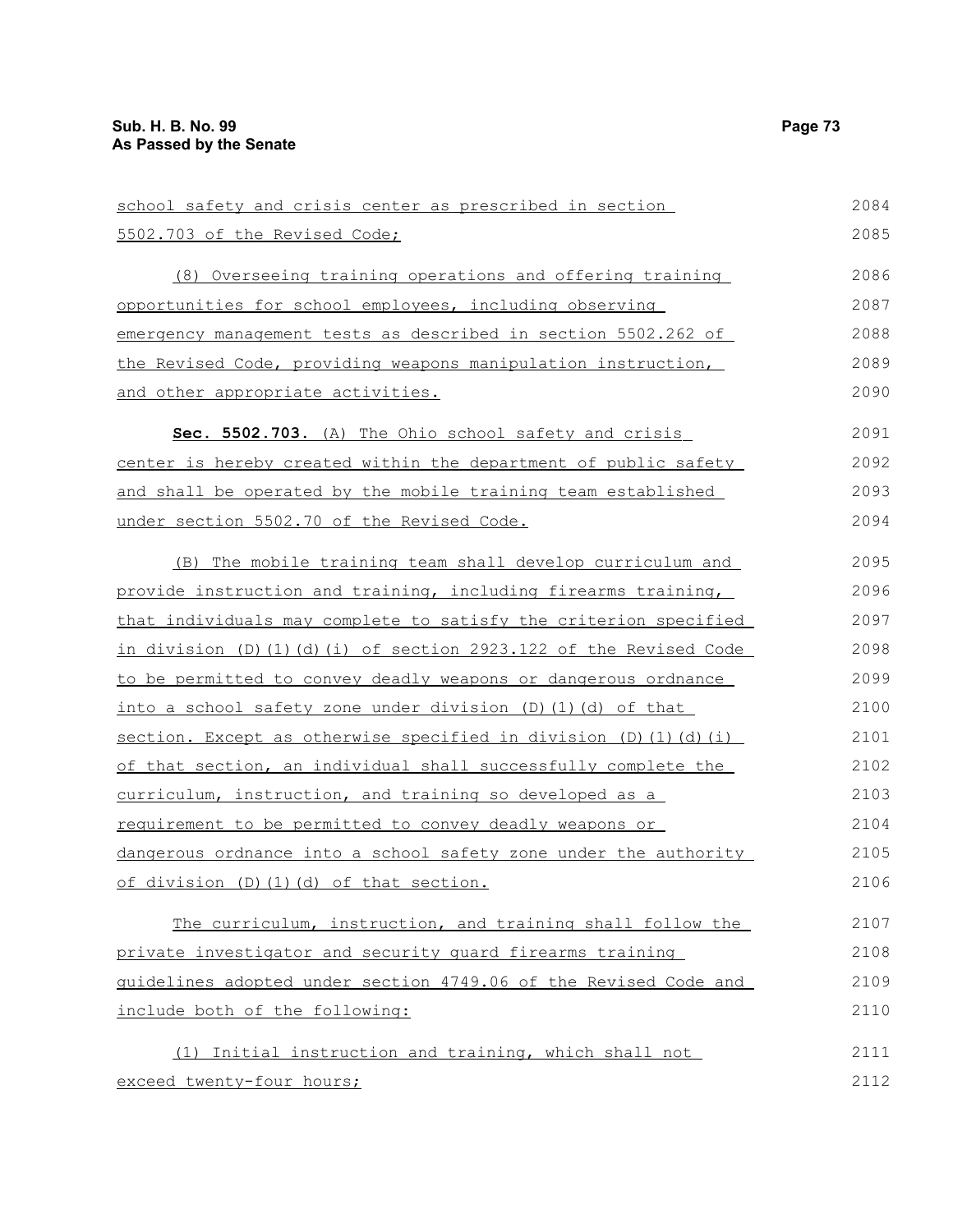| (2) Annual requalification training, which shall not        |      |  |  |  |
|-------------------------------------------------------------|------|--|--|--|
| exceed eight hours.                                         | 2114 |  |  |  |
| Nothing in this section prohibits a school district board   | 2115 |  |  |  |
| of education or governing body of a school from requiring   | 2116 |  |  |  |
| additional training for an individual to which this section | 2117 |  |  |  |
| applies.                                                    | 2118 |  |  |  |
| (C)(1) The curriculum of the initial and requalification    | 2119 |  |  |  |
| instruction and training required under this section shall  |      |  |  |  |
| include instruction in all of the following:                | 2121 |  |  |  |
| (a) Mitigation techniques;                                  | 2122 |  |  |  |
| (b) Communications capabilities and coordination and        | 2123 |  |  |  |
| collaboration techniques;                                   | 2124 |  |  |  |
| (c) Neutralization of potential threats and active          | 2125 |  |  |  |
| shooters;                                                   | 2126 |  |  |  |
| (d) Accountability;                                         | 2127 |  |  |  |
| (e) Reunification;                                          | 2128 |  |  |  |
| (f) Psychology of critical incidents;                       | 2129 |  |  |  |
| (g) De-escalation techniques;                               | 2130 |  |  |  |
| (h) Crisis intervention;                                    | 2131 |  |  |  |
| (i) Trauma and first aid care;                              | 2132 |  |  |  |
| (j) The history and pattern of school shootings;            | 2133 |  |  |  |
| (k) Tactics of responding to critical incidents in          | 2134 |  |  |  |
| schools;                                                    | 2135 |  |  |  |
| (1) At least four hours of training in scenario-based or    | 2136 |  |  |  |
| simulated training exercises;                               | 2137 |  |  |  |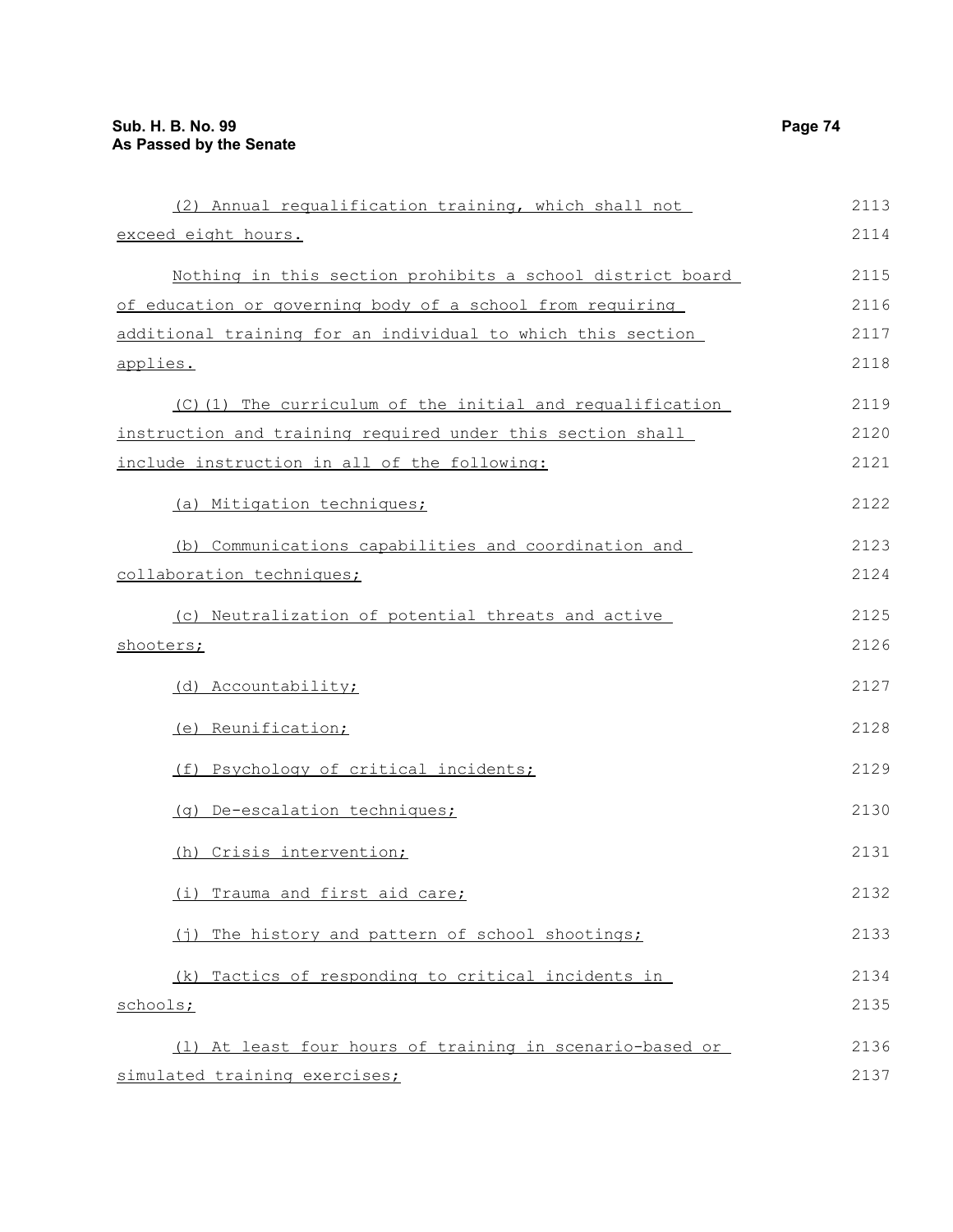| (m) Completion of tactical live firearms training;                      | 2138 |
|-------------------------------------------------------------------------|------|
| (n) Realistic urban training.                                           | 2139 |
| (2) The board or governing body of the school that                      | 2140 |
| authorizes an individual to convey deadly weapons or dangerous          | 2141 |
| <u>ordnance into a school safety zone, under division (D)(1)(d) of </u> | 2142 |
| section 2923.122 of the Revised Code, shall pay all fees for the        | 2143 |
| training described in divisions (B) and (C)(1) of this section          | 2144 |
| that the individual receives.                                           | 2145 |
| (3) A school district board of education or governing body              | 2146 |
| of a school may adopt alternate curriculum, instruction, and            | 2147 |
| training, provided it includes all of the topics specified in           | 2148 |
| division (C)(1) of this section.                                        | 2149 |
| A district board or governing body shall submit any                     | 2150 |
| alternate curriculum, instruction, and training adopted under           | 2151 |
| division (C)(3) of this section to the school safety and crisis         | 2152 |
| center for approval prior to granting authorization to an               | 2153 |
| individual to convey deadly weapons or dangerous ordnance into a        | 2154 |
| school safety zone under the control of the district board or           | 2155 |
| governing authority. The school safety center shall approve any         | 2156 |
| curriculum, instruction, and training within thirty days after          | 2157 |
| receipt if the curriculum, instruction, and training comply with        | 2158 |
| divisions (B) and (C) of this section.                                  | 2159 |
| (D) Each school district board of education or governing                | 2160 |
| body of a school shall provide to the school safety and crisis          | 2161 |
| center a current list of the qualified personnel authorized to          | 2162 |
| convey deadly weapons or dangerous ordnance into a school safety        | 2163 |
| zone under the control of the district board or governing body          | 2164 |
| who have completed training under this section.                         | 2165 |
|                                                                         |      |

The list is not a public record under section 149.43 of 2166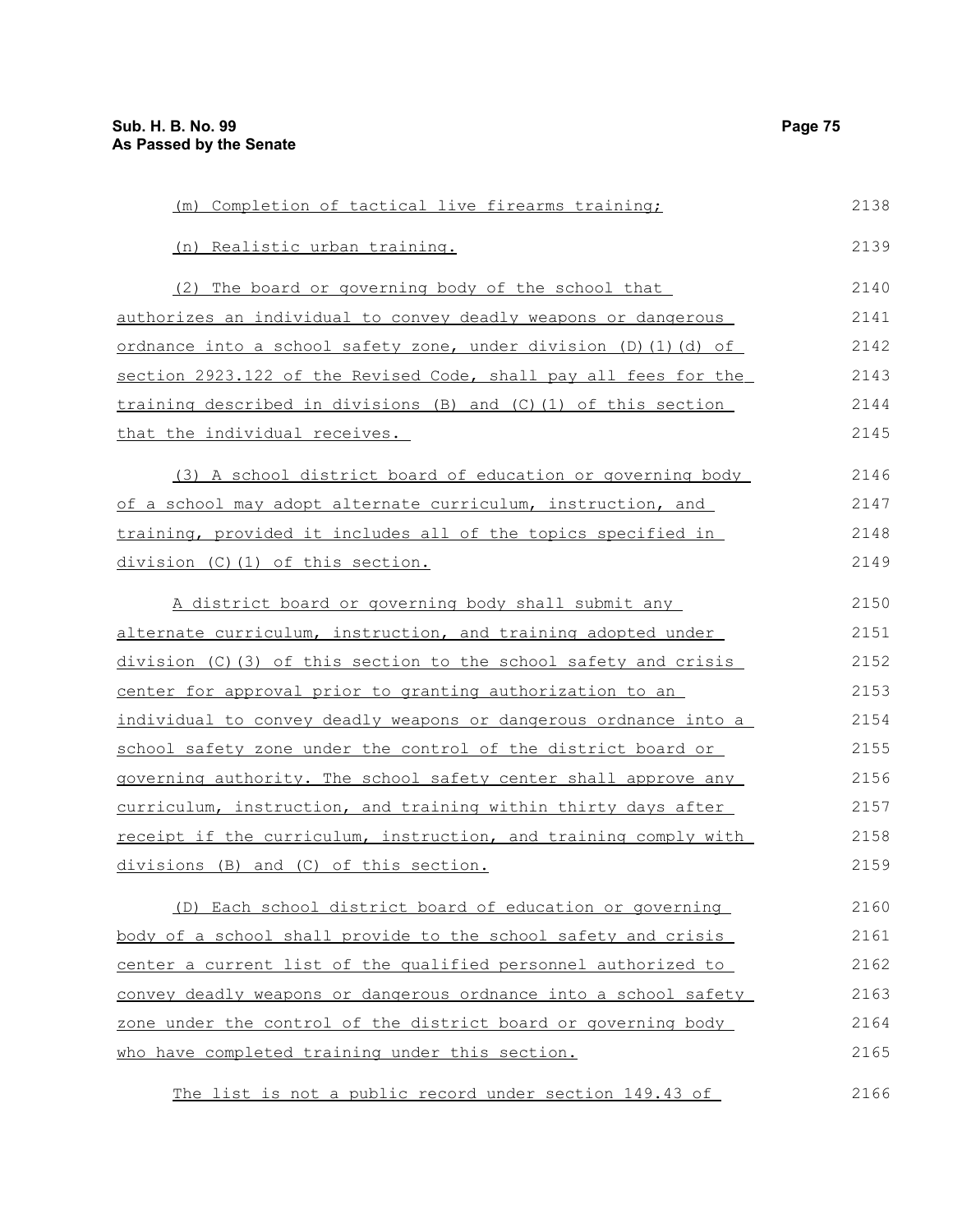|              | the Revised Code.                                                |                                                                  |             |             | 2167 |  |
|--------------|------------------------------------------------------------------|------------------------------------------------------------------|-------------|-------------|------|--|
|              | (E)                                                              | The department of public safety, in accordance with              |             |             | 2168 |  |
|              | Chapter 119. of the Revised Code, shall adopt rules to implement |                                                                  |             |             |      |  |
|              | this section.                                                    |                                                                  |             |             |      |  |
|              |                                                                  | Section 2. That existing sections 109.78, 149.43, 149.433,       |             |             | 2171 |  |
|              |                                                                  | 2923.122, 3314.03, 3326.11, 5502.01, and 5502.262 of the Revised |             |             | 2172 |  |
|              | Code are hereby repealed.                                        |                                                                  |             |             |      |  |
|              |                                                                  | Section 3. All items in this act are hereby appropriated         |             |             | 2174 |  |
|              | as designated out of any moneys in the state treasury to the     |                                                                  |             |             |      |  |
|              | credit of the designated fund. For all operating appropriations  |                                                                  |             |             |      |  |
|              | made in this act, those in the first column are for fiscal year  |                                                                  |             |             |      |  |
|              | 2022 and those in the second column are for fiscal year 2023.    |                                                                  |             |             |      |  |
|              | The operating appropriations made in this act are in addition to |                                                                  |             |             |      |  |
|              | any other operating appropriations made for the FY 2022-FY 2023  |                                                                  |             |             |      |  |
| biennium.    |                                                                  |                                                                  |             |             | 2181 |  |
|              | Section 4.                                                       |                                                                  |             |             | 2182 |  |
|              |                                                                  |                                                                  |             |             |      |  |
|              |                                                                  |                                                                  |             |             | 2183 |  |
|              | 2<br>1                                                           | 3                                                                | 4           | 5           |      |  |
| Α            |                                                                  | DPS DEPARTMENT OF PUBLIC SAFETY                                  |             |             |      |  |
|              |                                                                  |                                                                  |             |             |      |  |
| В            | General Revenue Fund                                             |                                                                  |             |             |      |  |
| $\mathsf{C}$ |                                                                  | GRF 769412 Mobile Training Team                                  | \$6,000,000 | \$6,000,000 |      |  |
| D            | TOTAL GRF General Revenue Fund                                   |                                                                  | \$6,000,000 | \$6,000,000 |      |  |
| Е            | TOTAL ALL BUDGET FUND GROUPS                                     |                                                                  | \$6,000,000 | \$6,000,000 |      |  |

MOBILE TRAINING TEAM

2184